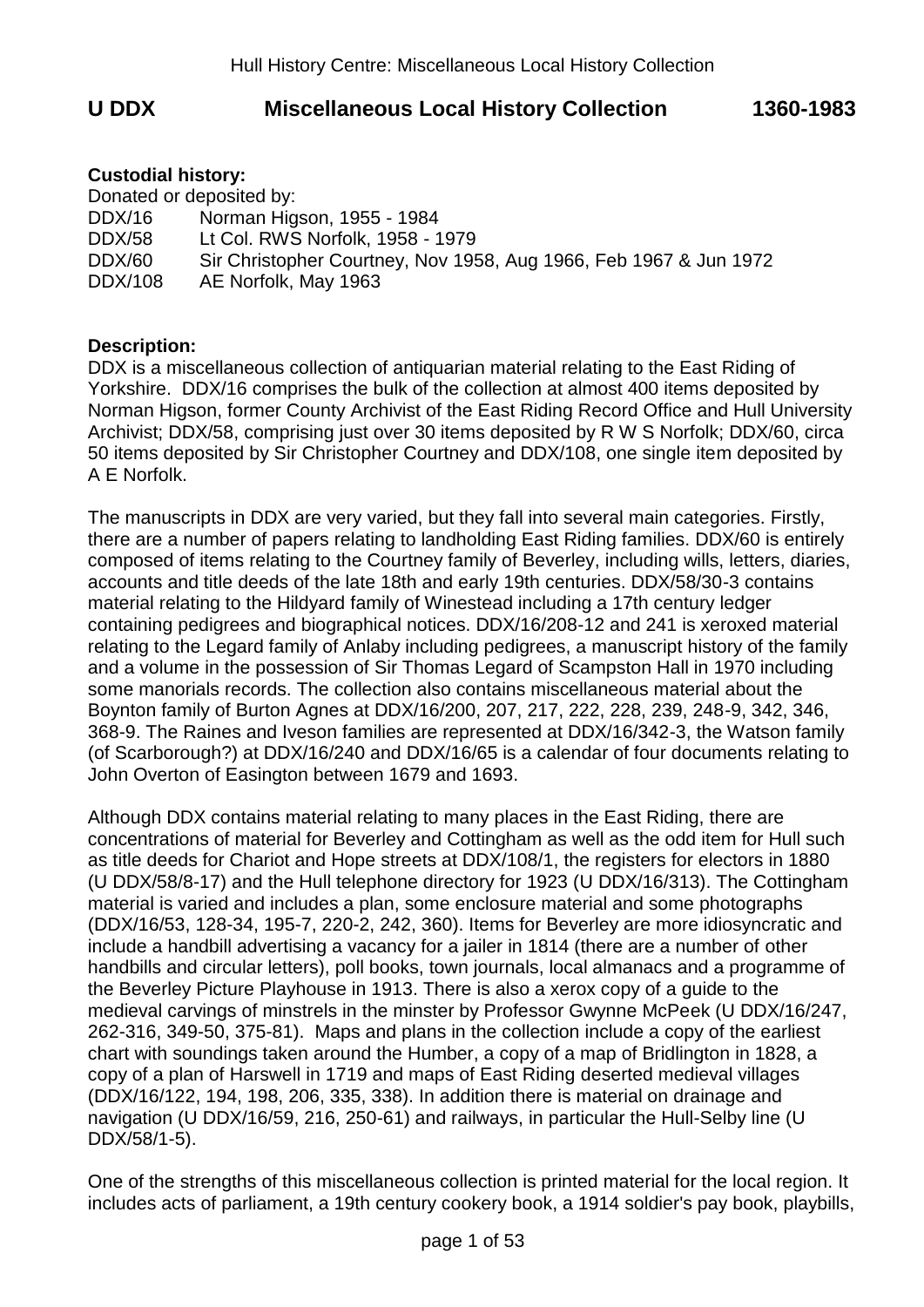price lists, bus timetables, local newspapers and journals (especially for 1905-31), bills from local inns and original typescripts, as well as xerox copies, of articles and pamphlets of local history value. For example, there is a copy of Robert Addison's History of Leavening (1831) (U DDX/16/3-13, 17-35, 67, 135, 137-47, 175, 177, 180-93, 199, 246, 262-334, 337, 370-4, 383). The institutional material in the collection is varied. Items of interest for local studies of religion include methodist circuit plans (1777-1860), the Yorkshire branch notes of the Wesley Historical Society (1963), Ann Emery's thesis on methodism in Cottingham (1970), a list of papists for 1744, a copy of the chartulary of the priory of North Ferriby, plan of the foundations of Haltemprice priory as well as some charity commissioners reports (U DDX/16/39-52, 63-4, 69, 150-8, 218-19, 339-41, 348). Items of interest for studies of local education include A history of education in Leven (1968) by Geoffrey Braham, material on the foundation of the free grammar school at Halsham in 1584, material on Cliffe school in 1966, material on Leven church school in 1966 and on Beaumont Street school in 1840, Hessle schools in the early 19th century as well as material collected from Hull University's Local History committee. The mathematics exercise book of Ann Lamb of Rudston from circa 1850 is a single item of interest especially for those researching women's education (U DDX/16/60- 2, 68, 148-9, 159, 176-7, 227, 225-6, 243-4, 361-7).

The collection contains a few title deeds as well as medieval charters, most notably between U DDX/16/230-6. U DDX/16/1 is a Holderness title deed dated 1360. Copies of charters allowing William de Stutevill and Thomas Wake to hold markets in Cottingham are at U DDX/16/353-5. Later material includes originals and copies of settlements and leters patent (U DDX/16/57-8, 136, 347) and there is an interesting copy of a letter in the Egerton manuscripts from Robert Burton to Thomas Barrington dated 29 Oct 1643 at U DDX/16/2. Finally, the collection contains a few items of unique historical interest such as material about the execution in 1770 for piracy of Edward Pennell and others (U DDX/16/245), an English propaganda pamphlet in German dated 1940 (U DDX/16/66), a German copy of the ordnance survey for Hull dated 1941 (U DDX/16/351) and programme notes for Radio Humberside from September to December 1972 (U DDX/16/359).

**Extent:** 4 linear metres

### **Related material:**

Papers of the Wickham-Boynton family of Burton Agnes [U DDWB, U DWB]

## **Access conditions:**

Access will be granted to any accredited reader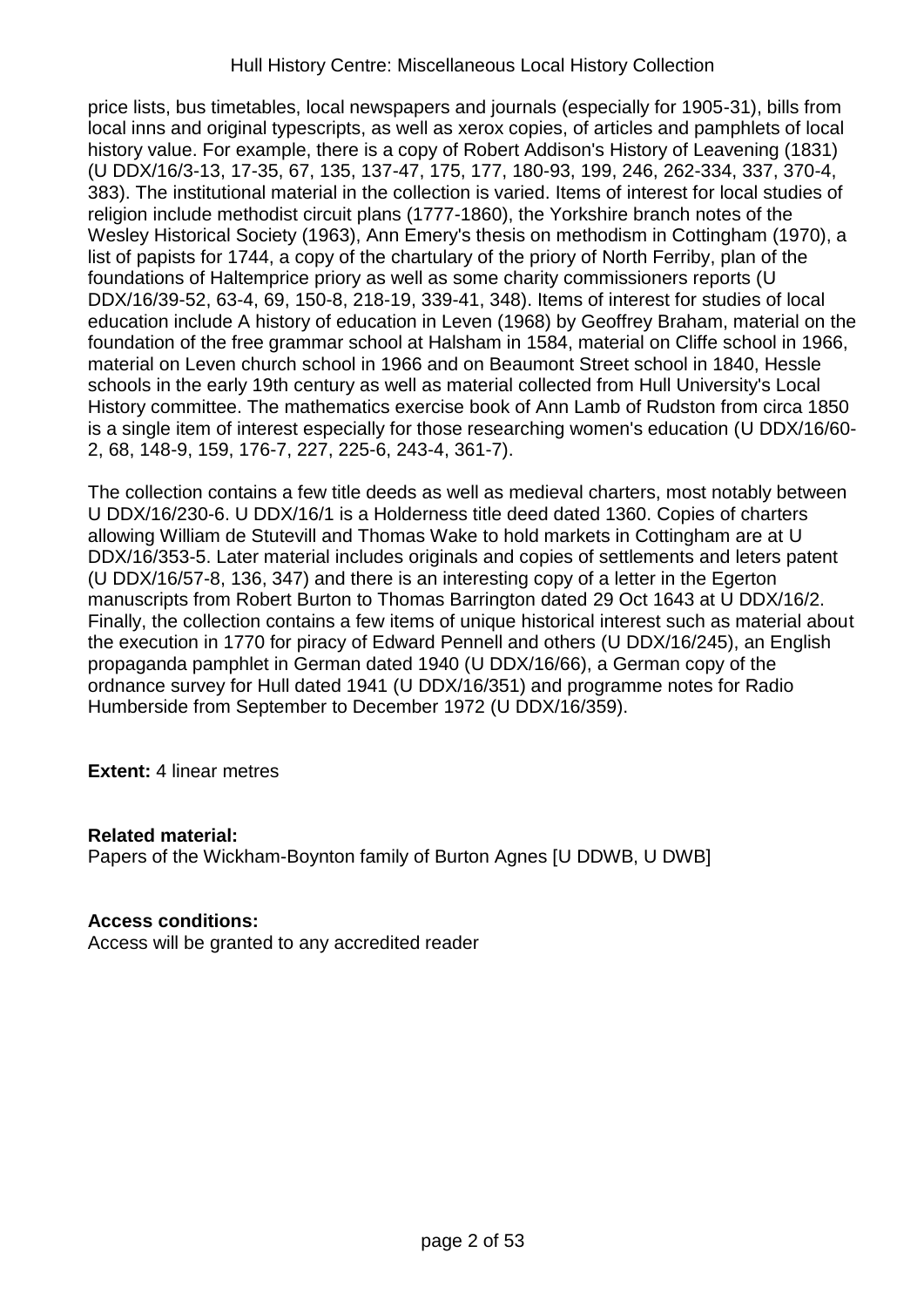|                    | Hull History Centre: Miscellaneous Local History Collection                                                                                                                                                                                                                                                                                                                                                                                                                                                                                                                        |             |
|--------------------|------------------------------------------------------------------------------------------------------------------------------------------------------------------------------------------------------------------------------------------------------------------------------------------------------------------------------------------------------------------------------------------------------------------------------------------------------------------------------------------------------------------------------------------------------------------------------------|-------------|
| <b>U DDX/16/</b>   |                                                                                                                                                                                                                                                                                                                                                                                                                                                                                                                                                                                    |             |
| <b>U DDX/16/1</b>  | Grant: Robert of Cynill, parson of Buslingthorpe,<br>Nicholas Goband, parson of Thoresby, William of<br>Toftes and John of Kelum chaplains, to Philip of Lymby<br>clerk, Adam of Limb(e)gh canon of the church of the<br>Blessed Mary of Lincoln, and William Pilet<br>Annuity of 9 marks from lands in Thorne, Goband &<br>Otrynham in Holdernesse: for life of Juliana widow of<br>Ralph of Cynill. Witn. Sir John of Botheby, parson of<br>Baynton, Edward Wastenesse, Peter of Grymsby, John<br>of Crouftness. Given at Nokton, Nat. St. John Baptist,<br>34 Ed. III<br>1 item | 24 Jun 1360 |
| <b>U DDX/16/2</b>  | Copy of a letter to Sir Thomas Barrington Bart. at<br>Hatfield Broadoaks, Essex, Lord of the manor of<br>Cottingham, from his agent Robert Burton :- -siege of<br>Hull<br>1 item                                                                                                                                                                                                                                                                                                                                                                                                   | 29 Oct 1643 |
| <b>U DDX/16/3</b>  | 'The Times'<br>1 item                                                                                                                                                                                                                                                                                                                                                                                                                                                                                                                                                              | 28 Jul 1829 |
| <b>U DDX/16/4</b>  | 'The Goole & Marshland Gazette'<br>1 item                                                                                                                                                                                                                                                                                                                                                                                                                                                                                                                                          | 1 Apr 1854  |
| <b>U DDX/16/5</b>  | Poster advertising sale by auction of Scoreby Manor<br>and Estate (1310 acres)<br>1 item                                                                                                                                                                                                                                                                                                                                                                                                                                                                                           | Jun 1849    |
| <b>U DDX/16/6</b>  | Playbill. Hull Theatre Royal 'The Poor Gentleman' and<br>'The Waterman'<br>1 item                                                                                                                                                                                                                                                                                                                                                                                                                                                                                                  | 10 Dec 1833 |
| <b>U DDX/16/7</b>  | Playbill. Hull Theatre Royal 'Wandering Boys; Or, The<br>Castle of Olival' and 'Clari; Or, the Maid of Milan'<br>1 item                                                                                                                                                                                                                                                                                                                                                                                                                                                            | 19 Dec 1833 |
| <b>U DDX/16/8</b>  | Playbill. Hull Theatre Royal 'John Bull, Or An<br>Englishman's Fireside' and 'The Waterman'<br>1 item                                                                                                                                                                                                                                                                                                                                                                                                                                                                              | 23 Jan 1834 |
| <b>U DDX/16/9</b>  | Playbill. Hull Theatre Royal 'School of Reform' and 'A<br>Roland for an Oliver'<br>1 item                                                                                                                                                                                                                                                                                                                                                                                                                                                                                          | 30 Jan 1834 |
| <b>U DDX/16/10</b> | 'The Churches of Holderness  anatomized to<br>demonstrate the unhealthy state of their antiquated<br>constitution'. By Geoffrey de Sawtry, Abbot<br>1 item                                                                                                                                                                                                                                                                                                                                                                                                                         | 1837        |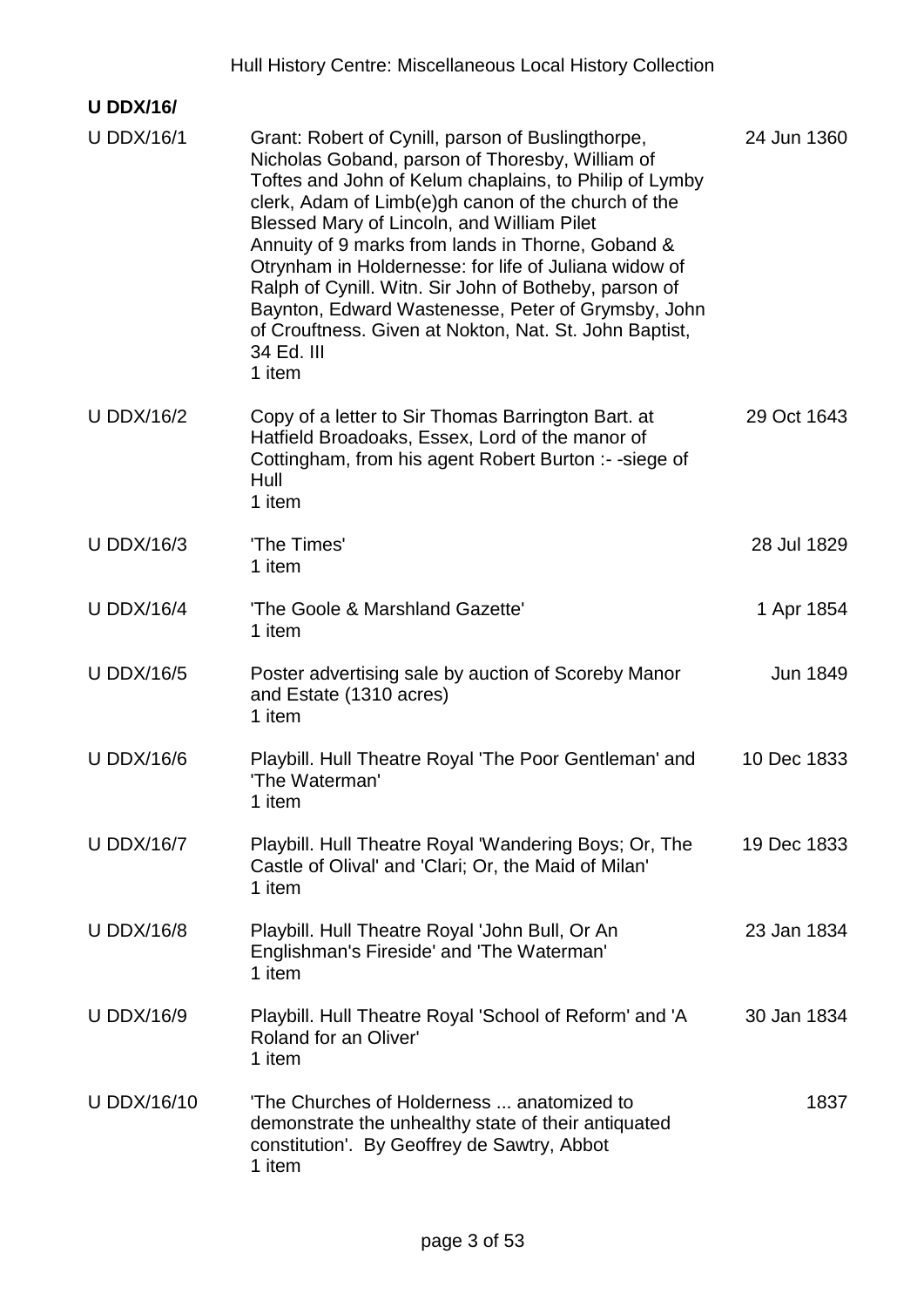|                    | Hull History Centre: Miscellaneous Local History Collection                                                                              |             |
|--------------------|------------------------------------------------------------------------------------------------------------------------------------------|-------------|
| <b>U DDX/16/11</b> | 'Short Account of the Parish and Church of St.<br>Lawrence, Atwick'<br>1 item                                                            | 1874        |
| <b>U DDX/16/12</b> | Programme of the Start Picture Theatre, Hornsea<br>1 item                                                                                | 1930        |
| <b>U DDX/16/13</b> | Railway and Station map of Yorkshire based on the<br>Ordnance Surveys. Scale: 1/2 inch to 1 mile<br>1 item                               | c.1861      |
| <b>U DDX/16/14</b> | Tracing of a plan of Settrington<br>1 item                                                                                               | 1599        |
| <b>U DDX/16/15</b> | Oath of John Newbald, joiner, as a burgess and<br>freeman of Beverley<br>1 item                                                          | 6 Apr 1835  |
| <b>U DDX/16/16</b> | Copy of notes by Lt. Col. R.A. Alec-Smith on Snuff Mill<br>House, Cottingham<br>1 item                                                   | 1956        |
| <b>U DDX/16/17</b> | Book. 'The History of Beverley Minster from its<br>Foundation' (copy)<br>1 volume                                                        | 1804        |
| <b>U DDX/16/18</b> | Playbill. Hull Theatre Royal 'Venice Preserved or a Plot<br>Discovered' and 'Charles II Or, the Merry Monarch'<br>1 item                 | 12 Dec 1833 |
| U DDX/16/19        | Playbill. Hull Theatre Royal 'The Rake's Progress' and<br>'Caleb Quotum's Birth, Parentage, Education, Family<br>and Fireside'<br>1 item | 16 Dec 1833 |
| <b>U DDX/16/20</b> | Playbill. Hull Theatre Royal 'A Cure for the Heartache'<br>and 'No Song, No Supper'<br>1 item                                            | 17 Dec 1833 |
| <b>U DDX/16/21</b> | Playbill. Hull Theatre Royal 'Richard III or the Battle of<br>Bosworth Field' and 'BOSINA'<br>1 item                                     | 20 Jan 1834 |
| <b>U DDX/16/22</b> | Playbill. Hull Theatre Royal 'Hypocrite' and 'Barber of<br>Seville'<br>2 items                                                           | 21 Jan 1834 |
| <b>U DDX/16/23</b> | Playbill. Hull Theatre Royal 'Love in a Village' and<br>'John of Paris'<br>1 item                                                        | 28 Jan 1834 |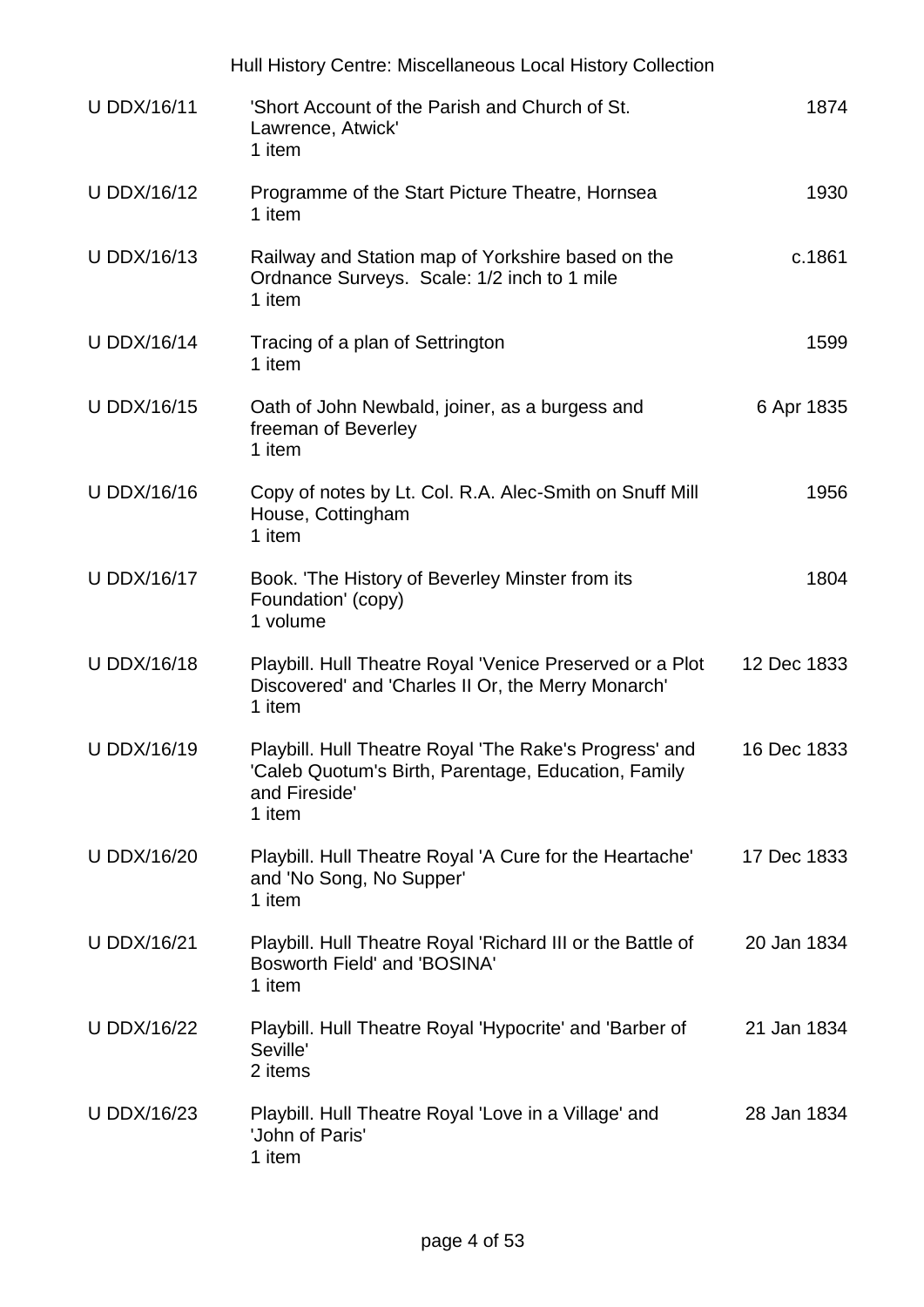|                    | Hull History Centre: Miscellaneous Local History Collection                                                                           |                |
|--------------------|---------------------------------------------------------------------------------------------------------------------------------------|----------------|
| <b>U DDX/16/24</b> | Playbill. Hull Theatre Royal 'Rob Roy' and 'Two<br>Gregories; or Where did the Money Come From?'<br>1 item                            | 4 Feb 1834     |
| <b>U DDX/16/25</b> | Playbill. Hull Theatre Royal 'Alexander the Great' and<br>'The Quaker'<br>1 item                                                      | 13 Feb 1834    |
| <b>U DDX/16/26</b> | Playbill. Hull Theatre Royal 'The Slave' and 'Padlock'<br>1 item                                                                      | 14 Feb 1834    |
| <b>U DDX/16/27</b> | Playbill. Hull Theatre Royal 'Gamester' and 'Paul and<br>Virginia'<br>2 items                                                         | 20 Feb 1834    |
| <b>U DDX/16/28</b> | Playbill. Hull Theatre Royal 'Hunchback' and 'The<br>Beggar's Opera'<br>2 items                                                       | 24 Feb 1834    |
| <b>U DDX/16/29</b> | Playbill. Hull Theatre Royal 'Folly as it Flies' and 'The<br>Agreeable Surprise'<br>1 item                                            | 28 Feb 1834    |
| <b>U DDX/16/30</b> | Booklet. History of 'East Riding of Yorkshire Police<br>1857 - 1957'<br>1 item                                                        | 1857 - 1957    |
| <b>U DDX/16/31</b> | 'Notes of Interest' on The Church of St. Patrick,<br>Patrington<br>1 item                                                             | 1957           |
| <b>U DDX/16/32</b> | Notes on the Reredos in Patrington Church<br>1 item                                                                                   | 1957           |
| <b>U DDX/16/33</b> | 'Booklet of Historical and Architectural Notes on All<br>Saints' Church, Kirkby Underdale' by Rev. W.R.<br>Shepherd, rector<br>1 item | 1933           |
| <b>U DDX/16/34</b> | 'The Story of St. Mary's Church, Lowgate, Hull' by<br>Edward Ingram, B.A.<br>1 item                                                   | mid 20th cent. |
| <b>U DDX/16/35</b> | Souvenir Programme. Opening of the sea wall and<br>naming of 'Royal Parade' by H.R.H. The Princess<br>Royal at Filey<br>1 item        | 21 Jul 1955    |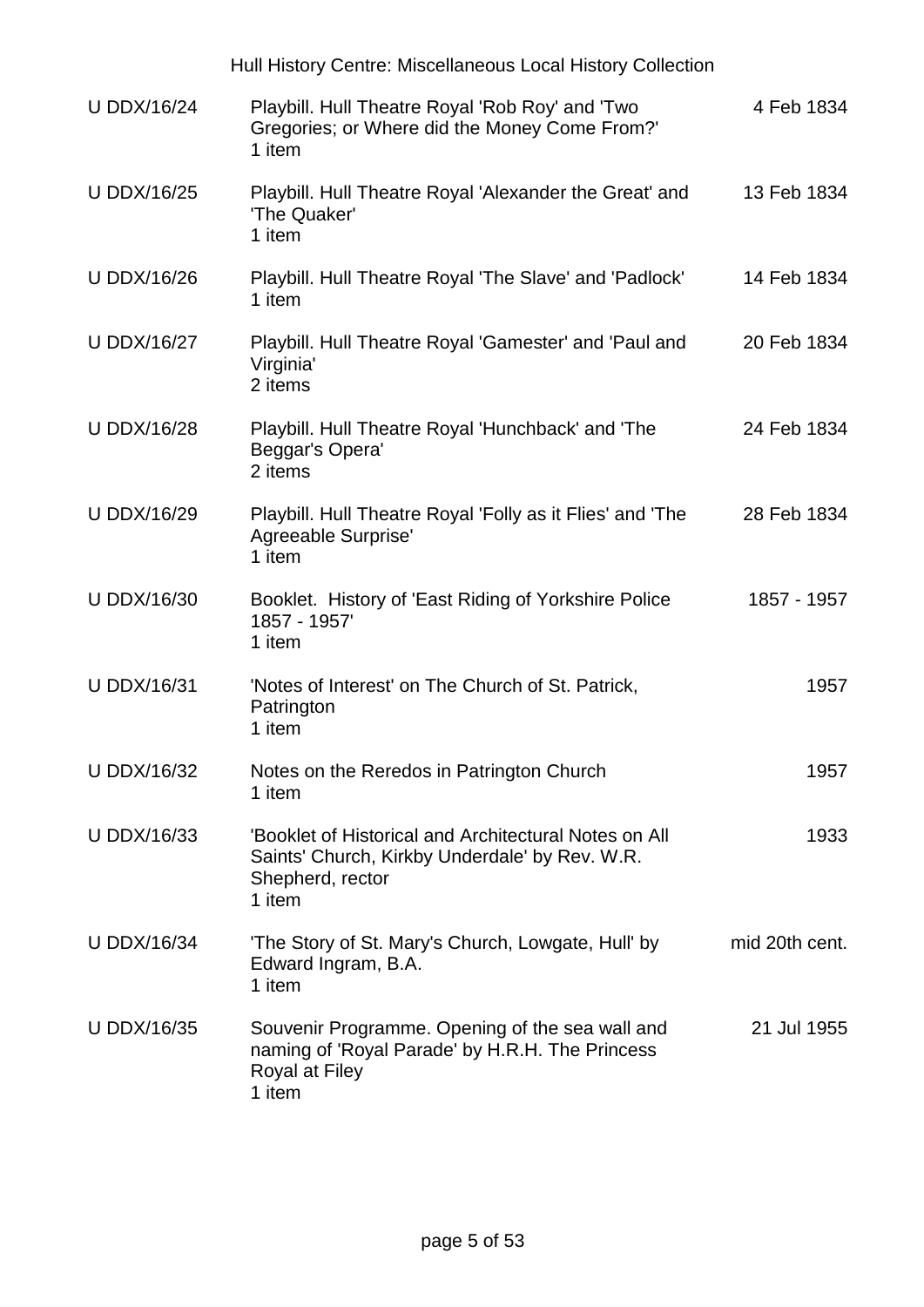|                    | Hull History Centre: Miscellaneous Local History Collection                                                                                                                                                                                                                                                                                                                                                                                                                                                                                                                                                                                                                                                                                                                                                                                                                                                      |             |
|--------------------|------------------------------------------------------------------------------------------------------------------------------------------------------------------------------------------------------------------------------------------------------------------------------------------------------------------------------------------------------------------------------------------------------------------------------------------------------------------------------------------------------------------------------------------------------------------------------------------------------------------------------------------------------------------------------------------------------------------------------------------------------------------------------------------------------------------------------------------------------------------------------------------------------------------|-------------|
| <b>U DDX/16/36</b> | Bargain and Sale for £4.10s: John Haward butcher to<br>Elizabeth Haward widow both of Howden. 1/2 acre<br>arable in Bellcrosse Flatt in Flatfield: Witness John<br>Gutsonne, Rich. Chyman, John Beadall, John Hayward<br>1 item                                                                                                                                                                                                                                                                                                                                                                                                                                                                                                                                                                                                                                                                                  | 12 May 1658 |
| <b>U DDX/16/37</b> | Act for continuing and enlarging powers of 2 previous<br>acts for repairing Road from Sacred Gate, Hedon to<br>Hull North Bridge. And for repairing Road from Wyton<br>Holmes Turnpike Bar through Wyton and Sproatley to<br>Guide Post in Flinton Lane nr Humbleton Moor House<br>1 item                                                                                                                                                                                                                                                                                                                                                                                                                                                                                                                                                                                                                        | 1793        |
| <b>U DDX/16/38</b> | Calendar of deeds copied into a 17th century copy of<br>Glover's 'Visitation of Yorkshire' (1584 - 1585), in Holy<br><b>Trinity Church, Hull</b><br>1 item                                                                                                                                                                                                                                                                                                                                                                                                                                                                                                                                                                                                                                                                                                                                                       | 1200 - 1510 |
| <b>U DDX/16/39</b> | Ground Plan of Beverley Minster, by J.R. Forster,<br><b>Beverley</b><br>1 item                                                                                                                                                                                                                                                                                                                                                                                                                                                                                                                                                                                                                                                                                                                                                                                                                                   | 1955        |
| <b>U DDX/16/40</b> | Extract from the 'Journal of Forestry Commission', No.<br>26. Includes a Report by T.H. Brewster on excavations<br>at Staple Howe, Knapton<br>1 item                                                                                                                                                                                                                                                                                                                                                                                                                                                                                                                                                                                                                                                                                                                                                             | 1957        |
| <b>U DDX/16/41</b> | Note on Commission of Richard Gee as captain of<br>Trained Bands of the East Riding (1689), for sale<br>1 item                                                                                                                                                                                                                                                                                                                                                                                                                                                                                                                                                                                                                                                                                                                                                                                                   | 1958        |
| <b>U DDX/16/42</b> | Extract from paper on John Paul Jones, given to<br><b>Bridlington Augustinian Society</b><br>1 item                                                                                                                                                                                                                                                                                                                                                                                                                                                                                                                                                                                                                                                                                                                                                                                                              | Nov 1958    |
| <b>U DDX/16/45</b> | Part of Ninth Report of Charity Commissioners<br>Acklam-cum-Leavening, Birdsall, Burythorpe, North<br>Grimston. Langton, Sherburne, Thorpe Basset,<br>Westow, Wintringham, Knapton, Bempton, Boynton,<br>Bridlington, Buckton, Marton-cum-Sewerby, Speeton,<br>Burton Fleming, Carnaby, Filey, Lebberston,<br>Gristhorpe, Flamborough, Foston, Fraisthorpe, Kilham,<br>Nafferton, Wansford, Rudston, Thwing, Bainton,<br>Beswick, Bishop Burton, Cherry Burton, Cottingham,<br>Skidby, North Dalton, Gt. Driffield, Etton, Huggate,<br>Hutton Cranswick, Skerne, Walkington, Aldborough,<br>Atwick, Barmston, Ulrome, Brandesburton, Burstwick,<br>Catwick, Drypool, Easington, Out Newton, North<br>Frodingham, Hedon, Hollym with Withernsea,<br>Holmpton, Hornsea, Humbleton, Mappleton, Marfleet,<br>Nunkeeling, Bewholme, Ottringham, Pattrington,<br>Preston, Selby, Roos, Rise, Sigglesthorne, Seaton and | 23 Jan 1823 |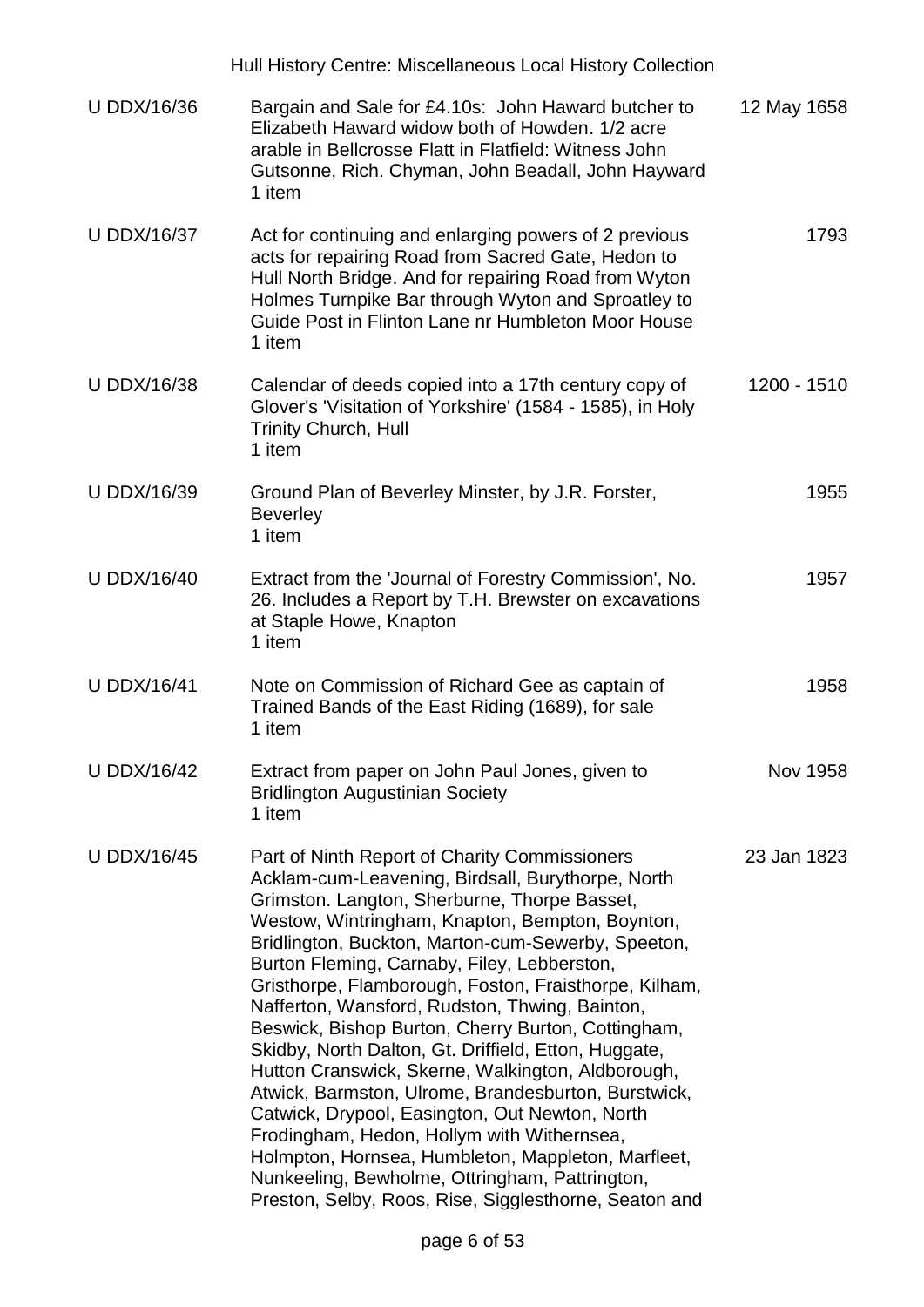|                    | Hull History Centre: Miscellaneous Local History Collection                                                                                                                                                                                                                                                                                                                                                                                                                                                                                                                                                                                                                                                                                                                                                                                                          |             |
|--------------------|----------------------------------------------------------------------------------------------------------------------------------------------------------------------------------------------------------------------------------------------------------------------------------------------------------------------------------------------------------------------------------------------------------------------------------------------------------------------------------------------------------------------------------------------------------------------------------------------------------------------------------------------------------------------------------------------------------------------------------------------------------------------------------------------------------------------------------------------------------------------|-------------|
|                    | Wassand, Great Hatfield, Skeffling, Sproatley, Sutton,<br>Swine, Wawne, Welwick, Winestead, Withernwick,<br>Hull, Kirk Ella, North Ferriby, Swanland, Hessle<br>1 item                                                                                                                                                                                                                                                                                                                                                                                                                                                                                                                                                                                                                                                                                               |             |
| <b>U DDX/16/46</b> | <b>Tenth Report of Charity Commissioners</b><br>Sledmere, Wetwang, Hunmanby, Aughton, East<br>Cottingwith, Bubwith, North Cave, South Cave, South<br>Dalton, Elloughton, Everingham, Hayton, Beilby,<br>Londesborough, Middleton-on-the-Wolds, Halsham,<br>Keyingham, Swine, Skirlaugh, Welton, Melton,<br>Hemingborough, Barlby, Naburn, Riccall, Skipwith,<br>Stillingfleet, Kelfield, Acaster, Selby, Thorganby,<br><b>Beverley</b><br>1 item                                                                                                                                                                                                                                                                                                                                                                                                                     | 28 Jun 1823 |
| <b>U DDX/16/47</b> | Part of Thirteenth Report of Charity Commissioners:<br>Holme on Spalding Moor<br>1 item                                                                                                                                                                                                                                                                                                                                                                                                                                                                                                                                                                                                                                                                                                                                                                              | 26 May 1825 |
| <b>U DDX/16/48</b> | Part of Sixteenth Report of Charity Commissioners:<br>Settrington, Barmby on the Marsh<br>1 item                                                                                                                                                                                                                                                                                                                                                                                                                                                                                                                                                                                                                                                                                                                                                                     | 24 Jun 1826 |
| <b>U DDX/16/49</b> | Part of (Seventeenth or Eighteenth) Report of Charity<br>Commissioners: -- Barmby on the Marsh<br>1 item                                                                                                                                                                                                                                                                                                                                                                                                                                                                                                                                                                                                                                                                                                                                                             | 7 Jul 1827  |
| <b>U DDX/16/50</b> | Part of Nineteenth Report of Charity Commissioners:<br>Pocklington, (Grammar School)<br>1 item                                                                                                                                                                                                                                                                                                                                                                                                                                                                                                                                                                                                                                                                                                                                                                       | 26 Jan 1828 |
| <b>U DDX/16/52</b> | Summary of Contents of Roll of Microfilm in<br>possession of A. Harris Esq., Department of<br>Geography, Hull University<br>Surveys: Hessle, Anlaby, Ferriby, Elloughton, Melton,<br>Swanland, West Ella, East alias Kirk Ella Willerby, Alne<br>& Tollerton, Wetwang, Tibthorpe, Bainton, Lund, Etton,<br>Holme, Bawtry, Walkington, Bentley, Bishop Wilton,<br>Breighton, North Burton alias Burton Fleming, Wold<br>Newton, Kilham, Nunnington, Butterwick, Muscotta,<br>Westnes, Staingrove, Kilnsea, Dimbleton, Easington,<br>Hempholme, Hotham, Sheriff Hutton, North Cave,<br>Hunslet, Liversage, Whittley, Eggburn, Kellington,<br>Beale, Keldholme, Rukebarge, Bransdale, Fadmore,<br>Nunnigton, Leven, Sigglesthorne, Nafferton, Gembling,<br>Foston, North Frodingham, Ottringham, Thwing,<br>Wetwang, Burstall Garth (Skeffling?): 1608 - 1650<br>1 item | 23 Dec 1959 |
| <b>U DDX/16/53</b> | Copies: Plan of the Parish of Cottingham.<br>4 items                                                                                                                                                                                                                                                                                                                                                                                                                                                                                                                                                                                                                                                                                                                                                                                                                 | 1837        |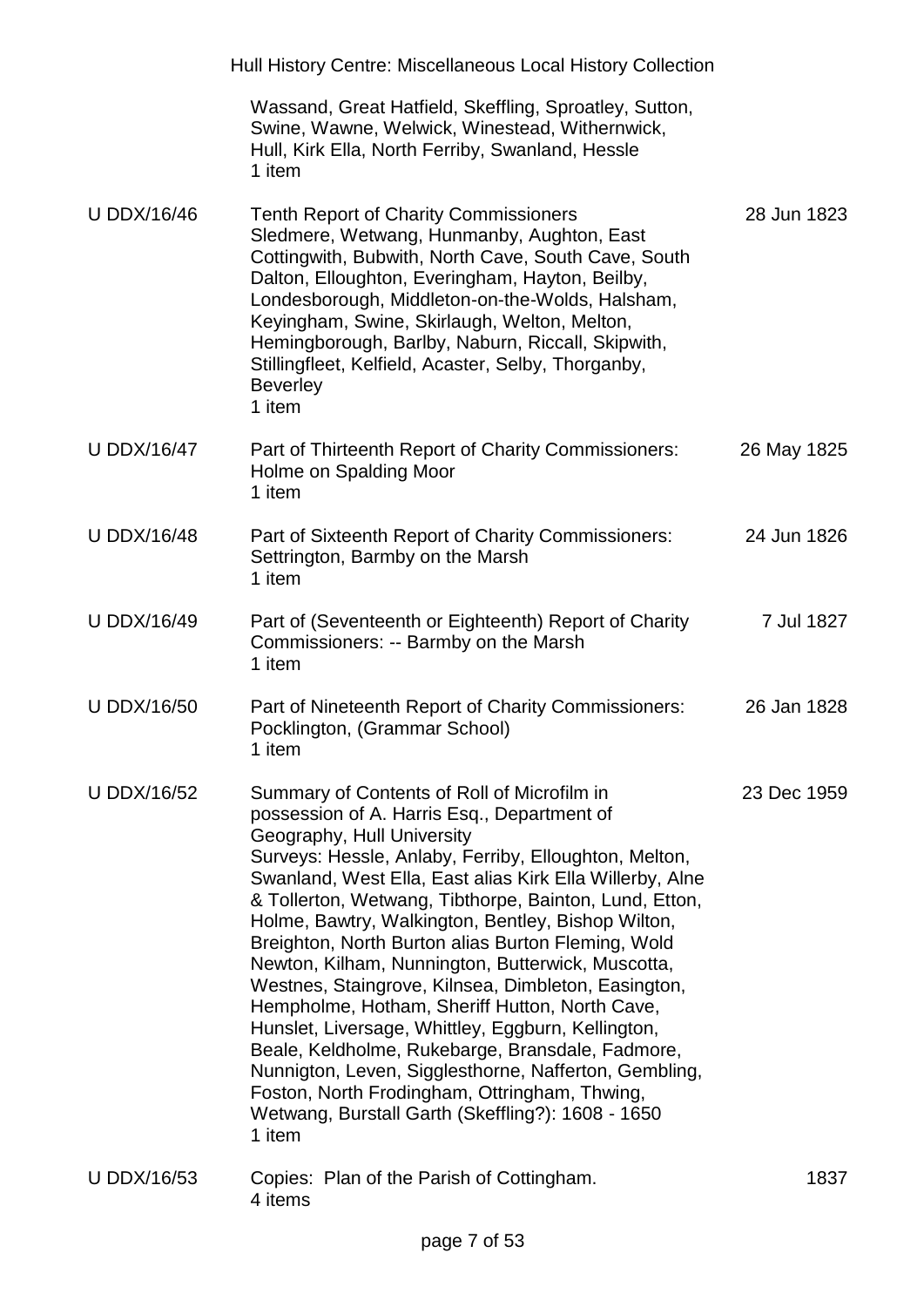|                    | Hull History Centre: Miscellaneous Local History Collection                                                                                                                                                                                                                                                                                                                                                                                                                                                                                                                                                                                                                                                                                                                                                                                                                                 |             |
|--------------------|---------------------------------------------------------------------------------------------------------------------------------------------------------------------------------------------------------------------------------------------------------------------------------------------------------------------------------------------------------------------------------------------------------------------------------------------------------------------------------------------------------------------------------------------------------------------------------------------------------------------------------------------------------------------------------------------------------------------------------------------------------------------------------------------------------------------------------------------------------------------------------------------|-------------|
| <b>U DDX/16/54</b> | List of 39 documents offered for sale in March 1961 by<br>Mr. N.T. Leslie, Bookseller, 4 Hepworth Arcade, Silver<br>Street, Hull.<br>They relate to Wath upon Dearne, Cawthorne,<br>Wadsley. Worral, Bradfield, Wooley, Cleckheaton,<br>Newall, Brampton, Bierlow, Sheffield, Burley,<br>Doncaster, Wheatley, Bentley, Stainforth, Barnsley,<br>Monk Bretton, Ripon and Burton Leonard all in the<br>West Riding; Hamsterley, co. Durham and Duffield,<br>Ilkeston and Hazelwood, Co. Derby. With photograph<br>of document No. 36. Bond in £1000 : Roger Coates of<br>Middleton next Youldgrove, Co. Derby gent., to Ralph<br>Rand of Skirlaugh gent.: for performance of covenants<br>of Bargain and Sale of the same date: Witn. Robert<br>Bateman, John Dewick, Tho. Bridges, John Johnson,<br>Wilfred Trewman. Endorsed 'Welwick and Weeton' in<br>writing of Gilyatt Summer<br>1 item | 1319 - 1730 |
| <b>U DDX/16/55</b> | Notes on volume in possession of Mr. L. Thompson,<br>Northgate, Cottingham<br>1 item                                                                                                                                                                                                                                                                                                                                                                                                                                                                                                                                                                                                                                                                                                                                                                                                        | Jun 1961    |
| <b>U DDX/16/56</b> | Ticket of removal<br>Assigning a Hornsea family to a particular wagon (in<br>connection with the scheme for driving Holderness in<br>the event of a French invasion?)<br>1 item                                                                                                                                                                                                                                                                                                                                                                                                                                                                                                                                                                                                                                                                                                             | c.1798      |
| <b>U DDX/16/57</b> | Translation of document in possession (1 November<br>1961) of Mr. A.E. Pancke, Headmaster, Cottingham<br>C.P. School (Boys).<br>Letters Patent leasing to Thomas Sutton esq., for 21<br>years at o6. 13. 4d. rent: for a fine of o20: close called<br>le Withes in Cottingham<br>1 item                                                                                                                                                                                                                                                                                                                                                                                                                                                                                                                                                                                                     | 5 Jul 1594  |
| <b>U DDX/16/58</b> | Extract from 'Yorkshire Archaeological Journal' (part<br>149): list of lost villages in the East Riding<br>1 item                                                                                                                                                                                                                                                                                                                                                                                                                                                                                                                                                                                                                                                                                                                                                                           | c.1938      |
| <b>U DDX/16/59</b> | 'Main Drainage in Victorian Hull and Cottingham' by<br><b>Wilfred Hall</b><br>1 item                                                                                                                                                                                                                                                                                                                                                                                                                                                                                                                                                                                                                                                                                                                                                                                                        | 1962        |
| <b>U DDX/16/60</b> | Local History Committee, University College Hull.<br>Minutes of meeting<br>1 item                                                                                                                                                                                                                                                                                                                                                                                                                                                                                                                                                                                                                                                                                                                                                                                                           | 3 May 1933  |
| <b>U DDX/16/61</b> | Local History Committee, University College Hull.<br>Report of secretaries<br>1 item                                                                                                                                                                                                                                                                                                                                                                                                                                                                                                                                                                                                                                                                                                                                                                                                        | Jan 1934    |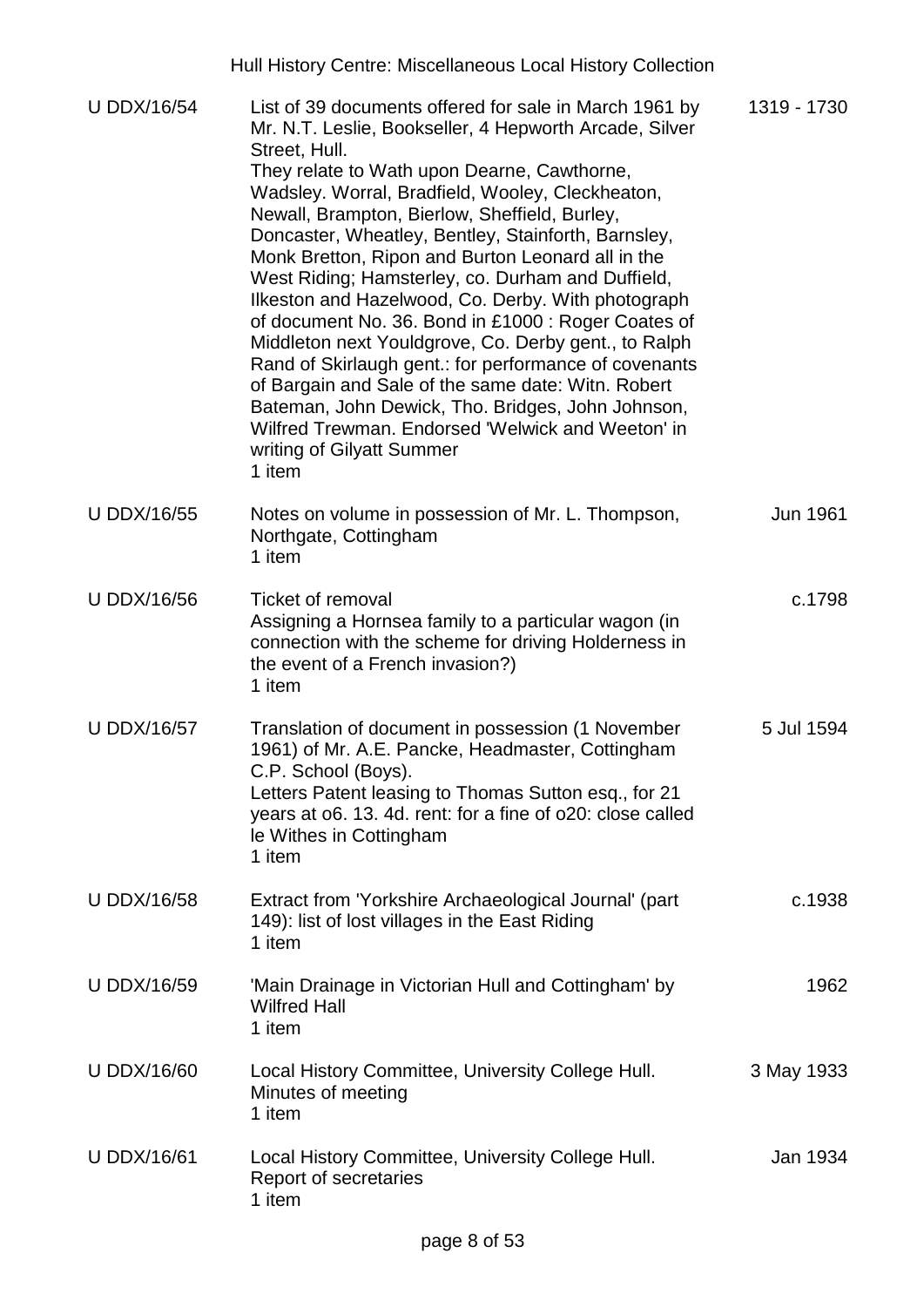|                    | Hull History Centre: Miscellaneous Local History Collection                                                                                                                                                                                                                                                                                                                                                                               |             |
|--------------------|-------------------------------------------------------------------------------------------------------------------------------------------------------------------------------------------------------------------------------------------------------------------------------------------------------------------------------------------------------------------------------------------------------------------------------------------|-------------|
| <b>U DDX/16/62</b> | Local History Committee, University College Hull.<br>'Report on certain documents relating to the Seigniory<br>of Holderness' by F.W. Brooks<br>1 item                                                                                                                                                                                                                                                                                    | 1934        |
| <b>U DDX/16/63</b> | A Register of Methodist Circuit Plans.<br>With First, Second and Third Supplements to the<br>Register. Covering Keyingham, Driffield, Hull,<br>Beverley, Pocklington, Welton, Patrington, York,<br>Bridlington, Howden<br>4 items                                                                                                                                                                                                         | 1777 - 1860 |
| <b>U DDX/16/64</b> | Photocopy of return made by chief constables of<br>papists & non - jurors in their divisions, who were<br>summensed to appear at Beverley on 29 March 1744<br>1 item                                                                                                                                                                                                                                                                      | 29 Mar 1744 |
| <b>U DDX/16/65</b> | Calendar of 4 documents relating to John Overton of<br>Easington esq. and his property in Easington, Kilnsea<br>& Skeffling<br>1 item                                                                                                                                                                                                                                                                                                     | 1679 - 1693 |
| <b>U DDX/16/66</b> | Pamphlet dropped in air raids over Germany, 'Wolkiger<br>Beobachter'<br>1 item                                                                                                                                                                                                                                                                                                                                                            | 1940        |
| <b>U DDX/16/67</b> | Copy of 'The Times': accounts of Trafalgar<br>1 item                                                                                                                                                                                                                                                                                                                                                                                      | 7 Nov 1805  |
| <b>U DDX/16/68</b> | Copy. Translation of extract from Patent Roll.<br>Foundation Charter of the Free Grammar School of Sir<br>John Halsham<br>1 item                                                                                                                                                                                                                                                                                                          | 28 Mar 1584 |
| <b>U DDX/16/69</b> | Yorkshire Branch Notes of the Wesley Historical<br>Society<br>1 item                                                                                                                                                                                                                                                                                                                                                                      | Jun 1963    |
| <b>U DDX/16/70</b> | Bookseller's list (No. 131 of N. T. Leslie, Hull): includes<br>deeds relating to Axholme (p.2); Bridlington (pp.4 - 7)<br>and Ellerker (pp. $11 - 13$ )<br>1 item                                                                                                                                                                                                                                                                         | Feb 1964    |
| <b>U DDX/16/71</b> | Marriage settlement: William Lee sen. of Leconfield<br>Parkes and wife Ellen and their son William Lee jnr. of<br>Leconfield to Mark Bell of Molescroft yeomen: prior to<br>marriage of William Lee jnr. and Elizabeth Wright of<br>Molescroft spinster, sister in law of Mark Bell: for her<br>marriage portion of o200<br>Messuage in Hallgate; 2 oxgangs and 4 acres meadow<br>in Iggmore all in Cottingham. Close called Hoppgarth in | 2 Feb 1715  |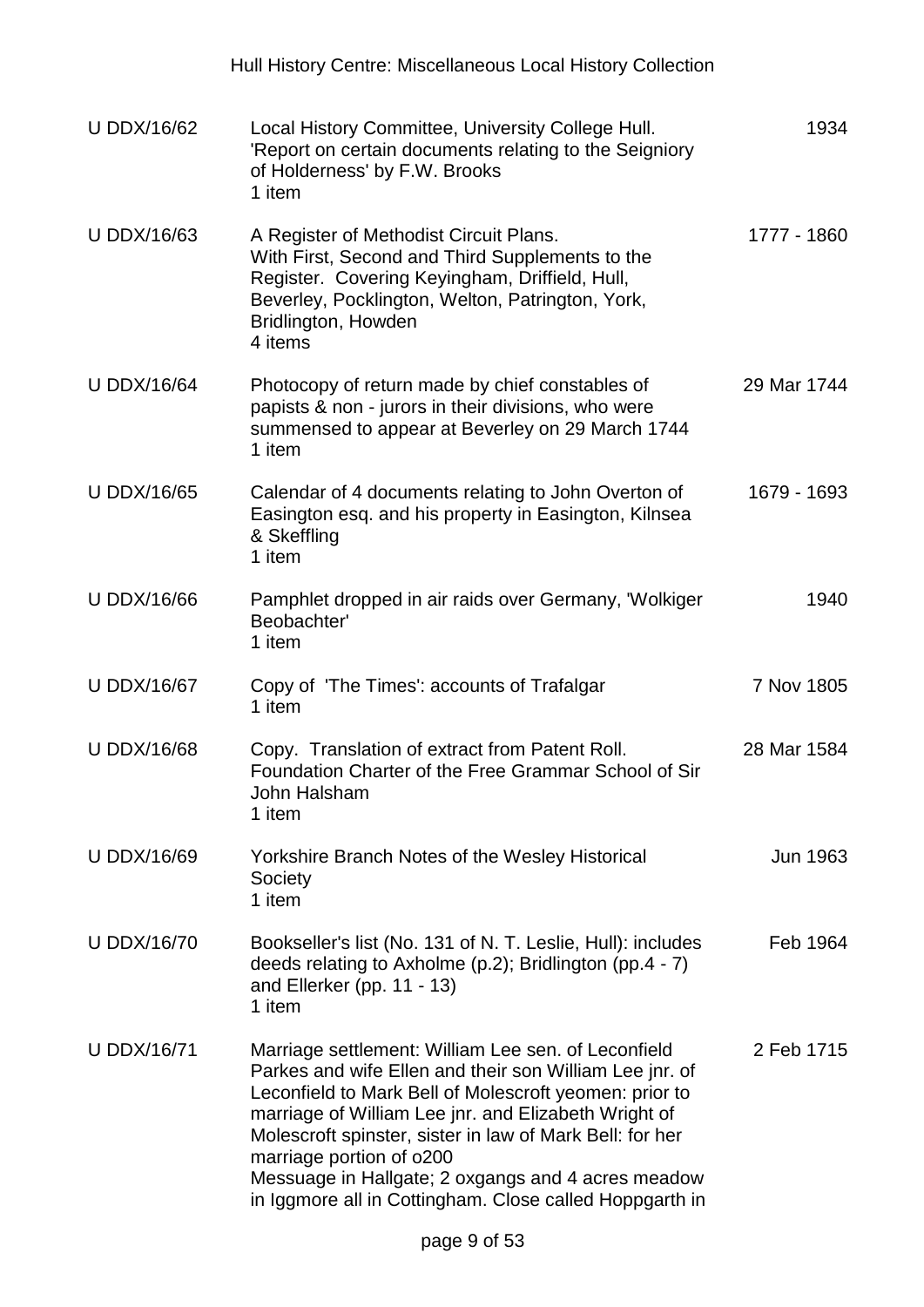|                    | Hull History Centre: Miscellaneous Local History Collection                                                                                                                                                                                                  |             |
|--------------------|--------------------------------------------------------------------------------------------------------------------------------------------------------------------------------------------------------------------------------------------------------------|-------------|
|                    | Beverley near Beverley Park: Witness Fran.<br>Broxholme, Anne Greenhood<br>1 item                                                                                                                                                                            |             |
| <b>U DDX/16/72</b> | Book of pains in the manor of South Cliffe<br>Bound in portion of deed between Philip Langdale and<br>Robert Doleman of Pocklington and Thomas Grimston:<br>relating to discharge further to Settlement of 12 July<br>1697 which is at U DDLA/36/5<br>1 item | 1723 - 1790 |
| <b>U DDX/16/73</b> | <b>Reighton Land Tax Assessment</b><br>1 item                                                                                                                                                                                                                | 10 Jun 1800 |
| <b>U DDX/16/74</b> | Reighton Inclosure Act<br>1 item                                                                                                                                                                                                                             | 1811        |
| <b>U DDX/16/75</b> | Accounts: Mr. Johnson debtor to R.H. Lister: and<br>Lister & Brearey :-- Reighton Inclosure --: 4 Feb- 15<br>May 1811.<br>2 items                                                                                                                            | 1810 - 1811 |
| <b>U DDX/16/76</b> | Letter to William Beckitt, Gray's Inn: Reighton Inclosure<br>1 item                                                                                                                                                                                          | 28 Mar 1811 |
| <b>U DDX/16/77</b> | Letter: John Tuke to Thomas Johnson, Reighton<br>Instructing John Tuke to erect a fence along East side<br>of his allotment in the Ings and Cow Pasture<br>1 item                                                                                            | 20 May 1812 |
| <b>U DDX/16/78</b> | Rules of the Beverley Friendly Funeral Brief<br>1 item                                                                                                                                                                                                       | 1843        |
| <b>U DDX/16/79</b> | Certificate of baptism of Robert Allenby (1830)<br>1 item                                                                                                                                                                                                    | 27 Jan 1843 |
| <b>U DDX/16/80</b> | Apprenticeship Indenture: Robert Allenby sen.<br>labourer and his son Robert to George Fleebury<br>cordwainer all of Beverley<br>1 item                                                                                                                      | 6 Mar 1844  |
| <b>U DDX/16/81</b> | Oath of Robert Allenby cordwainer as burgess of<br><b>Beverley</b><br>1 item                                                                                                                                                                                 | 30 Jul 1851 |
| <b>U DDX/16/82</b> | <b>Beverley Poll Book</b><br>1 volume                                                                                                                                                                                                                        | c.1852      |
| <b>U DDX/16/83</b> | 'The Hull Advertiser'<br>1 item                                                                                                                                                                                                                              | 24 Jan 1863 |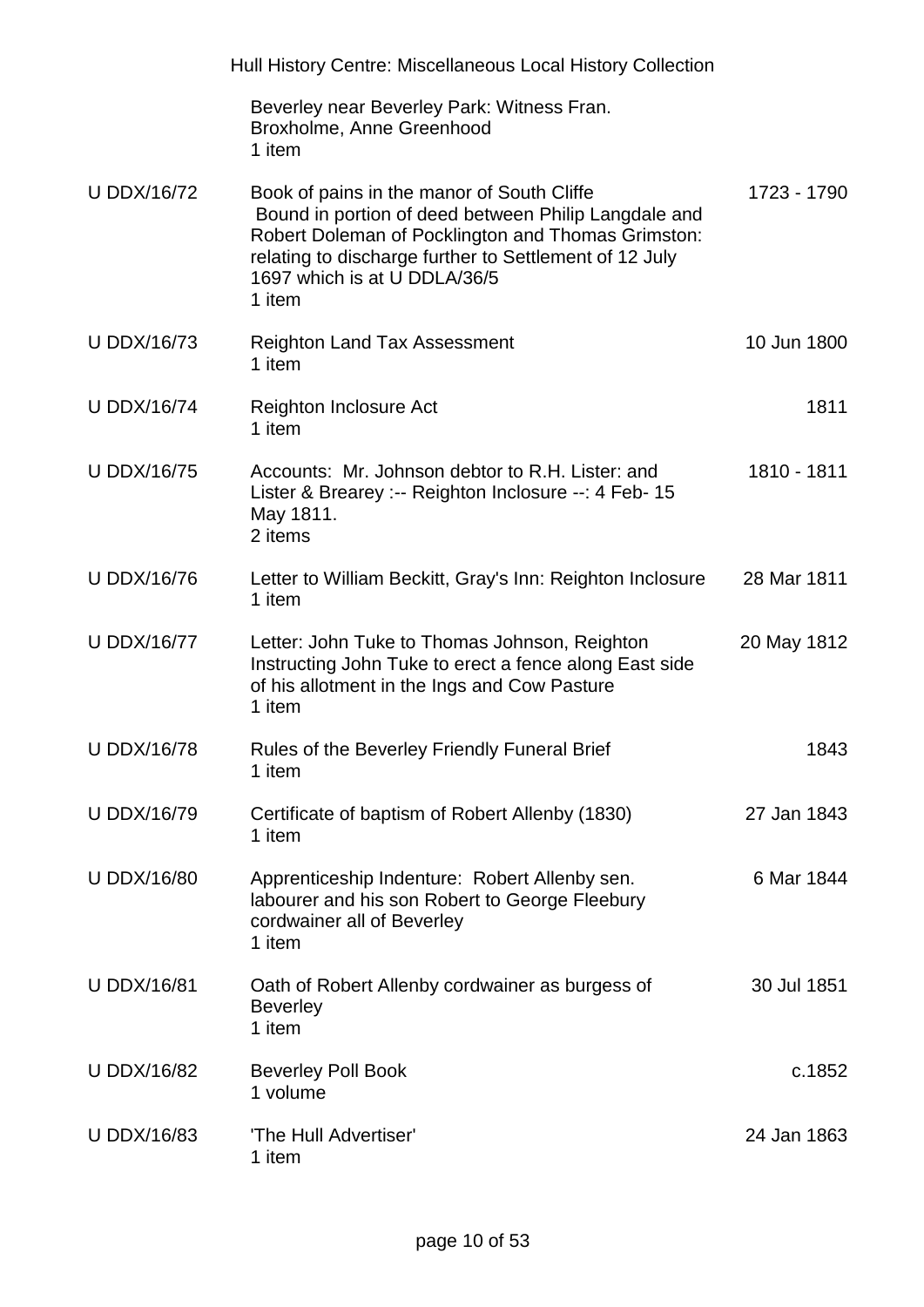|                    | Hull History Centre: Miscellaneous Local History Collection                                                                                                   |                     |
|--------------------|---------------------------------------------------------------------------------------------------------------------------------------------------------------|---------------------|
| <b>U DDX/16/84</b> | Rules and Orders of the Beverley Independent Society<br>1 item                                                                                                | 1866                |
| <b>U DDX/16/85</b> | Rules of the Rising Sun Lodge of Beverley district<br>1 item                                                                                                  | 1867                |
| <b>U DDX/16/86</b> | Price List of John Noble Manufacturer, Manchester:<br>house linen, bed linen and clothing<br>1 item                                                           | 1882                |
| <b>U DDX/16/87</b> | 'The Yorkshire Post'<br>1 item                                                                                                                                | 2 Aug 1889          |
| <b>U DDX/16/88</b> | 'The Yorkshire Post'<br>1 item                                                                                                                                | 2 Aug 1889          |
| <b>U DDX/16/89</b> | Copy. Codicil to Will of Robert Walker of Beverley<br>merchant. (19 Oct 1854) With list of pasture masters<br>for 1896<br>1 item                              | 1896                |
| <b>U DDX/16/90</b> | Prince's Hall, George Street, Hull, Cinema Programme.<br>'Sixty Years a Queen'<br>1 item                                                                      | c.1900              |
| <b>U DDX/16/91</b> | Illustrated catalogue of Fodens Ltd., manufacturers of<br>steam wagons, traction engines, thrashing machines<br>etc.<br>1 item                                | 1903                |
| <b>U DDX/16/92</b> | Poem 'To the Memory of the Hull Fishermen  who<br>lost their lives through the Russian Baltic Fleet Blunder<br>on the Dogger Bank, October 21 1904'<br>1 item | 1904                |
| <b>U DDX/16/93</b> | Catalogue of Blackstone's hay harvesting machines<br>1 item                                                                                                   | 1904                |
| <b>U DDX/16/94</b> | Catalogue of Cooke's agricultural implements<br>1 item                                                                                                        | 1905                |
| <b>U DDX/16/95</b> | Catalogue of 'High Class Harness & Horse Clothing'<br>manufactured by Andrew Potter, Wolverhampton<br>1 item                                                  | early 20th<br>cent. |
| <b>U DDX/16/96</b> | Catalogue of agricultural machinery manufactured by<br>Ransomes, Sims & Jeffries Ltd., Ipswich<br>1 item                                                      | Apr 1906            |
| <b>U DDX/16/97</b> | Catalogue of Martin's Cultivator Co. Ltd., Stamford<br>1 item                                                                                                 | early 20th<br>cent. |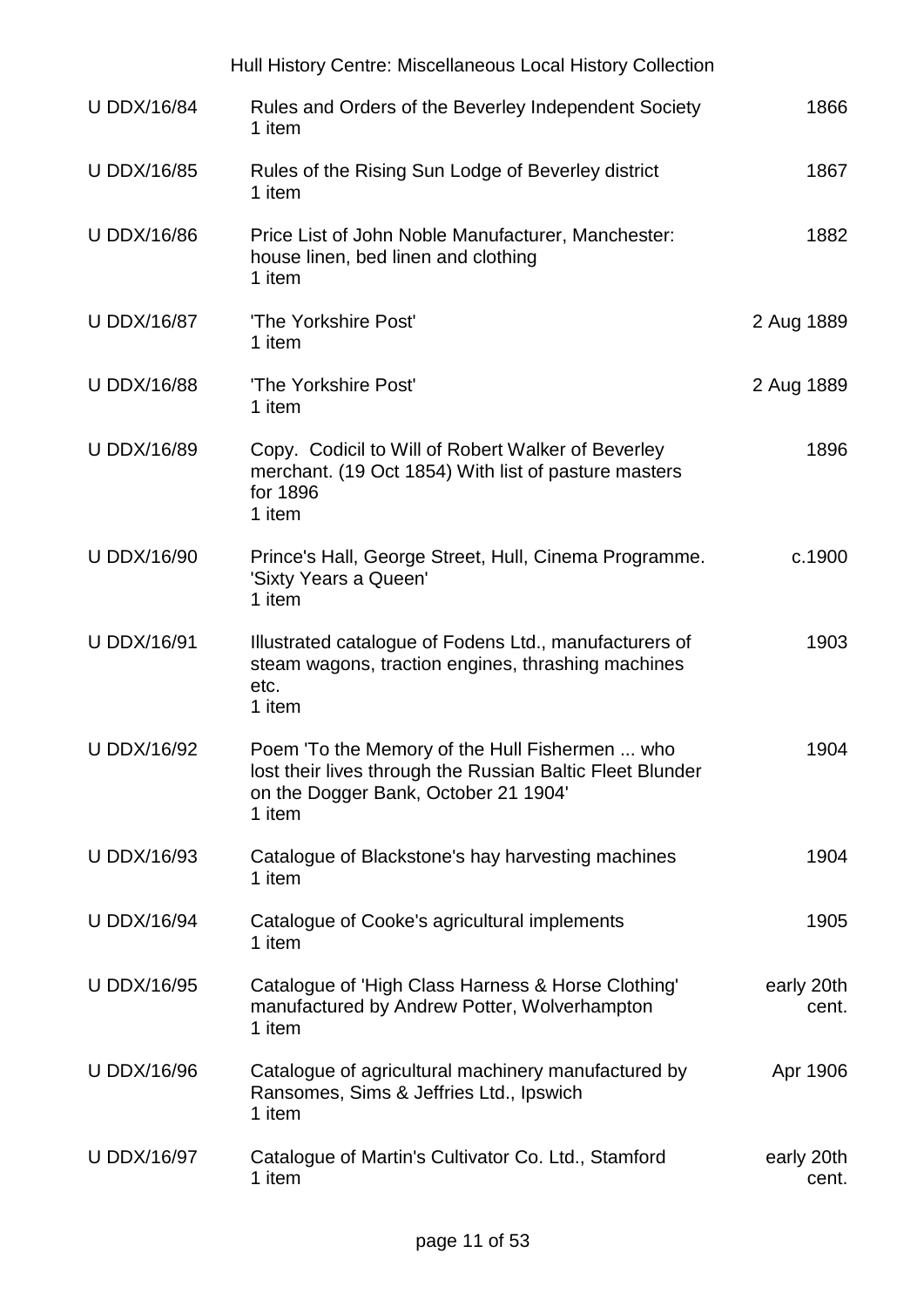|                    | Hull History Centre: Miscellaneous Local History Collection                                  |                     |
|--------------------|----------------------------------------------------------------------------------------------|---------------------|
| <b>U DDX/16/98</b> | 'Vere Foster's Copy Books. Lettering Plain and<br>Ornamental'<br>1 item                      | early 20th<br>cent. |
| <b>U DDX/16/99</b> | Portion of volume on history and trades directory of<br>Yorkshire (including Hull)<br>1 item | early 20th<br>cent. |
| U DDX/16/100       | Sale Bill: antique and modern furniture at the Assembly<br>Rooms, Beverley<br>1 item         | 15 May 1924         |
| U DDX/16/101       | 'Hull Record Almanack'<br>1 item                                                             | 1912                |
| U DDX/16/102       | 'Ward's Family Almanack'<br>1 item                                                           | 1918                |
| U DDX/16/103       | 'Green's Almanack'<br>1 item                                                                 | 1924                |
| U DDX/16/104       | 'Green's Almanack'<br>1 item                                                                 | 1925                |
| U DDX/16/105       | 'Green's Almanack'<br>1 item                                                                 | 1927                |
| U DDX/16/106       | 'Green's Almanack'<br>1 item                                                                 | 1929                |
| U DDX/16/107       | 'Green's Almanack'<br>1 item                                                                 | 1930                |
| U DDX/16/108       | 'Green's Almanack'<br>1 item                                                                 | 1931                |
| U DDX/16/109       | 'Green's Almanack'<br>1 item                                                                 | 1932                |
| U DDX/16/110       | 'Green's Almanack'<br>1 item                                                                 | 1941                |
| U DDX/16/111       | 'Green's Almanack'<br>1 item                                                                 | 1942                |
| U DDX/16/112       | 'Green's Almanack'<br>1 item                                                                 | 1946                |
| U DDX/16/113       | 'Green's Almanack'<br>1 item                                                                 | 1955                |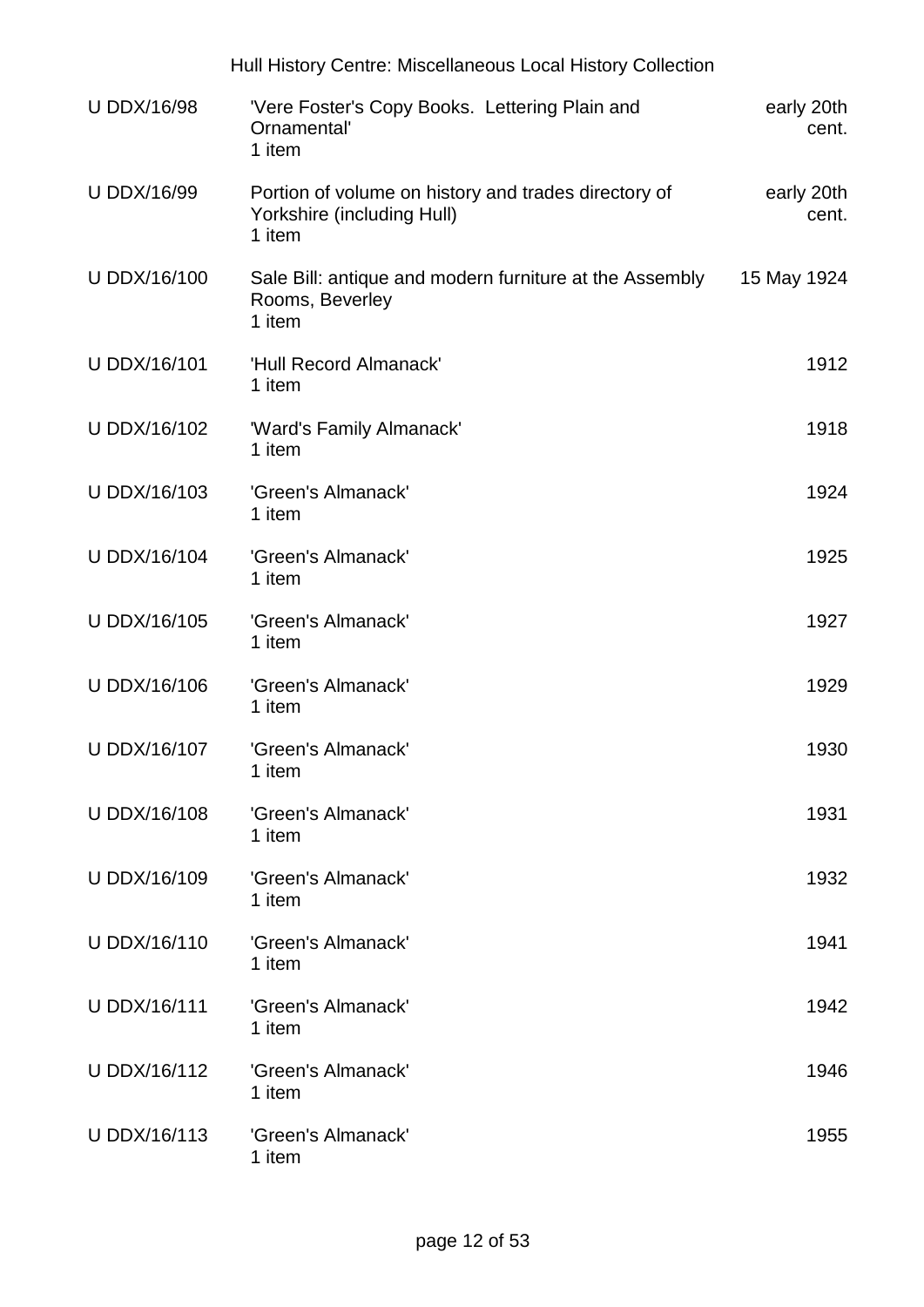| U DDX/16/114         | 'Green's Almanack'<br>1 item                                                                                                                                                                                                                                                                                                                                                                                                                                          | 1956                                   |
|----------------------|-----------------------------------------------------------------------------------------------------------------------------------------------------------------------------------------------------------------------------------------------------------------------------------------------------------------------------------------------------------------------------------------------------------------------------------------------------------------------|----------------------------------------|
| U DDX/16/115         | 'The Beverley Guardian'<br>1 item                                                                                                                                                                                                                                                                                                                                                                                                                                     | 28 Jun 1913                            |
| U DDX/16/116         | 'The Beverley Guardian'<br>1 item                                                                                                                                                                                                                                                                                                                                                                                                                                     | 26 Jul 1913                            |
| U DDX/16/117         | 'The Beverley Guardian'<br>1 item                                                                                                                                                                                                                                                                                                                                                                                                                                     | 9 Aug 1913                             |
| U DDX/16/118         | 'The Beverley Guardian'<br>1 item                                                                                                                                                                                                                                                                                                                                                                                                                                     | 16 Aug 1913                            |
| U DDX/16/119         | List of 34 documents offered for sale in September<br>1964 by Mr. N. T. Leslie, Bookseller, 4 Hepworth<br>Arcade, Silver Street, Hull. They relate to ithernwick,<br>Ellerker, Sculcoates and Hull<br>1 item                                                                                                                                                                                                                                                          | 1709 - 1906                            |
| U DDX/16/120         | Copies of memoranda relating to:<br>(a) Flooding in Marfleet, Sculcoates and Sutton (from<br>Marfleet parish register). 1764<br>(b) Storm and flooding at Spurn. February 1836<br>(c) Repair of Patrington church spire by Abraham<br>Boden of Birmingham, stone-mason (by Rev. Robert<br>Metcalfe). 1810<br>3 items                                                                                                                                                  | 1764 - 1810                            |
| U DDX/16/121         | Photostats of printed letters by Rev. R. Milne, vicar of<br>"Sweyne - Denmark" (Swine) and Benjamin N. Wilson,<br>Bilton concerning the financial state of the parish.<br>5 items                                                                                                                                                                                                                                                                                     | 31 Aug - 16<br>Oct 1826                |
| <b>U DDX/16/122A</b> | List of 'East Yorkshire Maps in Leconfield Collection,<br>Petworth House, Sussex'. Wressle, Newsham,<br>Leconfield, Catton, Wilberfoss, Newton, Stamford<br>Bridge, Thornton, Gribthorpe, Cherry Burton, Hessle,<br>Newbald<br>1 item                                                                                                                                                                                                                                 | 17th cent. $-$<br>19th cent.           |
| U DDX/16/122B        | Extract from Catalogue of Petworth House Archives by<br>F.W. Steer and N.H. Osborne (West Sussex County<br>Council.)<br>Stamford Bridge, Catton, N.E. Railway, Wressle,<br>Scorborough, Leconfield, Beverley - Barmston<br>Drainage, Molescroft, Seamer Moor Farm, Kexby,<br>Arram, Hessle, Cherry Burton, Loftsome, Newsham,<br>Brind, Gribthorpe, Asselby, Newbald, Newton-on-<br>Derwent, Beverley, Dalton, Burnby, Full Sutton,<br>Wilberfoss, Cliffe, R. Derwent | 16th cent. $-$<br>19th cent.<br>1 item |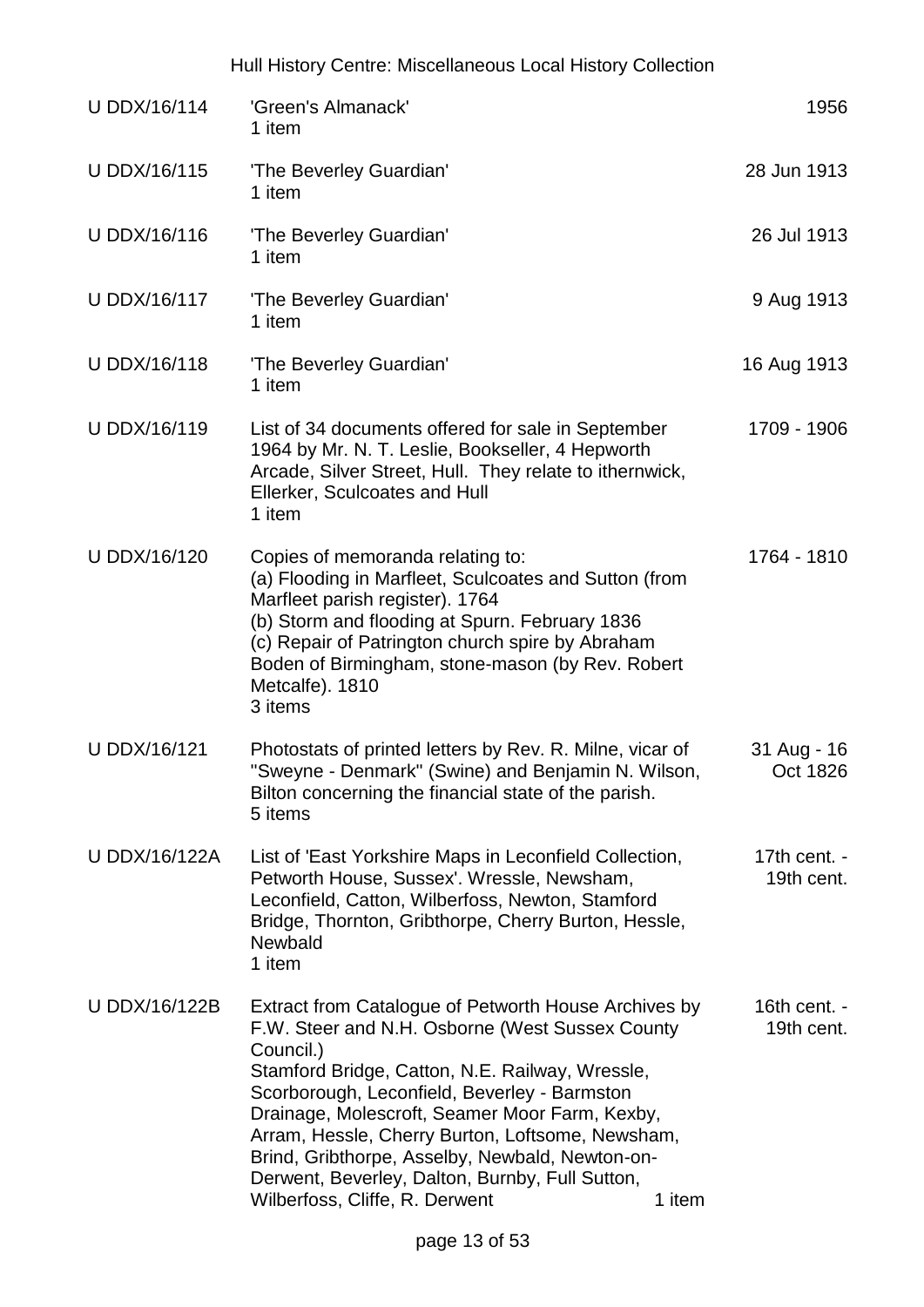| U DDX/16/123        | Particulars of Sale: Riston Grange, White Cross,<br>Crifton's Farm and 515 acres in all Long Riston and<br>Leven --: Plans<br>1 item                                            | 6 Nov 1917           |
|---------------------|---------------------------------------------------------------------------------------------------------------------------------------------------------------------------------|----------------------|
| <b>U DDX/16/124</b> | 'Private Branch Exchange Telephone Service'<br>1 item                                                                                                                           | 1907                 |
| U DDX/16/125        | Booklet of Schedule of rates for telephone exchange<br>service in the Bridlington area, of National Telephone<br>Company Ltd.<br>1 item                                         | Aug 1908             |
| U DDX/16/126        | Article from 'The Driffield Times' relating to the Black<br>Swan Hotel, Driffield<br>1 item                                                                                     | 15 Nov 1963          |
| U DDX/16/127        | Photocopy. Extract from 'Medieval Archaeology Vol. VI<br>- VII' 1962 - 1963. Relating to excavations at Wawne<br>1 item                                                         | 1962 - 1963          |
| U DDX/16/128        | Cottingham Inclosure Act, 1766 and 1791<br>1 volume                                                                                                                             | 1766 - 1791          |
| U DDX/16/129        | Copy of 'The Times'<br>1 item                                                                                                                                                   | 9 Nov 1815           |
| U DDX/16/130        | 'National Intelligencer' (Washington)<br>1 item                                                                                                                                 | 18 Feb 1815          |
| U DDX/16/131        | 'The Traveller's Guide'. Card giving lists of inns and<br>distances between London and Edinburgh. Issued at<br>the King's Arms Inn, Berwick<br>1 item                           | 9 Apr 1824           |
| U DDX/16/132        | Photograph of yard at the House of Correction,<br><b>Beverley</b><br>1 item                                                                                                     | c.1850               |
| U DDX/16/133        | Polling card. Mrs. Holtby, candidate at the East Riding<br>County Council Election, for Cottingham division<br>1 item                                                           | 23 Feb 1923          |
| <b>U DDX/16/134</b> | Article by Henry T. Tate on his resignation as County<br>Land Agent of the East Riding County Council<br>1 item                                                                 | Jun 1947             |
| U DDX/16/135        | Photocopy of 'The History of Leavening' by Robert<br>Addison, 1831. From a typed copy in the possession of<br>Mr. C.H. Hagyard, Headmaster, County Primary<br>School, Leavening | 5 Nov 1965<br>1 item |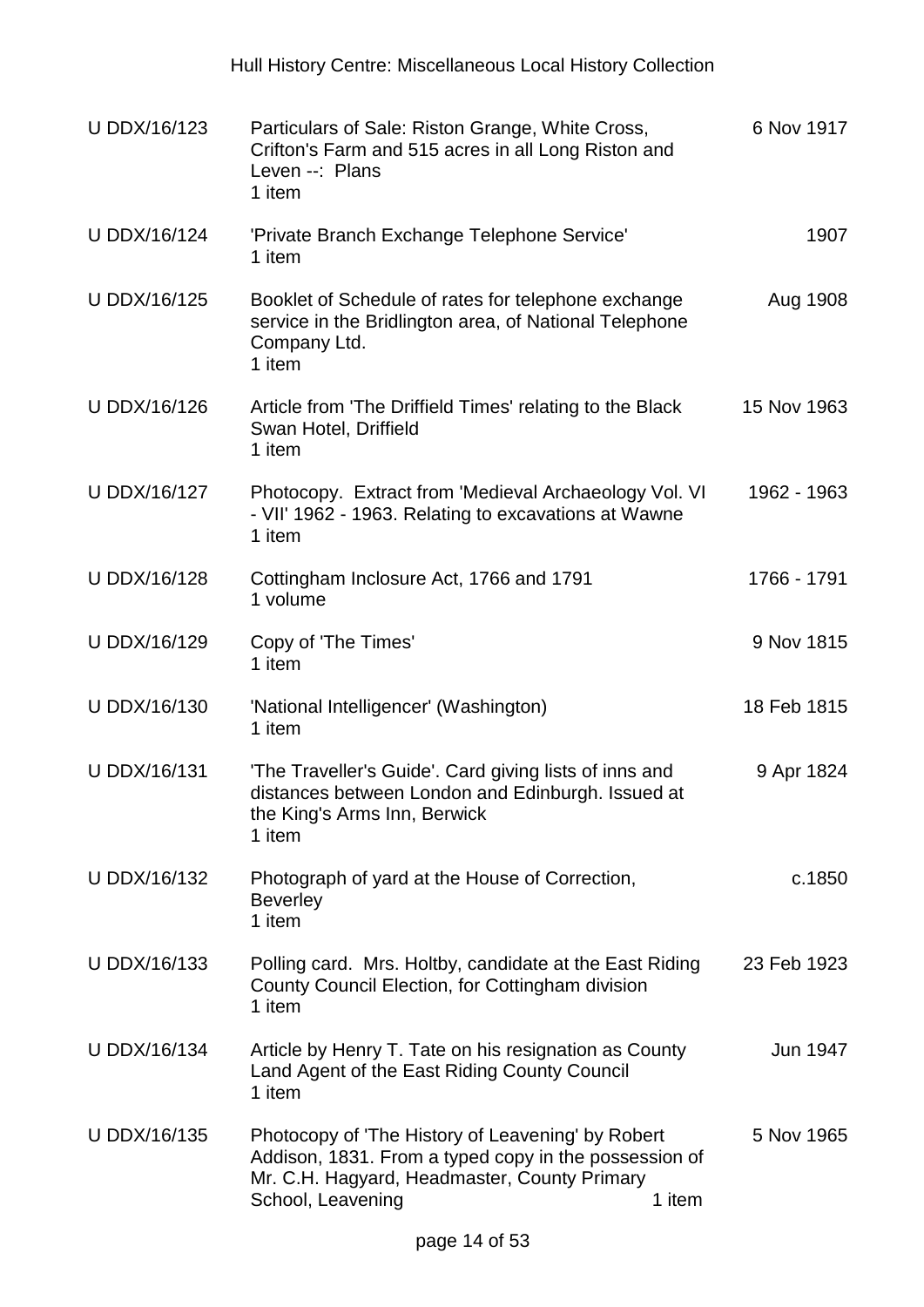U DDX/16/136 Summary of document in possession of K. Hanwell Esq., Old Manor House, Hallgate, Cottingham. 30 Jan 1966. Settlement by Lease and Release: (i) Robert Overton of London and his eldest son John Overton of Easington esq. (ii) Andrew Broughton of the Inner Temple, John Greenhill of Salisbury esq., John Boradale and Robert Leppington of London, and Edward Atkinson of Hull gents. In satisfaction of o200 each bequeathed by John Overton esq. deceased, (father of Robert Overton) to Ebinezer and John (children of Robert Overton): Parcels of meadow and pasture called Newlands (20 acres), Pundilands (4 acres), Person Marsh (24 acres), Burton Crofts (5 acres), and Corne Croft (4 acres) in Skeffling. 8 acres in the East and West Fields of Easington. Mansion house and farm (50 acres) in Holmpton. Parcels of meadow and pasture called Out Marsh (20 acres), Twentie Acres (20 acres), and Castle Hill (2 acres); and Bradleys Close (15 acres) in Easington. Messuage and farm (60 acres) and close called High Leyes in Kilnsea. Copyhold land in parish of Eastington (i.e. Beaumont Garth (2 acres); 20 acres; 17 Furtholme gates being pasture; Wrights Close; 40 acres in the East and West Fields of Skeffling; 26 1/2 acres meadow; and 6 acres marsh). Manor of Winsetts in parish Skeffling, and closes of pasture called the Wrayes (48 acres), Easthill (40 acres), Westhill (40 acres), Low Close (20 acres), Oxlands (30 acres), Coat Close (9 acres), Yeelands (40 acres), Heaven and Hell (16 acres), and Salt Close (14 acres). 24 acres of Leylands in Skeffling Westfield. Lands called the East Demesnes of Easington (124 acres): To various specified uses of Robert Overton, his wife Anne, and children John, Robert, Ebinezer, Fairfax and Joan. Witness John Moyser, James Garfield 2 items 6-7 Nov 1661 U DDX/16/137 Act to continue (an Act) for repairing the road between the road between Kingston upon Hull and Beverley; and from Newland Bridge to Cottingham 1 item 1764 U DDX/16/138 Nafferton Inclosure Bill 1 item 1769 U DDX/16/139 Harpham Parish, Burton Agnes Inclosure Act 1 item 1773 U DDX/16/140 Bainton and Neswick Inclosure Act 1 item 1774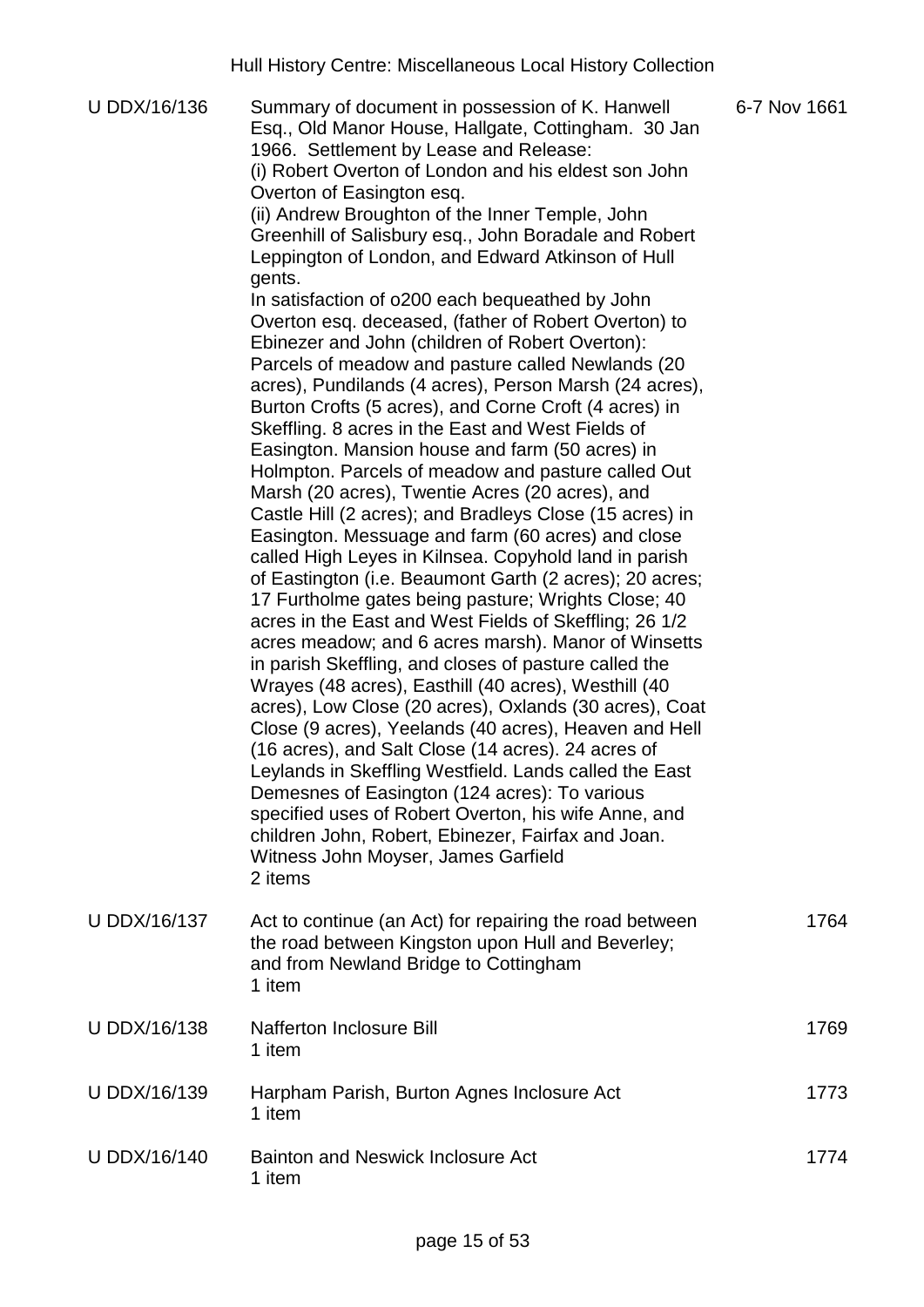|                      | Hull History Centre: Miscellaneous Local History Collection                                                                                                                                    |                     |
|----------------------|------------------------------------------------------------------------------------------------------------------------------------------------------------------------------------------------|---------------------|
| <b>U DDX/16/141</b>  | <b>Foston Inclosure Act</b><br>1 item                                                                                                                                                          | 1776                |
| U DDX/16/142         | Report on Bridlington Piers, by John Smeaton<br>1 item                                                                                                                                         | 15 May 1778         |
| U DDX/16/143         | Act for sale of estates of John Nicoll of Bolton: manor<br>and lands in Bolton; estate called Scalm Park in the<br><b>West Riding</b><br>1 item                                                | 1779                |
| <b>U DDX/16/144A</b> | Act for vesting estates in Drypool and Sutton in<br>Holderness (devised by Will of Ann Hall) in Trustees<br>for sale<br>1 item                                                                 | 1807                |
| U DDX/16/144B        | Act for enlarging term and powers of three ads for<br>repairing the roads from Hull to Beverley and Hull to<br>Cottingham<br>1 item                                                            | 1812                |
| U DDX/16/145         | Act for building a church in Sculcoates<br>1 item                                                                                                                                              | 1814                |
| U DDX/16/146         | Act for making a turnpike road from Kingston upon Hull<br>through Hessle to Ferriby<br>1 item                                                                                                  | 1825                |
| U DDX/16/147         | Act for maintaining roads from Kingston upon Hull to<br>Beverley, and from Newland Bridge to Cottingham<br>1 item                                                                              | 1833                |
| U DDX/16/148         | Notes taken from Minute Book of Managers of Cliffe<br>School, in possession of Mr. T.A. Jacques, Common<br>End, Cliffe<br>1 item                                                               | 22 Apr 1966         |
| U DDX/16/149         | Photostat. Preliminary Report, for the Hull University<br>Local History Advisory Committee, on the MSS. of Sir<br>F. Haworth Booth and of Dr. H. Woodhouse, by F.W.<br><b>Brooks</b><br>1 item | 1934                |
| U DDX/16/150         | Souvenir Programme of the Opening of the Sea<br>Defence Works and Grand Pavilion at Bridlington<br>1 item                                                                                      | 6 Jul 1906          |
| U DDX/16/151         | Programme of the Season's Attractions at Bridlington<br>1 item                                                                                                                                 | May 1908            |
| U DDX/16/152         | Programme of the Season's Attractions at Bridlington<br>1 item                                                                                                                                 | early 20th<br>cent. |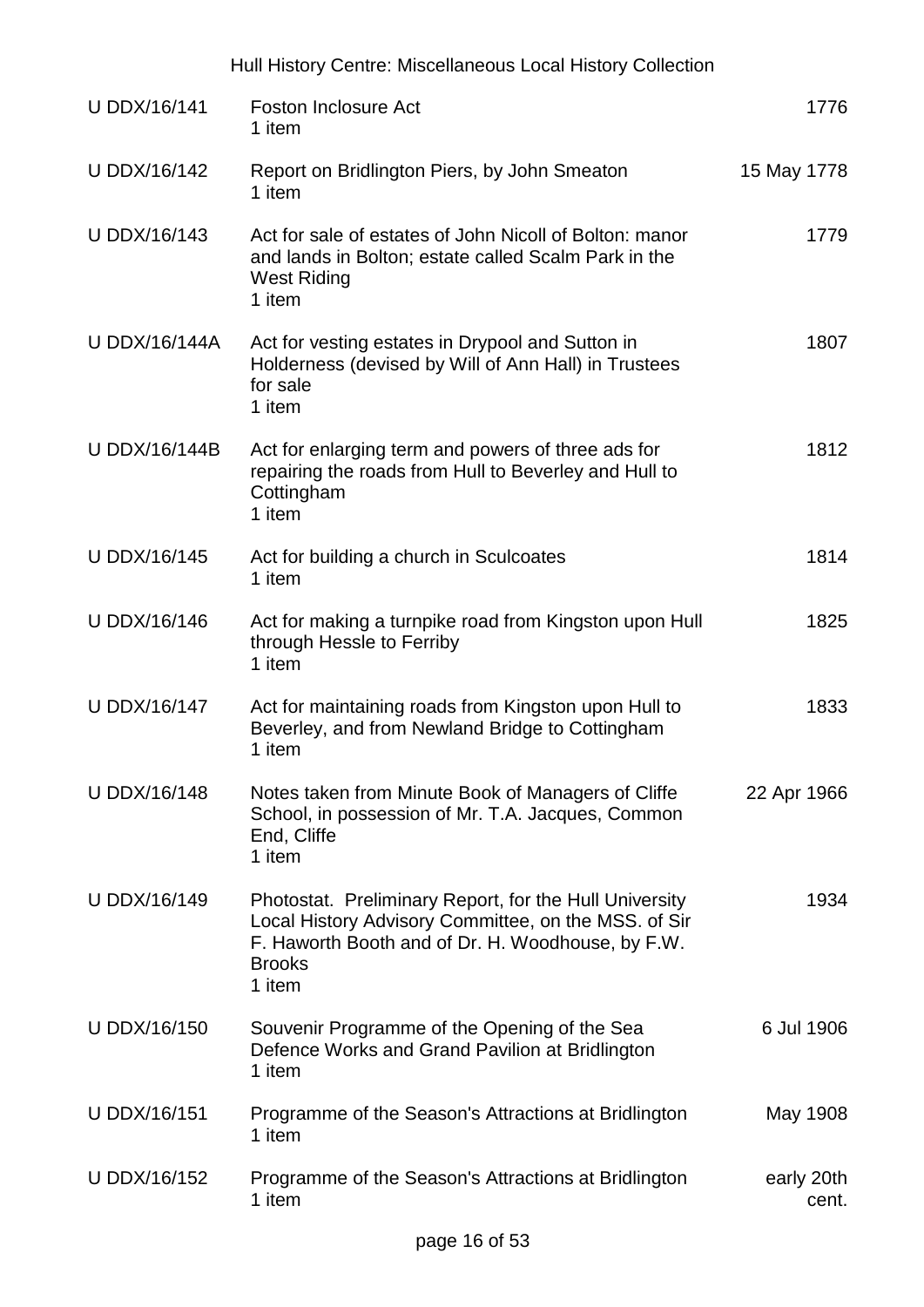|              | Hull History Centre: Miscellaneous Local History Collection                                                                                                                                                                                                                                          |                     |
|--------------|------------------------------------------------------------------------------------------------------------------------------------------------------------------------------------------------------------------------------------------------------------------------------------------------------|---------------------|
| U DDX/16/153 | 'Beecham's Photofolio of 24 Choice Photographic<br>Views of Bridlington and Flamborough', published by<br>Thomas Beecham, St. Helens, Lancashire<br>1 item                                                                                                                                           | early 20th<br>cent. |
| U DDX/16/154 | Sever's Bridlington Borough Almanack<br>1 item                                                                                                                                                                                                                                                       | 1912                |
| U DDX/16/155 | <b>Bridlington Official Guide</b><br>1 item                                                                                                                                                                                                                                                          | early 20th<br>cent. |
| U DDX/16/156 | <b>Bridlington Official Guide</b><br>1 item                                                                                                                                                                                                                                                          | 1927                |
| U DDX/16/157 | 'Farming and the land in Walkington, 1657 - 1817. A<br>selection of local records edited by a study-group in<br>local history'<br>1 item                                                                                                                                                             | 1966                |
| U DDX/16/158 | 'The Chartulary of the Priory of North Ferriby.<br>Calendared by a study group in local history': -- Anlaby,<br>Lockington, Swanland, Tranby --:<br>1 item                                                                                                                                           | 1966                |
| U DDX/16/159 | Form of Service. 'The Centenary of the Founding of<br>Leven Church School (1866 - 1966)' on Sunday 17<br><b>July 1966</b><br>1 item                                                                                                                                                                  | 1966                |
| U DDX/16/160 | Extract from catalogue (No. 73 - 1967) of H.T. Jantzen,<br>Booksellar, Toll Gate, Lewes Rd., East Grinstead,<br>Sussex: Surrender in Cottingham manor court:<br>Batthus Wilkinson & Jane Coates widow to John<br>Clarke of Sculcoates. Fourth part of messauge in<br>Northgate, Cottingham<br>1 item | 20 Apr 1748         |
| U DDX/16/161 | 'Reflections on the present state of the Winestead<br>Level Drainage and of Ottringham Drainage and<br>Pattrington Haven, as connected therewith: And on the<br>changes expected to take place in these Drainages,<br>and in the Channel called the North Channel'<br>1 item                         | c.1775              |
| U DDX/16/162 | Hessle, Anlaby & Tranby Inclosure Act<br>1 item                                                                                                                                                                                                                                                      | 1792                |
| U DDX/16/163 | Resolutions of meetings of Winestead Level Drainage<br>Commissioners, and report of Mr. Chapman on the<br><b>Winestead Level</b><br>1 item                                                                                                                                                           | 1816                |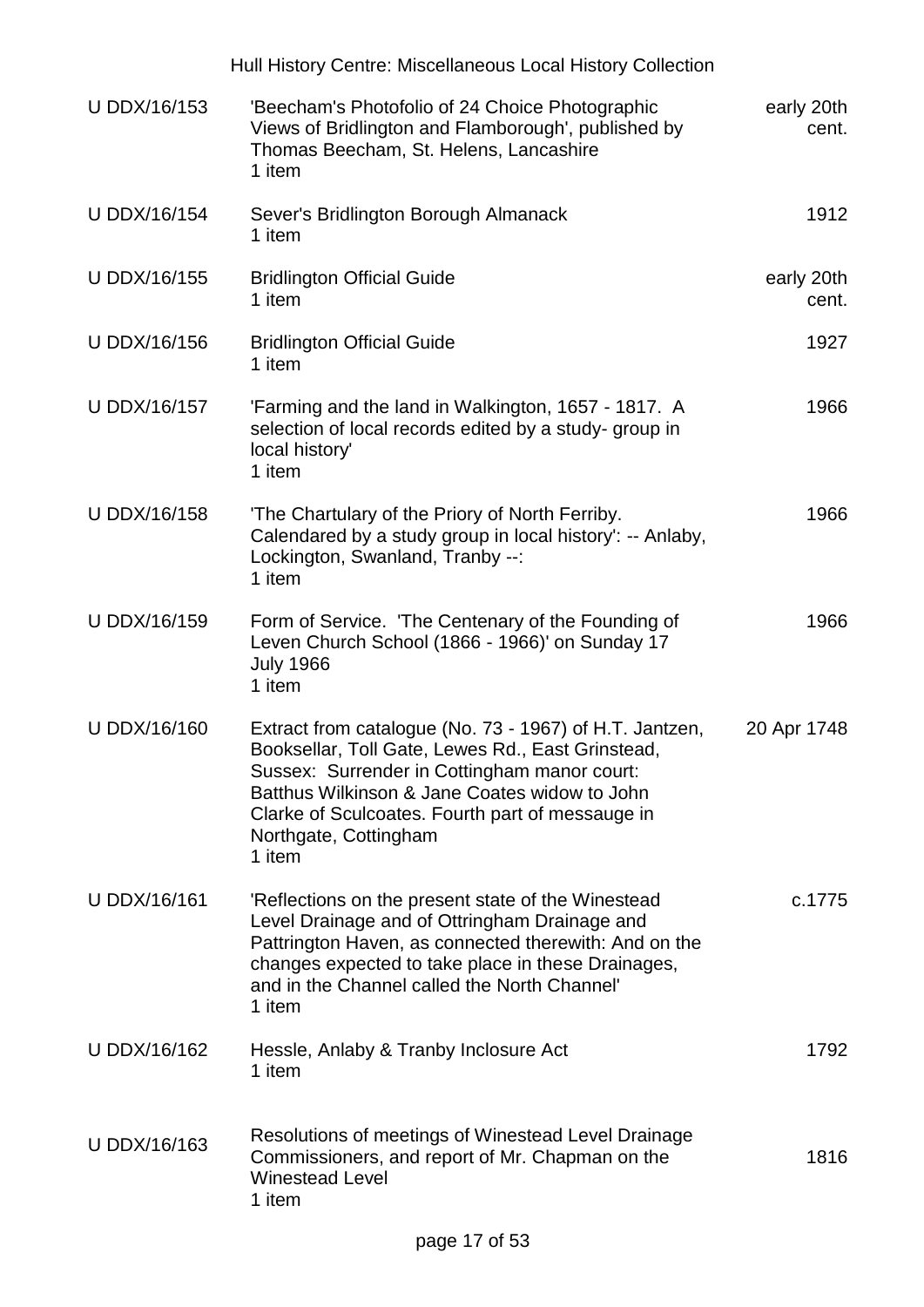|                     | Hull History Centre: Miscellaneous Local History Collection                                                                                                                                                                                                                                                                        |                     |
|---------------------|------------------------------------------------------------------------------------------------------------------------------------------------------------------------------------------------------------------------------------------------------------------------------------------------------------------------------------|---------------------|
| U DDX/16/164        | Election Broadsheet addressed 'To the Charitable<br>Burgesses of Beverley'<br>1 item                                                                                                                                                                                                                                               | early 19th<br>cent. |
| U DDX/16/165        | Broadsheet. Ben. Sigston to Inhabitants of Beverley:<br>Alderman's Pew and claim of Mr. Walker to a pew in<br>the Minster<br>1 item                                                                                                                                                                                                | 11 Apr 1817         |
| U DDX/16/166        | 'The (H)Oaks, Ospringe', reprinted from Beverley<br>Recorder: property qualification of E.M. Glover, M.P.<br>for Beverley<br>1 item                                                                                                                                                                                                | 16 May 1857         |
| U DDX/16/167        | Winestead Level Drainage Act<br>1 item                                                                                                                                                                                                                                                                                             | 1867                |
| U DDX/16/168        | Print of tracing made by H.T. Tate, County Land Agent,<br>in May 1929 of a plan in the possession of W. Bruce of<br>South Cave, purporting to be a Broomfleet Award Plan<br>Scale 6 chains to 1 inch<br>1 item                                                                                                                     | c.1890              |
| U DDX/16/169        | Byelaws & Regulations: Drypool Bridge, Hull<br>1 item                                                                                                                                                                                                                                                                              | 1902                |
| U DDX/16/170        | Byelaws & Regulations: North Bridge, Hull<br>1 item                                                                                                                                                                                                                                                                                | 1902                |
| <b>U DDX/16/171</b> | Byelaws & Regulations: Sculcoates, Bridge, Hull<br>1 item                                                                                                                                                                                                                                                                          | 1902                |
| U DDX/16/172        | Byelaws & Regulations: Scott Street Bridge, Hull<br>1 item                                                                                                                                                                                                                                                                         | 1912                |
| U DDX/16/173        | Byelaws & Regulations: Stoneferry Bridge, Hull<br>1 item                                                                                                                                                                                                                                                                           | 1912                |
| U DDX/16/174        | Extracts from 'Farmers' Weekly' (Vol. LXVI. Nos.<br>6,7,8): articles on Best's Farming Book<br>1 item                                                                                                                                                                                                                              | Feb 1967            |
| U DDX/16/175        | 'Country Life' containing articles on Everingham Park<br>by Arthur Oswald.<br>2 items                                                                                                                                                                                                                                              | 15 - 22 Feb<br>1968 |
| U DDX/16/176        | Summary of deed, a photograph of which is held at the<br>Local History Library, Central Library, Hull<br>Quitclaim: Simon Merflete, Clerk, to John Ellerker of<br>Moretowne in Holderness esq. and Thomas Huknall,<br>Clerk: all lands, rents and services in South Cave,<br>Bagflete, Swanland, Elverley, Drewton. Ketilthorp and | 20 Jun 1457         |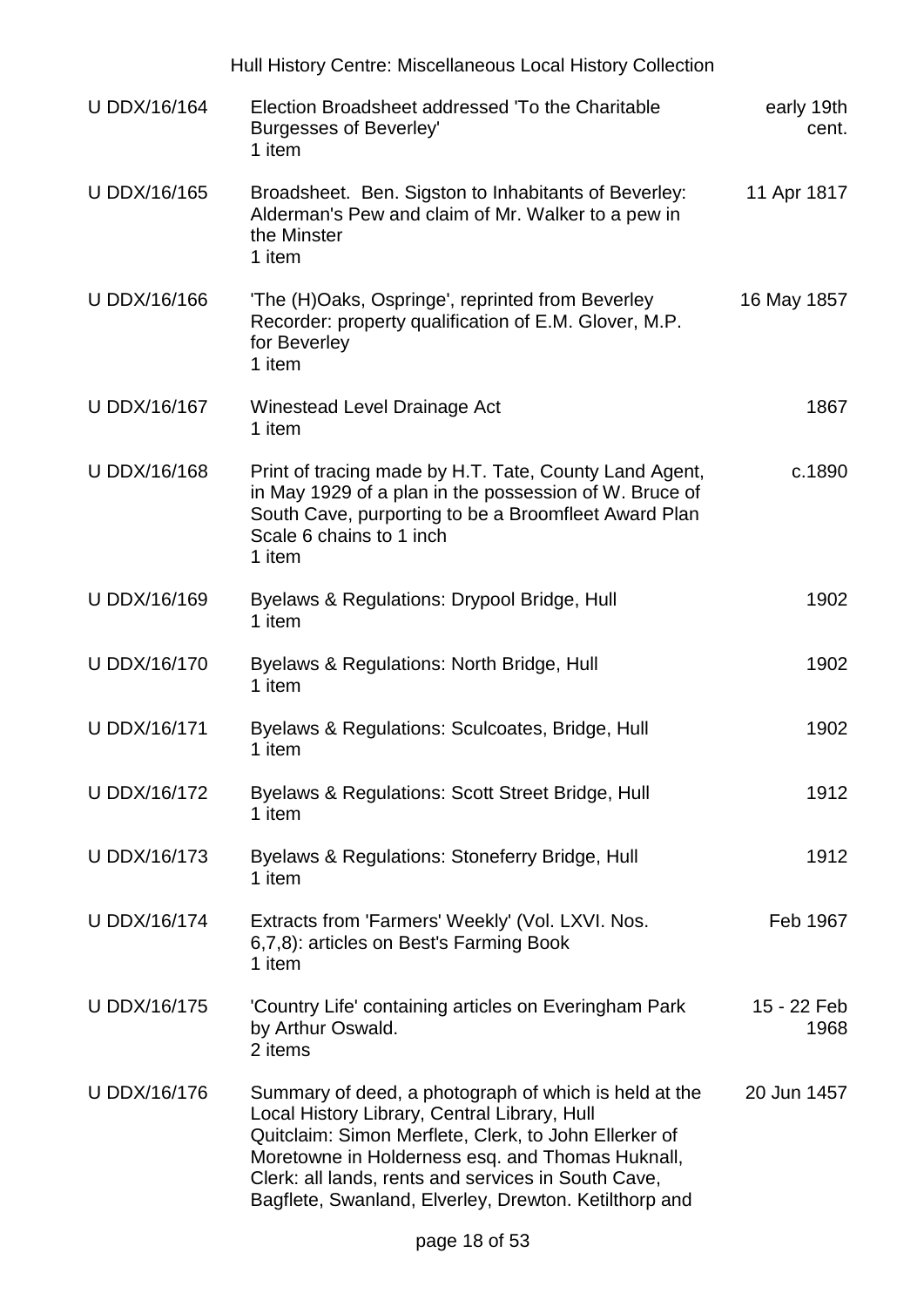|              | Hull History Centre: Miscellaneous Local History Collection                                                                                                                                                                                                                                                                        |                 |
|--------------|------------------------------------------------------------------------------------------------------------------------------------------------------------------------------------------------------------------------------------------------------------------------------------------------------------------------------------|-----------------|
|              | Hotham, which he (with John Constable of Halsham,<br>Thomas Santon of South Cave, Robert son of John<br>Inggilby of Rippley, John Crosse and William Letters<br>(all) now deceased) had of the gift of John Ellerker of<br>Rysteby --: Given at Waghen 20 June 35 Hen. VI<br>1 item                                                |                 |
| U DDX/16/177 | 'A History of Education in Leven' by Geoffrey Braham<br>1 item                                                                                                                                                                                                                                                                     | <b>Jun 1868</b> |
| U DDX/16/178 | 'The Daily Citizen'. Special War Edition.<br>1 item                                                                                                                                                                                                                                                                                | 5 Aug 1914      |
| U DDX/16/179 | Circular letter: Walter Citrine, Acting Secretary, T.U.C.<br>General Council to all delegates to Conference of<br><b>Trade Union Executives in London</b><br>Confirming postponement of the Conference and<br>enclosing a statement on the reasons, drawn up by the<br>T.U.C. General Council and the Miners' Federation<br>1 item | 23 Jun 1926     |
| U DDX/16/180 | Booklet, 'Filey Bay', by J.C. Ellis, B.A.<br>2 items                                                                                                                                                                                                                                                                               | c.1960          |
| U DDX/16/181 | 'The Medieval Meres of Holderness' by June A.<br>Sheppard, M.A. Ph.D<br>Reprinted from 'Transactions & Papers', 1957<br>Publication No. 23, Institute of British Geographers<br>1 item                                                                                                                                             | 1957            |
| U DDX/16/182 | 'The Hull Valley: The Evolution of a Pattern of Artificial<br>Drainage', by June A. Sheppard. Reprinted from 'The<br>Agricultural History Review', Volume V, No. 1<br>1 item                                                                                                                                                       | 1958            |
| U DDX/16/183 | 'East Yorkshire's Agricultural Labour Force in the mid<br>Nineteenth Century', by June A. Sheppard. Reprinted<br>from 'The Agricultural History Review' Volume IX, Part I<br>1 item                                                                                                                                                | 1961            |
| U DDX/16/184 | 'Vernacular Buildings in England and Wales: A Survey<br>of Recent Work by Architects, Archaeologists, and<br>Social Historians', by June A. Sheppard. Reprinted<br>from 'Transactions & Papers, 1966', Publication No.<br>40, Institute of British Geographers<br>1 item                                                           | 1966            |
| U DDX/16/185 | 'Cotton Manufacture in Kingston upon Hull', by Joyce<br>M. Bellamy. Reprinted from 'Business History' Vol. IV.<br>No. 2<br>1 item                                                                                                                                                                                                  | Jun 1962        |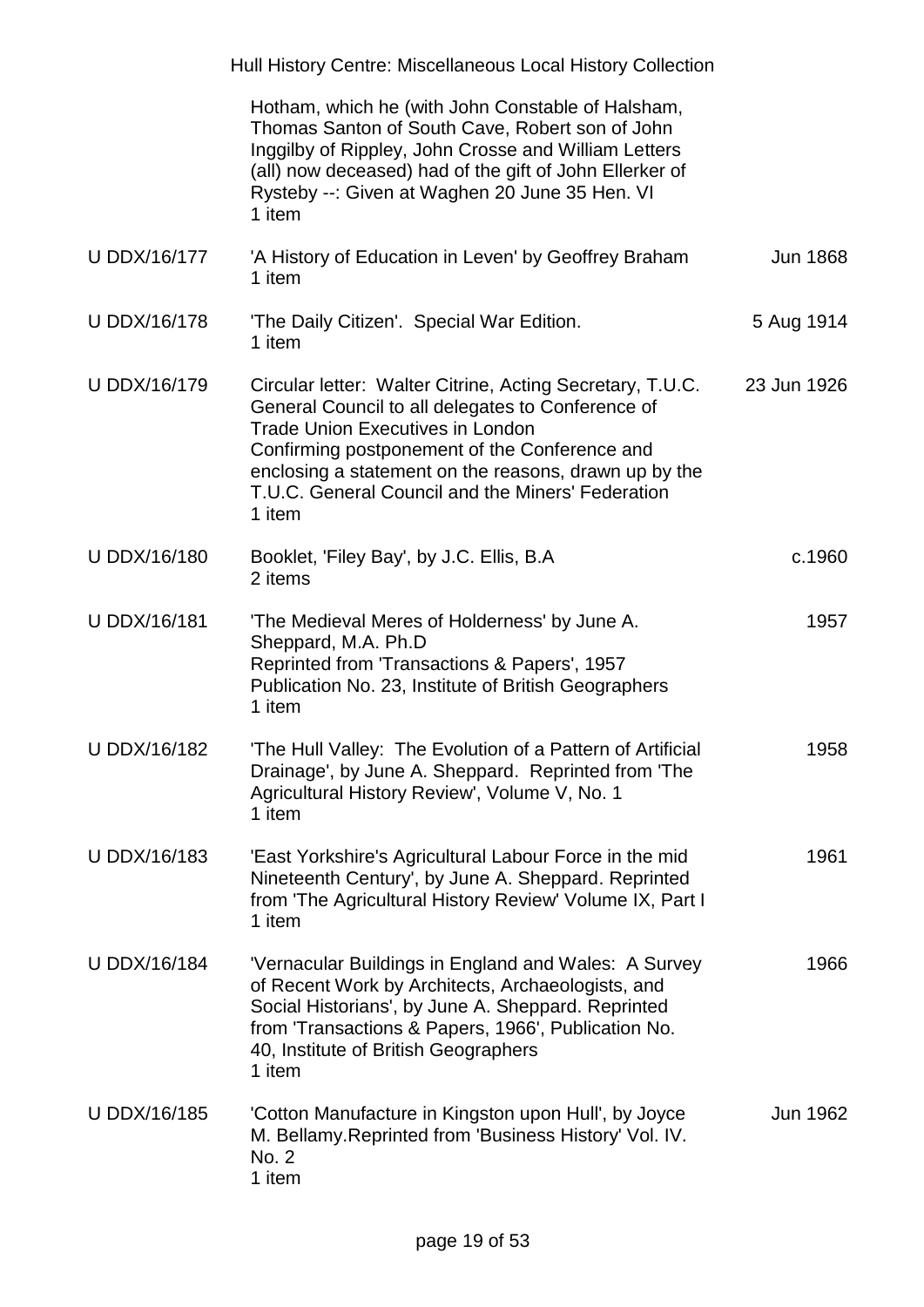|                     | Hull History Centre: Miscellaneous Local History Collection                                                                                                                                                                                                                                                                                                       |                |
|---------------------|-------------------------------------------------------------------------------------------------------------------------------------------------------------------------------------------------------------------------------------------------------------------------------------------------------------------------------------------------------------------|----------------|
| U DDX/16/186        | 'A Hull Shipbuilding Firm. The History of C. & W. Earle<br>and Earle's building and Engineering Company Ltd', by<br>Joyce Bellamy. Reprinted from 'Business History' Vol.<br><b>VI. No. 1</b><br>1 item                                                                                                                                                           | Dec 1963       |
| U DDX/16/187        | 'The Humber Ferries and the Rise of New Holland,<br>1800 - 1860', by A. Harris. Reprinted from 'The East<br>Midland Geographer No. 15'<br>1 item                                                                                                                                                                                                                  | Jun 1961       |
| U DDX/16/188        | 'The Lost Village and the Landscape of the Yorkshire<br>Wolds', by Alan Harris. Reprinted from 'The Agricultural<br><b>History Review'</b><br>1 item                                                                                                                                                                                                              | mid 20th cent. |
| U DDX/16/189        | 'Burton Bushes: the historical evidence', by A. Harris<br>Article written for Hull Field Naturalists Journal<br>1 item                                                                                                                                                                                                                                            | 1968           |
| <b>U DDX/16/190</b> | Booklet, 'John Day, A Village Poet' (of Sigglesthorne),<br>by Noel Wright<br>1 item                                                                                                                                                                                                                                                                               | Oct 1966       |
| U DDX/16/191        | 'Bridlington Evening Press' containing article on the<br>coronation of Edward VII<br>1 item                                                                                                                                                                                                                                                                       | 15 Aug 1902    |
| <b>U DDX/16/193</b> | 'Bridlington Free Press'<br>1 item                                                                                                                                                                                                                                                                                                                                | 23 Nov 1906    |
| <b>U DDX/16/194</b> | 'Some Maps of Deserted Medieval Villages in the East<br>Riding of Yorkshire', by A. Harris.<br>Reprinted from 'Geographische Zeitschrift': Reference<br>to Arras, Wauldby, Tranby, Kiplingcotes, Riplingham,<br>Thornholme, Southorpe, Little Givendale, Raisthorpe,<br>Camerton, Octon, Risby, Buckton, Drewton,<br>Hilderthorpe, Thirkleby, Towthorpe<br>1 item | Oct 1968       |
| U DDX/16/195        | Cottingham Inclosure Act (Amended)<br>1 item                                                                                                                                                                                                                                                                                                                      | 1791           |
| U DDX/16/196        | Programme of arrangements for the celebration of Her<br>Majesty's Jubilee at Cottingham<br>1 item                                                                                                                                                                                                                                                                 | 21 Jun 1887    |
| U DDX/16/197        | Photographs (postcard size) of interior of St. Mary's<br>Church; Park Villas and South Street, Cottingham.<br>3 items                                                                                                                                                                                                                                             | 20th cent.     |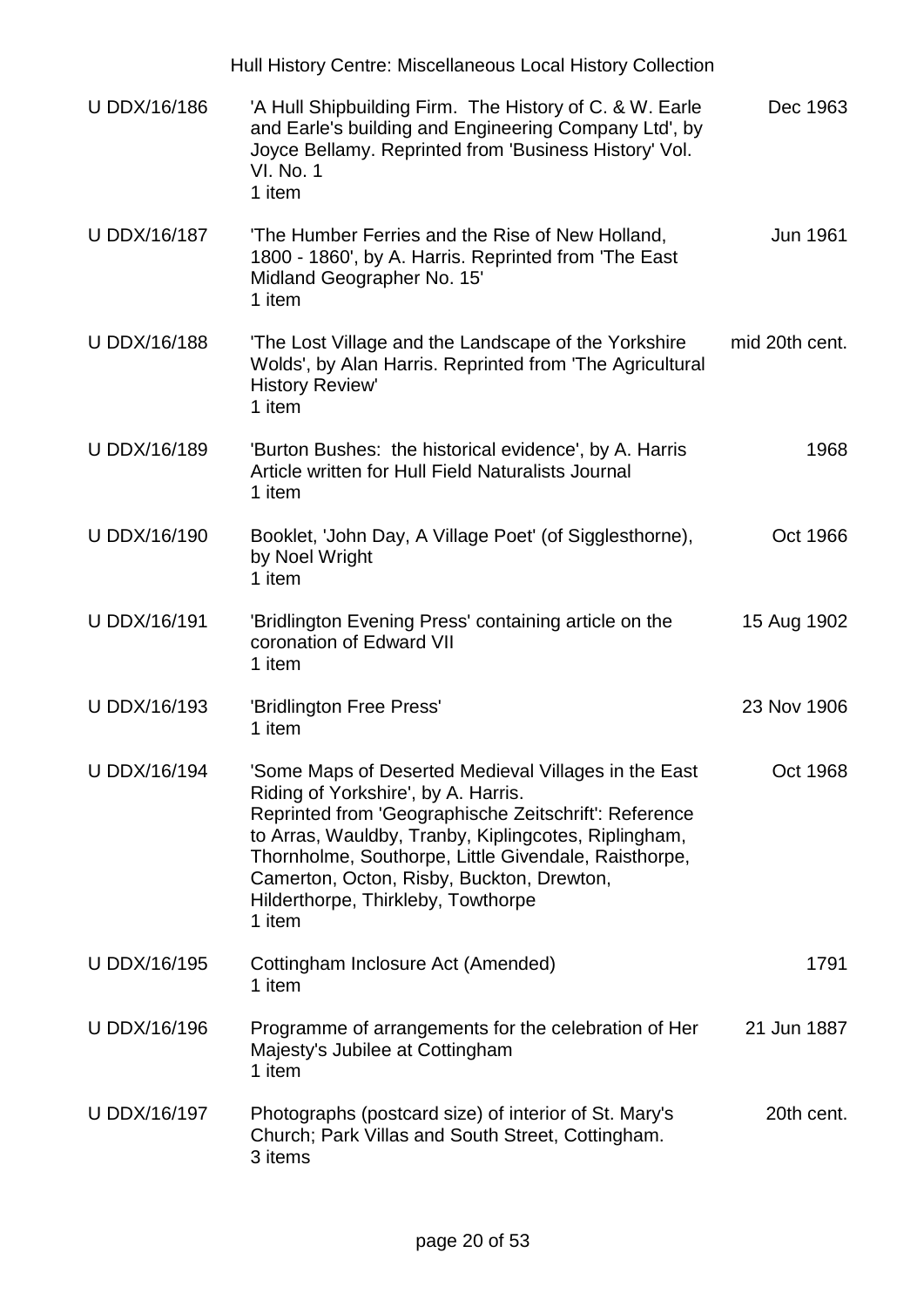|              | Hull History Centre: Miscellaneous Local History Collection                                                                                                                                                                                                                                                                                                                                                                                 |             |
|--------------|---------------------------------------------------------------------------------------------------------------------------------------------------------------------------------------------------------------------------------------------------------------------------------------------------------------------------------------------------------------------------------------------------------------------------------------------|-------------|
| U DDX/16/198 | Tracing of a copy of plan of Harswell surveyed by<br>Robert Kershaw of York, in possession of Mr. N.<br>Featherby of Park Farm, Harswell, Everingham, York.<br>1 item                                                                                                                                                                                                                                                                       | Aug 1719    |
| U DDX/16/199 | <b>Bills from inns</b><br>Tyger, Beverley; Edmonds, Brands-Burton; Buck,<br>Brompton; Swan, Ferry-Bridge; Old Sun, Hedon;<br>George, Hull; Talbot Family Hotel, Malton; White Hart,<br>North Cave; Ship, Saltergate; Nag's Head,<br>Scarborough; Bull, Scarborough; Blue Bell,<br>Scarborough; Bull, Scarborough; George, Selby; Old<br>Buck, Thornton; Langley's Arms, Wykenham; Black<br>Swan, York; Fox & Coney, South Cave.<br>23 items | 1750 - 1850 |
| U DDX/16/200 | Extracts from catalogue No. 81 (1969) of 'Jantzen', Toll<br>Gate, Lewes Road, East Grinstead, Sussex. Mentions<br>Burton Agnes; Filey; Ottringham Clough<br>1 bundle                                                                                                                                                                                                                                                                        | 1762 - 1765 |
| U DDX/16/201 | Two Photographs of sections of maps from rental at<br>Petworth House, Sussex, showing Stamford Bridge<br>2 items                                                                                                                                                                                                                                                                                                                            | 1613        |
| U DDX/16/202 | Photograph of Alderman Frederick Smith of<br>Pocklington, member of the East Riding County<br>Council, 1892 - 1938<br>1 item                                                                                                                                                                                                                                                                                                                | c.1938      |
| U DDX/16/203 | 'Whither?' Illustrated railway travel brochure of North-<br>East England (Yorkshire, Durham, Northumberland)<br>1 item                                                                                                                                                                                                                                                                                                                      | c.1910      |
| U DDX/16/204 | Card (view of Howden Minster) relating to the<br>septuacentenary of the collegiate church there<br>1 item                                                                                                                                                                                                                                                                                                                                   | 1967        |
| U DDX/16/205 | Photocopy of article in 'The Dalesman'<br>'John Smeaton: Father of English Civil Engineering', by<br>Baron Duckham. Refers to Spurn Lighthouse,<br>Bridlington Pier and an oil mill at Hull<br>1 bundle                                                                                                                                                                                                                                     | 1968        |
| U DDX/16/206 | Photocopy of photographic map of Bridlington,<br>surveyed by John Wood<br>1 item                                                                                                                                                                                                                                                                                                                                                            | 1828        |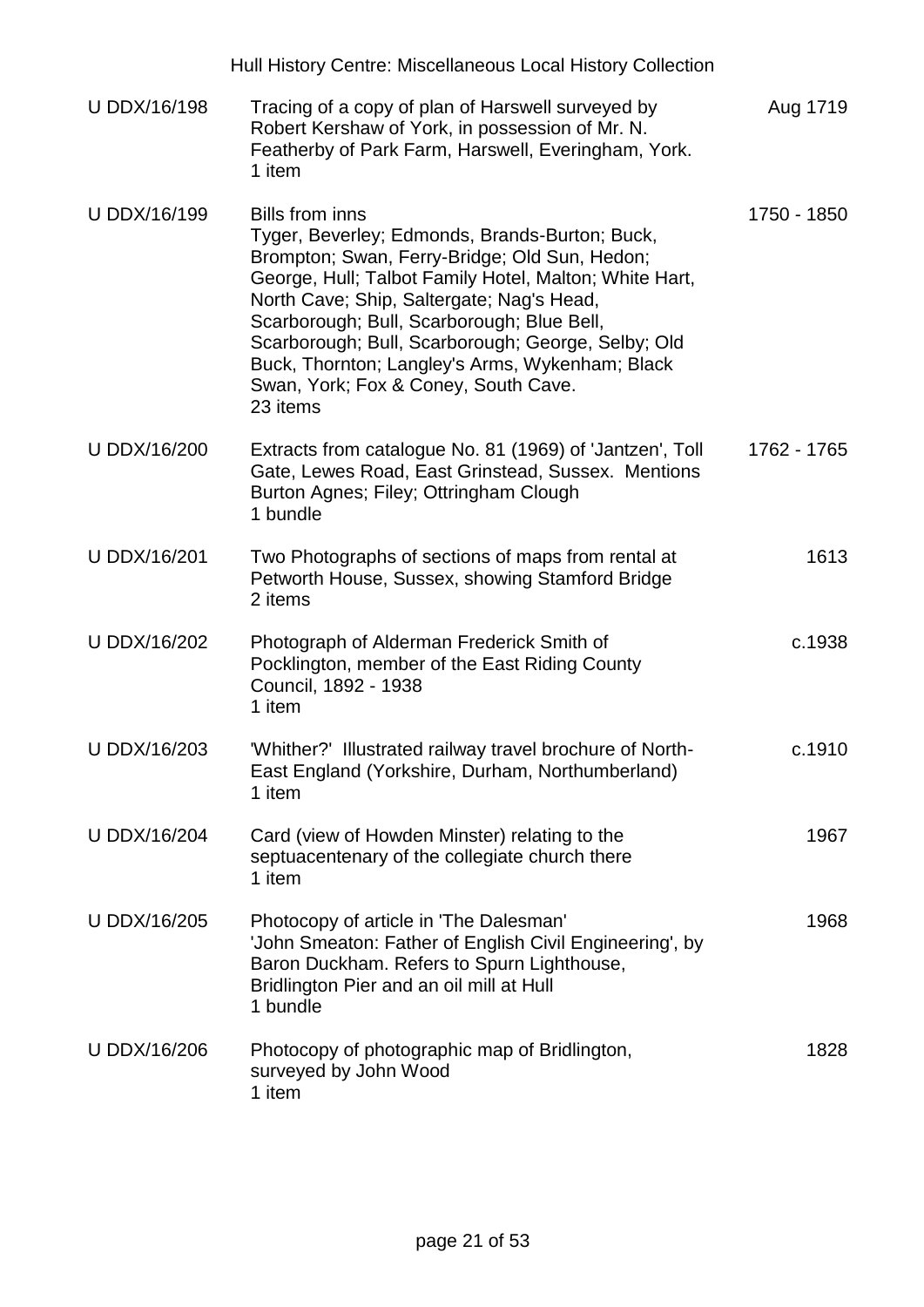|                     | Hull History Centre: Miscellaneous Local History Collection                                                                                                                                                                                                                                                                                                                                                                                                                                                                                                                                                                                                                                                                                                                                                                                                                              |                       |
|---------------------|------------------------------------------------------------------------------------------------------------------------------------------------------------------------------------------------------------------------------------------------------------------------------------------------------------------------------------------------------------------------------------------------------------------------------------------------------------------------------------------------------------------------------------------------------------------------------------------------------------------------------------------------------------------------------------------------------------------------------------------------------------------------------------------------------------------------------------------------------------------------------------------|-----------------------|
| U DDX/16/207        | Photocopies of pages from catalogue No. 85, 1969, of<br>'Jantzen', Toll Gate Lewes Road, East Grinstead,<br>Sussex. Correspondence & other papers relating to<br>Boynton family of Burton Agnes; Mentions Burton<br>Agnes & Barmston<br>1 bundle                                                                                                                                                                                                                                                                                                                                                                                                                                                                                                                                                                                                                                         | 1707 - 1856           |
| <b>U DDX/16/208</b> | Pedigrees of the Legard family of Anlaby and Ganton<br>DDX/16/208 and DDX/16/241 are photocopies of<br>historical documents relating to the Legard family of<br>Anlaby and Ganton in the borough of Kingston upon<br>Hull. DDX/16/208 is a photocopy of genealogical<br>material found at Bempton church amongst parish<br>records, dated 18 July 1829. DDX/16/241 comprises<br>photocopied material from a volume of historical<br>monuments of the Legard family held by Sir Thomas<br>Legard of Scampston Hall in 1970. The book itself is<br>that of Charles Legard and is dated 1652 and it<br>includes an account of the family 'taken out of the<br>history of baronets and other books, by John Legard,<br>1730'. It also contains heraldic notes and crests,<br>pedigrees and biographical notices. Pedigrees of<br>Legard Family, 17th - 19th centuries. (2 copies)<br>2 items | c.1970 18 Jul<br>1829 |
| U DDX/16/209        | Ms. History of, and notes on, Buckton Hall discovered<br>by M. & C.B.A. Robinson<br>1 item                                                                                                                                                                                                                                                                                                                                                                                                                                                                                                                                                                                                                                                                                                                                                                                               | 1875                  |
| U DDX/16/210        | Notice of sermon in commemoration of late Bishop of<br>Lincoln, to be preached at Beverley Minster. And<br>words of hymns to be sung by Charity School Boys<br>and others<br>1 item                                                                                                                                                                                                                                                                                                                                                                                                                                                                                                                                                                                                                                                                                                      | 2 Oct 1819            |
| <b>U DDX/16/211</b> | Proclamation of Queen Victoria - 'For the<br>Encouragement of Piety & Virtue and for the<br>preventing and punishing of Vice, Profaneness and<br>Immorality'<br>1 item                                                                                                                                                                                                                                                                                                                                                                                                                                                                                                                                                                                                                                                                                                                   | 9 Jun 1860            |
| U DDX/16/212        | Sermon preached by Rev. W.A. Pearmen, vicar of<br>bishop Burton after the funeral of Ernest Richard<br>Bradley Hall Watt, Lord of the manor of Bishop Burton<br>1 item                                                                                                                                                                                                                                                                                                                                                                                                                                                                                                                                                                                                                                                                                                                   | 12 Jul 1908           |
| U DDX/16/213        | Extracts from catalogue of 'Jantzen', Toll Gate, Lewes<br>Road, East Grinstead, Sussex. No. 86. 1969 (2 letters)<br>(a) Charles Tate, Hull to Mr. Outram, recommending<br>Wm. Slingsby for Burton School, April 1762<br>(b) William Outram, Leeds, Virginia to his brother John<br>in Burton Agnes: took 9 weeks to reach Virginia,                                                                                                                                                                                                                                                                                                                                                                                                                                                                                                                                                      | 1762                  |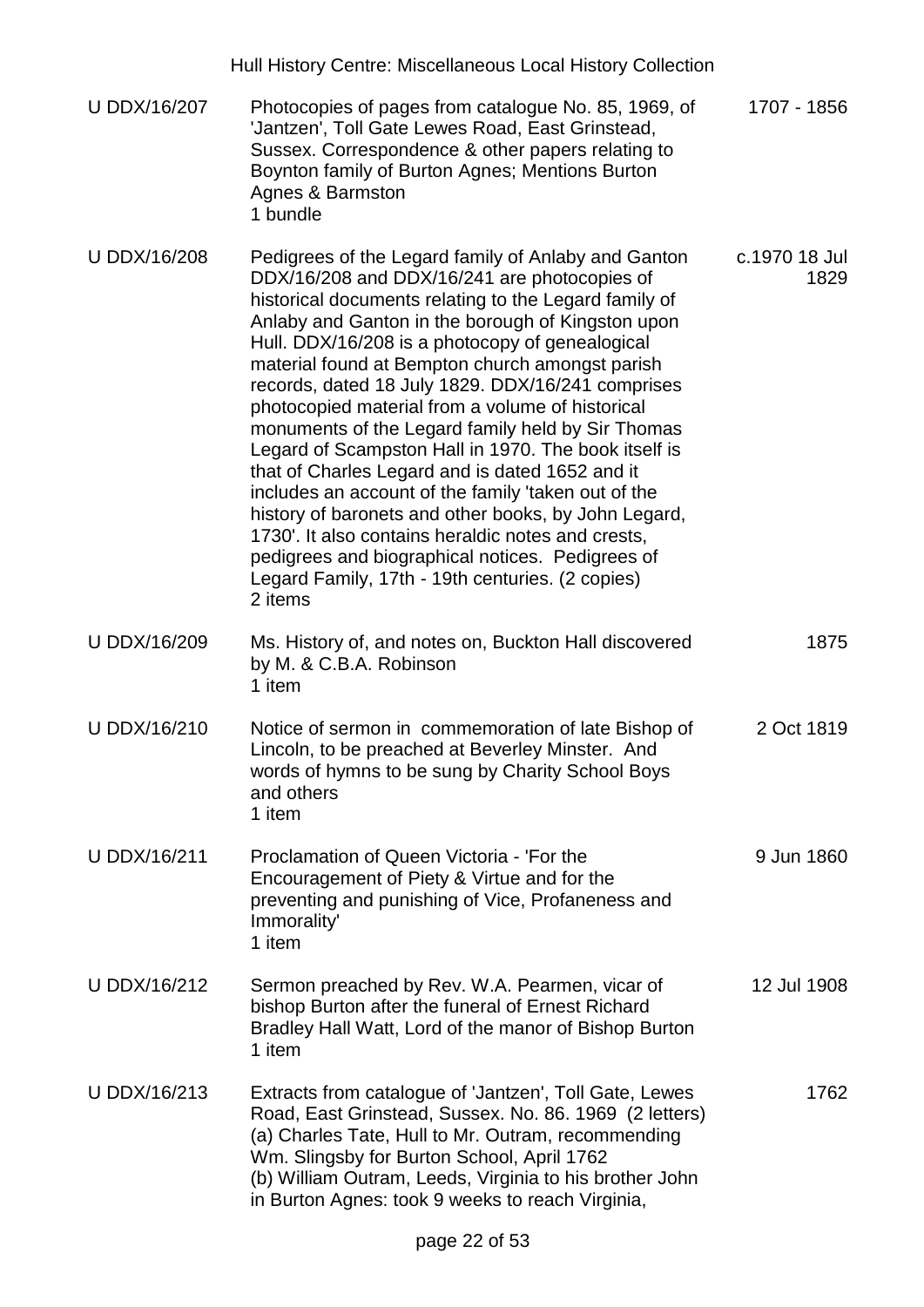|              | Hull History Centre: Miscellaneous Local History Collection                                                                                                                                                                                                                                                                                                                                                                                                                                                                                                                                                                                                                                                                                          |             |
|--------------|------------------------------------------------------------------------------------------------------------------------------------------------------------------------------------------------------------------------------------------------------------------------------------------------------------------------------------------------------------------------------------------------------------------------------------------------------------------------------------------------------------------------------------------------------------------------------------------------------------------------------------------------------------------------------------------------------------------------------------------------------|-------------|
|              | cannot return until July because unable to load before<br>then (Master of a Cargo ship?) April 1762<br>2 items                                                                                                                                                                                                                                                                                                                                                                                                                                                                                                                                                                                                                                       |             |
| U DDX/16/214 | Tracing of photograph of a plan of Hornsea Burton now<br>in custody of the map curator, Hull University Library<br>Legend, partly illegible: 'Hornsea Burton Surveyed<br>1663 and Inclosed1664 Joseph Osburne of<br>Kingston '<br>1 item                                                                                                                                                                                                                                                                                                                                                                                                                                                                                                             | c.1664      |
| U DDX/16/215 | Particulars of Sale: North Ferriby Estate: Plan<br>1 item                                                                                                                                                                                                                                                                                                                                                                                                                                                                                                                                                                                                                                                                                            | 1904        |
| U DDX/16/216 | 'The Pocklington Canal. The Case for Restoration'<br><b>Publication of Pocklington Canal Amenity Society</b><br>1 item                                                                                                                                                                                                                                                                                                                                                                                                                                                                                                                                                                                                                               | Nov 1969    |
| U DDX/16/217 | Photocopy of pages from catalogue No. 88 of<br>'Jantzen', East Grinstead, Sussex, containing entries<br>relating to letters to John Outram, Burton Agnes<br>(Steward or Agent to Boynton Estate?) (1762 - 5)<br>1 bundle                                                                                                                                                                                                                                                                                                                                                                                                                                                                                                                             | 1969        |
| U DDX/16/218 | Photocopies of Circuit Plans comprising:<br>(a) Wesleyan Protestant Methodists, Leeds Circuit.<br>August 1830 - January 1831<br>(b) Wesleyan Protestant Methodists, Leeds Circuit.<br>February 1831 - August 1831<br>(c) Primitive Methodists, Driffield and Bridlington Union<br>Branches in the Hull Circuit. 1832<br>(d) Primitive Methodists, Driffield and Bridlington Union<br>Branches in the Hull Circuit. 1833<br>(e) Primitive Methodists, Driffield and Bridlington Union<br>Branches in the Hull Circuit. 1836<br>(f) Wesleyan Methodists, Hull & Beverley Circuits 1827<br>(g) Wesleyan Methodists, Pocklington Circuit. 1829<br>(h) Wesleyan Methodists, York Circuit. 1835<br>(i) Wesleyan Methodists, Selby Circuit. 1816<br>9 items | 1816 - 1836 |
| U DDX/16/219 | Photocopy (from original in possession of Mr. Musk,<br>Wold Stores, Church Street, Kilham) of 'The Power of<br>Religion Exemplified in Two Sermons on The Death of<br>John Oxtoby and William Leadley' by John Nelson,<br>Primitive Methodist Preacher. Printed Hull, 1831<br>1 item                                                                                                                                                                                                                                                                                                                                                                                                                                                                 | 1831        |
| U DDX/16/220 | Photograph of North Mill, Cottingham<br>1 item                                                                                                                                                                                                                                                                                                                                                                                                                                                                                                                                                                                                                                                                                                       | c.1905      |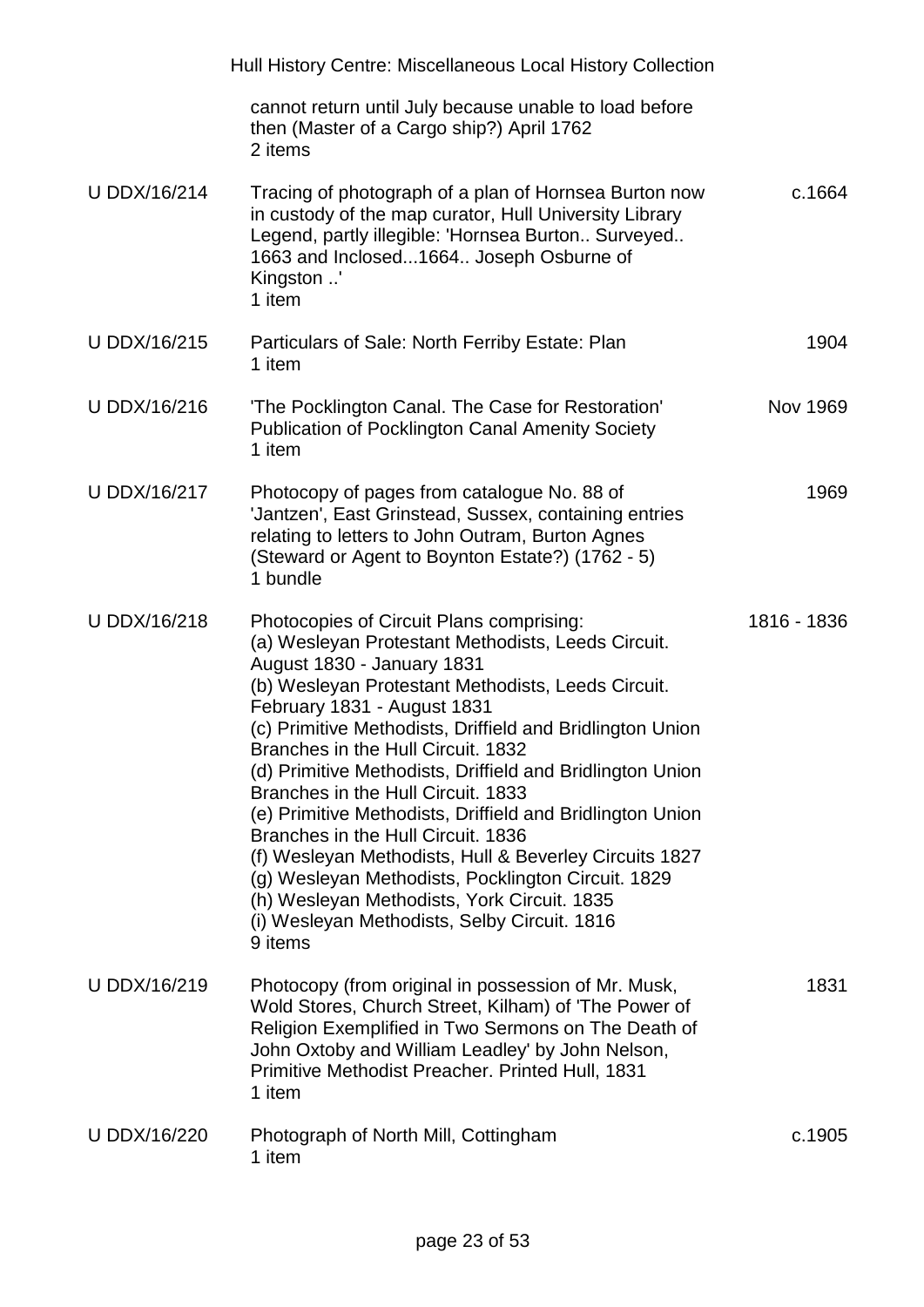|                     | Hull History Centre: Miscellaneous Local History Collection                                                                                                                                                                                                                                                                                                                  |                 |
|---------------------|------------------------------------------------------------------------------------------------------------------------------------------------------------------------------------------------------------------------------------------------------------------------------------------------------------------------------------------------------------------------------|-----------------|
| <b>U DDX/16/221</b> | Photocopy. 'Certificate for armour and weapons within<br>the wapontake of Harthill, Beverley and the liberties in<br>the East Riding in the County of York' listing corselets,<br>harquebuses and callivers by townships. 12 July 20<br>Elizabeth (1578)<br>1 item                                                                                                           | 1578            |
| U DDX/16/222        | Photocopies of pages from catalogue No. 90 of<br>'Jantzen', East Grinstead, Sussex, containing entries<br>relating to the Boynton family of Burton Agnes Hall<br>(1653 - 1834)<br>1 bundle                                                                                                                                                                                   | 1970            |
| U DDX/16/223        | Photocopy from the Public Records Office (Exchequer<br>Records. Queen's Remembrancer). Reports on<br>Bridlington Pier and banks at Salthaugh Grange. With<br>typed transcript<br>1 bundle                                                                                                                                                                                    | 1554            |
| U DDX/16/224        | Calendar of documents in possession of Mrs. E. Butler,<br>The Old Hall, Ganstead, Bilton, 15th May 1970.<br>With photocopies of parts of two Abstracts of Title<br>relating to manor of Swine and tithes in Ganstead:<br>Swine; Ganstead; York; Coniston; Co. Lincoln;<br>Burstwick; Skeckling; Sproatley; Thorngumbald;<br>Tunstall; Hull; Ryehill: (1633 - 1874)<br>1 item | 1970            |
| U DDX/16/225        | Photocopies of original plans of Settrington, from 'A<br>Survey of Settrington by John Mansfield, 1599'.<br>(Yorkshire Archaeological Society Record Series Vol.<br>CXXVI, 1930). Original survey in possession of Mrs. H.<br>King, widow of Professor H. King, 1970, but<br>subsequently to be sold. Other items relative to the<br>survey at U DDKG<br>3 items             | 1960            |
| U DDX/16/226        | Photocopy of Prospectus of Beaumont Street School,<br>with school account for William Amcoats, and report on<br>his work and attendance by the master, J. Yeats<br>1 bundle                                                                                                                                                                                                  | <b>Jul 1840</b> |
| U DDX/16/227        | Arithmetic exercise book of Miss Ann Lamb, Rudston<br>1 item                                                                                                                                                                                                                                                                                                                 | c.1850          |
| U DDX/16/228        | Photocopies of pages from catalogue No. 94 of<br>'Jantzen', East Grinstead, Sussex ('Letters and<br>documents related to the Boynton Family, Burton<br>Agnes Hall'. Charities at Barmston and Rudston and<br>Burton Agnes: (1707 - 1752)<br>1 bundle                                                                                                                         | 1970            |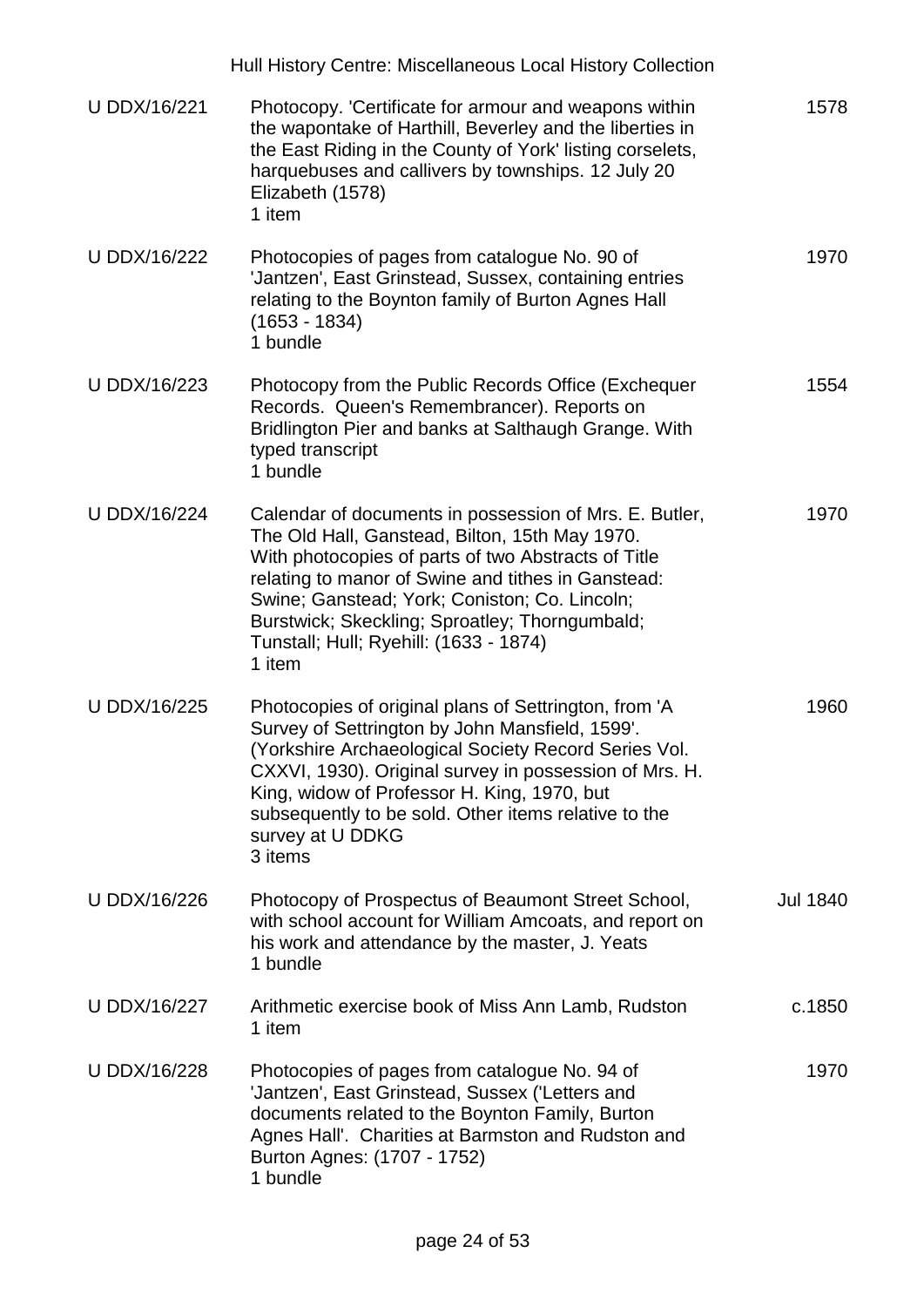|                     | Hull History Centre: Miscellaneous Local History Collection                                                                                                                                                                                                                                                                                                                                                                                                                                                                                                                                                                                                                                                                                                                                                                                                                                                                                                                             |             |
|---------------------|-----------------------------------------------------------------------------------------------------------------------------------------------------------------------------------------------------------------------------------------------------------------------------------------------------------------------------------------------------------------------------------------------------------------------------------------------------------------------------------------------------------------------------------------------------------------------------------------------------------------------------------------------------------------------------------------------------------------------------------------------------------------------------------------------------------------------------------------------------------------------------------------------------------------------------------------------------------------------------------------|-------------|
| U DDX/16/229        | Photocopy of a typed copy of documents in case<br>Robert Wilford & Richard Esh plaintiffs v. Richard<br>Sawdon & others relating to tithes of fish in<br>Flamborough. Typed copy prepared by F. Brearley<br>from originals in possession of [] Ogle of Hove 1755<br>1 bundle                                                                                                                                                                                                                                                                                                                                                                                                                                                                                                                                                                                                                                                                                                            | c.1966      |
| U DDX/16/230        | Gift: Thomas de Hacthorp to Thomas Fayrefax of<br>Walton, Thomas de Barley of Wodeshom, John de<br>Langeforth of Hathersege & Ralph Leche of Baselawe<br>:- - all his part of the manor of Osgodby - -: Witn. Sir<br>Thomas de Metham, John Fayrefax, clerk, Thomas de<br>Etton, Thomas Daynell, Edmund de Metham. Given at<br>Walton Mon. after Nat. B.V.M., 10 Ric. II.<br>All his part of the manor of Osgodby: Witn. Sir Thomas<br>de Metham, John Fayrefax, clerk, Thomas de Etton,<br>Thomas Daynell, Edmund de Metham. Given at Walton<br>Mon. after Nat. B.V.M., 10 Ric. II. Endorsements: ' de<br>mediet' man' de Osgodby' (contemporary); 'A grant of<br>the 3rd parte of Osgodby' (16th century); and 'Grant of<br>the 3rd parte of Osgodby Manor' (19th century). 'No. 1'<br>1 item                                                                                                                                                                                         | 10 Sep 1386 |
| U DDX/16/231        | Letter of Attorney: Thomas Fayrefax of Walton,<br>Thomas de Berley of Wodesham, John de Langeforth<br>of Hathersage and Ralph Leche of Baslowe to Thomas<br>de Hakthorp, Richard Piper 'Drapur' & Robert de<br>Midelton. To deliver seisin to Sir Henry Percy the son<br>('le Fietz'), John de Kirkby of Cotenesse & Robert the<br>chaplain, receiver of Sir Thomas de Percy, of all their<br>part of manor of Osgodby (as 230?): Given at Osgodby<br>Tuesday in Purification B.V.M., 10 Ric. II 'No. 2'<br>1 item                                                                                                                                                                                                                                                                                                                                                                                                                                                                      | 2 Feb 1387  |
| <b>U DDX/16/232</b> | Gift: William Keteringe of Osgodby near Bardilby to<br>Thomas Hervy, Thomas Maundevill, John Mittone de<br>Haukisworthe & Robert Neuval of Otteley chaplain<br>Manor of Osgodby with all demesnes of the town of<br>Osgbodby and all his lands & tenements there and in<br>parish of Hemingburgh: Witness Thomas de<br>Haukisworthe, Stephen del Fal, Richard Hudsone,<br>Adam del Castell, Richard Pipere & other men of the<br>town of Osgodby. Given there. Endorsement of trusts:<br>that if W.K. dies beyond the sea or on this side of it<br>('vel citra') without making any further disposition of the<br>premises, then the feoffees shall enfeoff his wife Isabel<br>for term of her life, with reversion to her son William,<br>subject to her paying him 10 marks yearly for his<br>maintenance. If he dies without heirs of his body, the<br>reversion to his sister Agnes & heirs of her body; then<br>to right heirs of W.K.; then to heirs of Isabel. 'No. 3'<br>1 item | 10 May 1392 |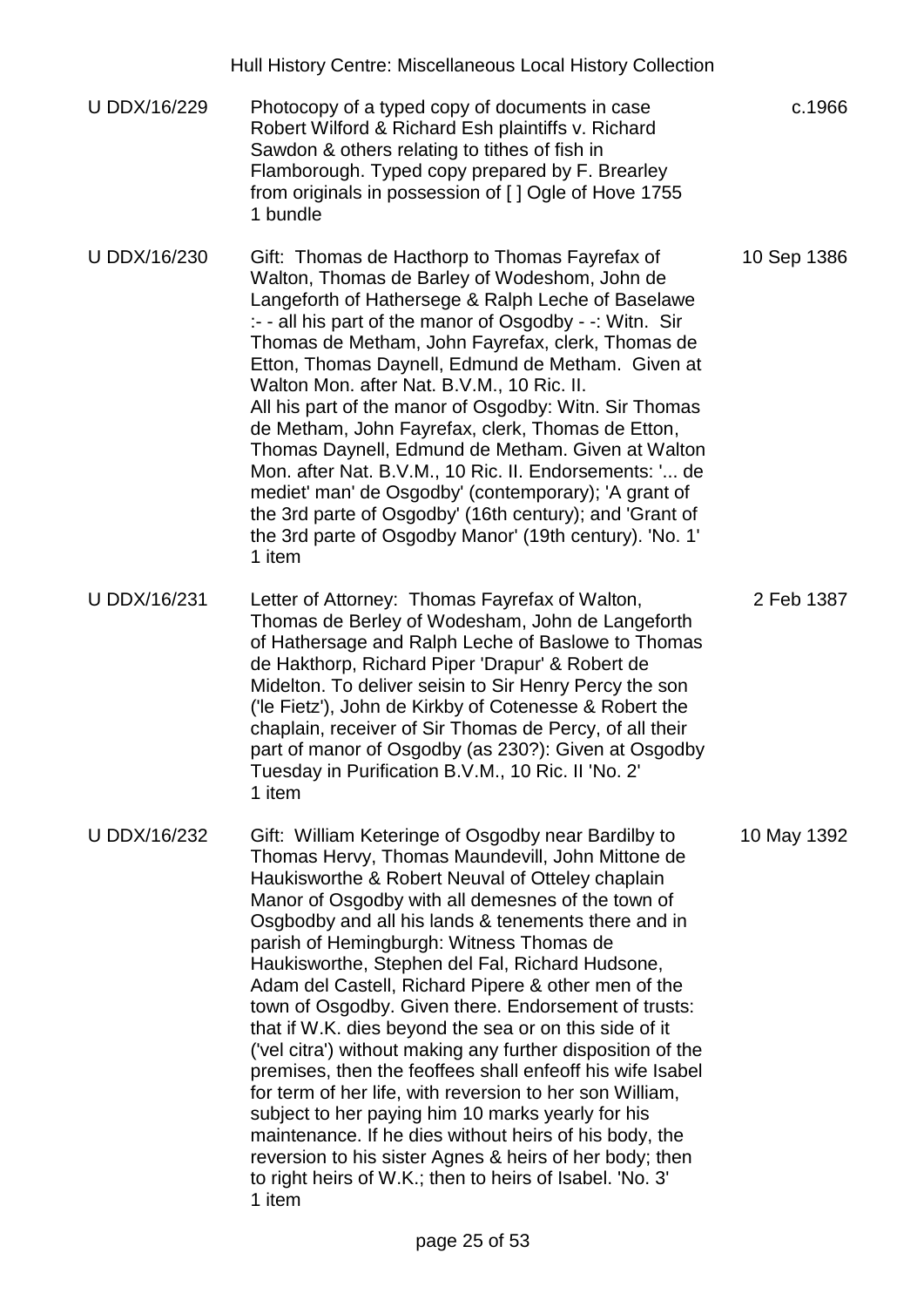| U DDX/16/233 | Gift: John Strech esq. to Master William Waltham &<br>Master Richard Holme, canons of Yorkshire, Master<br>John Carleton, rector of Escryk, and Robert Hutton late<br>servant to Master Thomas Walworth<br>Manor of Osgodby with all demesnes of the town of<br>Osgodby and all his lands & tenements there and in<br>par. Hemyngburgh: Witness Peter del Hay of<br>Spaldyngton, John Brynne of Selby, John Wymond of<br>Osgodby, Richard Pyper and William Peresson of the<br>same. Given at Osgodby. 'No. 7'<br>1 item | 1 Apr 1413  |
|--------------|--------------------------------------------------------------------------------------------------------------------------------------------------------------------------------------------------------------------------------------------------------------------------------------------------------------------------------------------------------------------------------------------------------------------------------------------------------------------------------------------------------------------------|-------------|
| U DDX/16/234 | Gift: Ralph Babthorpe of Osgodbie esq. to his servant<br>Robert Pickeringe of Osgodbie yeoman & Isabel Barret<br>of Barlebie, widow of William B., for their lives<br>Annual rent of o3.16s.3d. from lands in Osgodbie<br>called Longe Flatts lying within Babthorpe, Thomas<br>Sothell: "No. 5"<br>1 item                                                                                                                                                                                                               | 3 Nov 1591  |
| U DDX/16/235 | Quitclaim: Philip Adams of Awstone gent. to Richard<br>Underwood of Assilbie yeoman<br>A freehold messuage in Assilbie (messuages of Robert<br>Hall W. and of Thomas Thorneton E.; le Pillemer N.;<br>highway S.): Witness Thomas Metham, Hugh Audas,<br>Stephen Fingley, John Audas, Nicolas Cotnes, Margrit<br>Allenby<br>1 item                                                                                                                                                                                       | 23 Dec 1591 |
| U DDX/16/236 | Conveyance: for o35: Cuthbert Hall of Asselbye<br>Webster and wife Katherine and Thomas Cotnes and<br>wife Ellen to John Noble and wife of William Flawood<br>deceased father of Katherine Hall and Ellen Cotnes<br>and now in possession of J.N.<br>Witn. Stephen Robinson, Nicho. Arlush, Tho. Hutton,<br>Willm. Awdus, Robart Cotnes, Robt. & John<br>Stephenson sons of Hugh Stephenson, Rob. Cotnes<br>jnr.<br>1 item                                                                                               | 19 Jan 1626 |
| U DDX/16/237 | Copy of tracing (by D. Neave, 1970) of plan of the<br>manor of Harsewell dates 1605.<br>1 item                                                                                                                                                                                                                                                                                                                                                                                                                           | 1970        |
| U DDX/16/238 | 'Some thought on Criminal Law'<br>Paper read before the Chief Constable and other ranks<br>of the East Riding Constabulary at Bridlington by Sir<br>Alexander Macdonald of the Isles, Chairman of the<br><b>East Riding Quarter Sessions</b><br>1 item                                                                                                                                                                                                                                                                   | 8 Feb 1928  |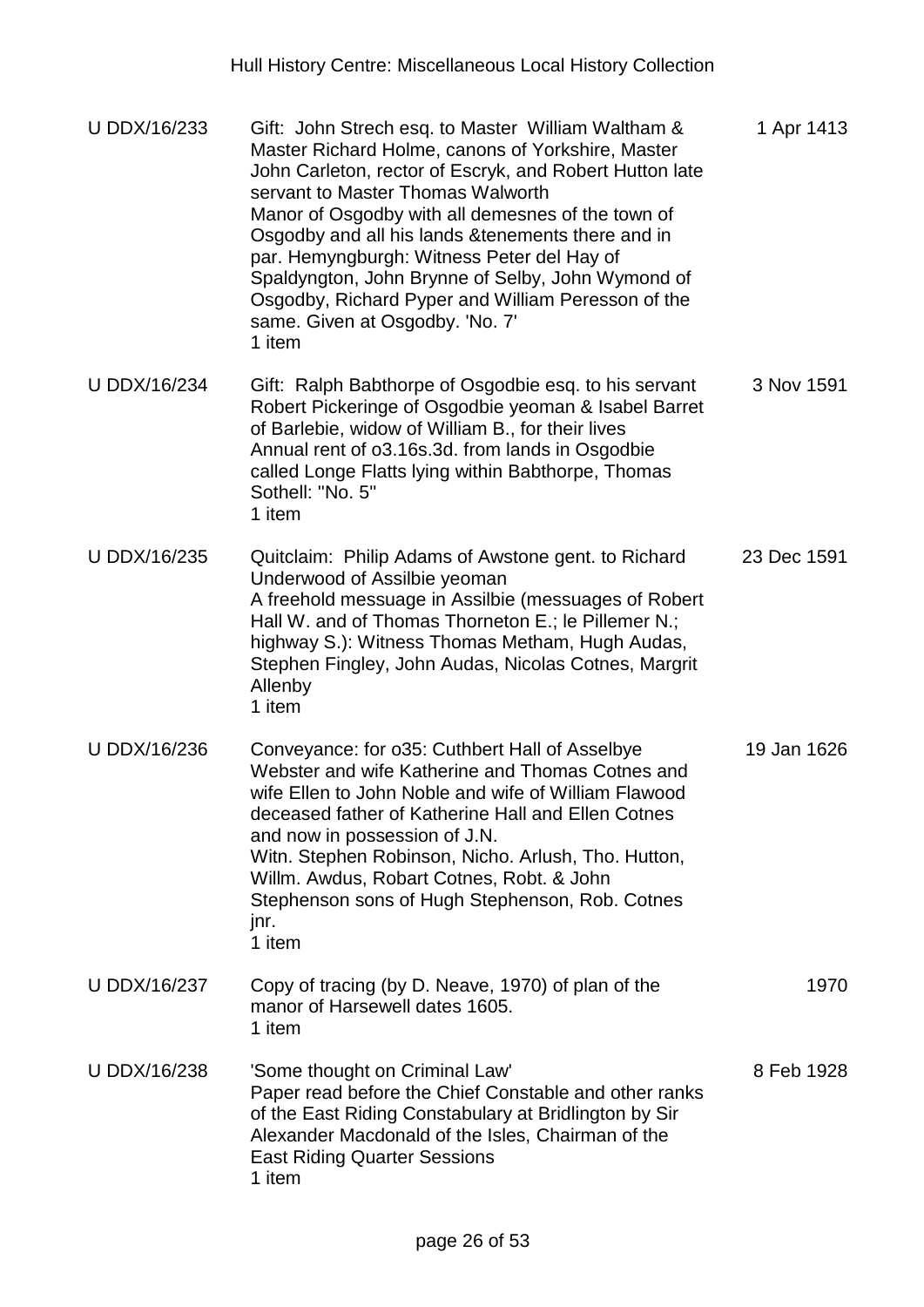|                     | Hull History Centre: Miscellaneous Local History Collection                                                                                                                                                                                                                                                                                                                                                                                                                                                                                                                                                                                                                                                                                                                                                                                                                                                                                                                                                                                                                                                                                                                                                                           |             |
|---------------------|---------------------------------------------------------------------------------------------------------------------------------------------------------------------------------------------------------------------------------------------------------------------------------------------------------------------------------------------------------------------------------------------------------------------------------------------------------------------------------------------------------------------------------------------------------------------------------------------------------------------------------------------------------------------------------------------------------------------------------------------------------------------------------------------------------------------------------------------------------------------------------------------------------------------------------------------------------------------------------------------------------------------------------------------------------------------------------------------------------------------------------------------------------------------------------------------------------------------------------------|-------------|
| U DDX/16/239        | Photocopy of pages from catalogue of 'Jantzen', East<br>Grinstead, Sussex (No. 96), items 28-39 'Some letters,<br>documents, related to the Boynton family, Yorkshire':--<br>mention of living of Barmston --: (1762 - 1856)<br>1 bundle                                                                                                                                                                                                                                                                                                                                                                                                                                                                                                                                                                                                                                                                                                                                                                                                                                                                                                                                                                                              | 1970        |
| U DDX/16/240        | Notes on the Watson family of Yorkshire (Scarborough<br>area?) who migrated to Canada circa 1825. Prepared<br>by Thomas Watson Rattle of Toronto<br>1 item                                                                                                                                                                                                                                                                                                                                                                                                                                                                                                                                                                                                                                                                                                                                                                                                                                                                                                                                                                                                                                                                            | 1966        |
| <b>U DDX/16/241</b> | Photocopy of volume in the possession of Sir Thomas<br>Legard at Scampston Hall, November 1970, relating to<br>the descent and arms of the family of Legard.<br>Also includes:<br>(a) Gift: William Leiard of Anlageby to his son John:<br>11 acres in Traneby (ie. 1 acre at Westelle between the<br>boundary and land of Sir John de Bilton. 3 acres at<br>Westelle between lands of Agnes, mother of the donor,<br>and Ivo the baliff. 1 acre at Thornydayle between lands<br>of John de Bilton and the prior of Ferriby. 3 1/2 acres<br>1r. at Thorndayle between lands of Sir John de Hesel<br>and Agnes, mother of the donor). Also reversion of 6<br>acres on death of Agnes, which she holds in dower:<br>Doing forinsec (service) for 8 1/2 acres, where 13<br>carucates make a knight's fee. Witness Sir John de<br>Anlageby, William Monaco, Alan Monaco, Nigel de<br>Waudeby, Richard de Clif, Adam de Riplingham,<br>Jordan de Sancta Barba, Reginald Prat, Richer de<br>Thornet (on?) clerk. (13th century)<br>(b) Letter: Thomas Layton, Wyneard on the Moor to<br>'cosyn' Robert Legard: law-suit over land in which R.L.<br>and others are acting for him: Written 'the xii day'<br>(Early 16th century)<br>1 bundle | 1250 - 1650 |
| U DDX/16/242        | Calendar of deeds relating to Kingtree House,<br>Cottingham, in possession of Haltemprice Urban<br>District Council, November 1970. (1721 - 1962)<br>1 item                                                                                                                                                                                                                                                                                                                                                                                                                                                                                                                                                                                                                                                                                                                                                                                                                                                                                                                                                                                                                                                                           | Nov 1970    |
| U DDX/16/243        | 'Historical Notes on Church of England and other<br>Elementary Schools in Hessle from an early period to<br>the present time.' Compiled by L. Stromberg, a<br>Manager of the Church of England School from the<br>year 1899. Printed<br>1 bundle                                                                                                                                                                                                                                                                                                                                                                                                                                                                                                                                                                                                                                                                                                                                                                                                                                                                                                                                                                                      | Oct 1934    |
| <b>U DDX/16/244</b> | ' A Short History of the Parish of Rise' by John H.<br>foster, Estate Office, Rise Park, Hull. Typescript, bound<br>1 item                                                                                                                                                                                                                                                                                                                                                                                                                                                                                                                                                                                                                                                                                                                                                                                                                                                                                                                                                                                                                                                                                                            | Apr 1937    |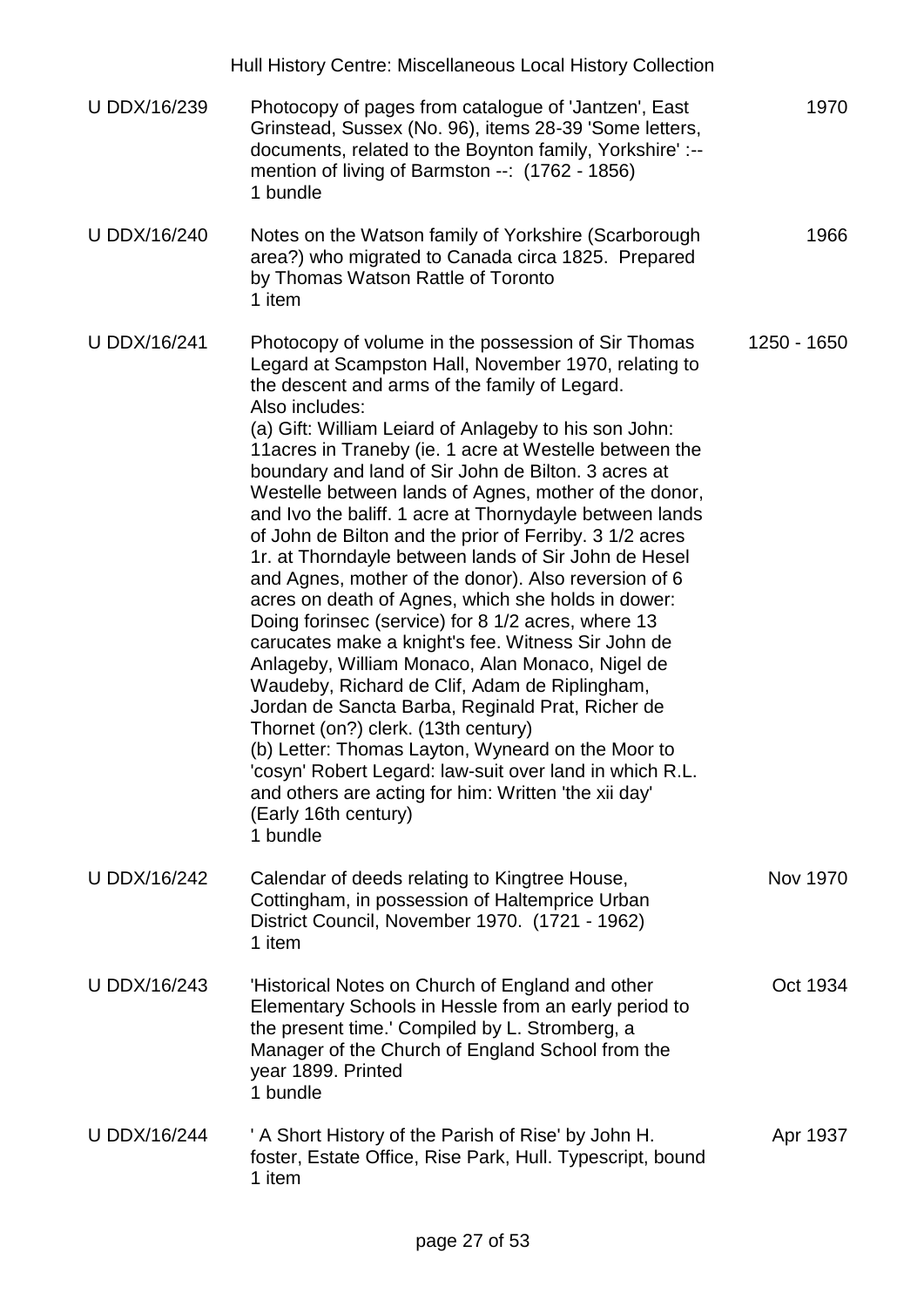|              | Hull History Centre: Miscellaneous Local History Collection                                                                                                                                                                                                                                                                                                                                                                                       |                |
|--------------|---------------------------------------------------------------------------------------------------------------------------------------------------------------------------------------------------------------------------------------------------------------------------------------------------------------------------------------------------------------------------------------------------------------------------------------------------|----------------|
| U DDX/16/245 | Photocopy of typescript copy of accounts of Fran.<br>Church. Executions (including Edward Pennell, a<br>pirate & smuggler); cleaning the shore at Hornsea,<br>putting up gallows; etc. With extract from Poulson's<br>'History of The East Riding, 1840', relating to the pirate<br>Pennell & the exhibition of his corpse on the North Cliff,<br>Hornsea (1770)<br>1 item                                                                        | 1840           |
| U DDX/16/246 | 'Dispersed and Nucleated Settlement in the Yorkshire<br>Wolds, 1770 - 1850', by M.B. Gleave. From<br>Transactions of the Institute of British Geographers,<br>1962: Middleton-on-the-Wolds and Wold Newton<br>1 item                                                                                                                                                                                                                              | 1962           |
| U DDX/16/247 | Photocopies of 'A Guide to the Carvings of Medieval<br>Minstrels in Beverley Minster', by Professor Gwynne<br>McPeek of Michigan University.<br>3 items                                                                                                                                                                                                                                                                                           | 1971           |
| U DDX/16/248 | Photocopy extract from catalogue of 'Jantzen' (No.<br>102, 1971) relating to letters and documents of the<br>Boynton family of Burton Agnes. (14 copies) 1670 -<br>1866<br>1 item                                                                                                                                                                                                                                                                 | 1971           |
| U DDX/16/249 | Picture postcard of Harpham village street<br>1 item                                                                                                                                                                                                                                                                                                                                                                                              | mid 20th cent. |
|              |                                                                                                                                                                                                                                                                                                                                                                                                                                                   |                |
| U DDX/16/250 | 'A Plan of the River formed by the junction of the<br>several Becks about Great Driffield and running from<br>thence in a very crooked course into the River Hull at<br>Emmertland with the Situation of the adjoining Towns<br>and high and low Grounds extracted from Mr. Milborns<br>Survey thereof and also a Scheme for making a<br>Navigation from Driffield to the said River Hull below<br>Emmertland by John Grundy Engineer.'<br>1 item | 1766           |
| U DDX/16/251 | Report of John Hudson on Holderness Drainage<br>1 item                                                                                                                                                                                                                                                                                                                                                                                            | 6 Oct 1792     |
| U DDX/16/252 | Estimate by William Chapman of the expense of<br>perfecting the Driffield Navigation below the first lock<br>And of a horse towing path from Beverley Beck to Ake<br><b>Beck</b><br>1 item                                                                                                                                                                                                                                                        | 30 Nov 1796    |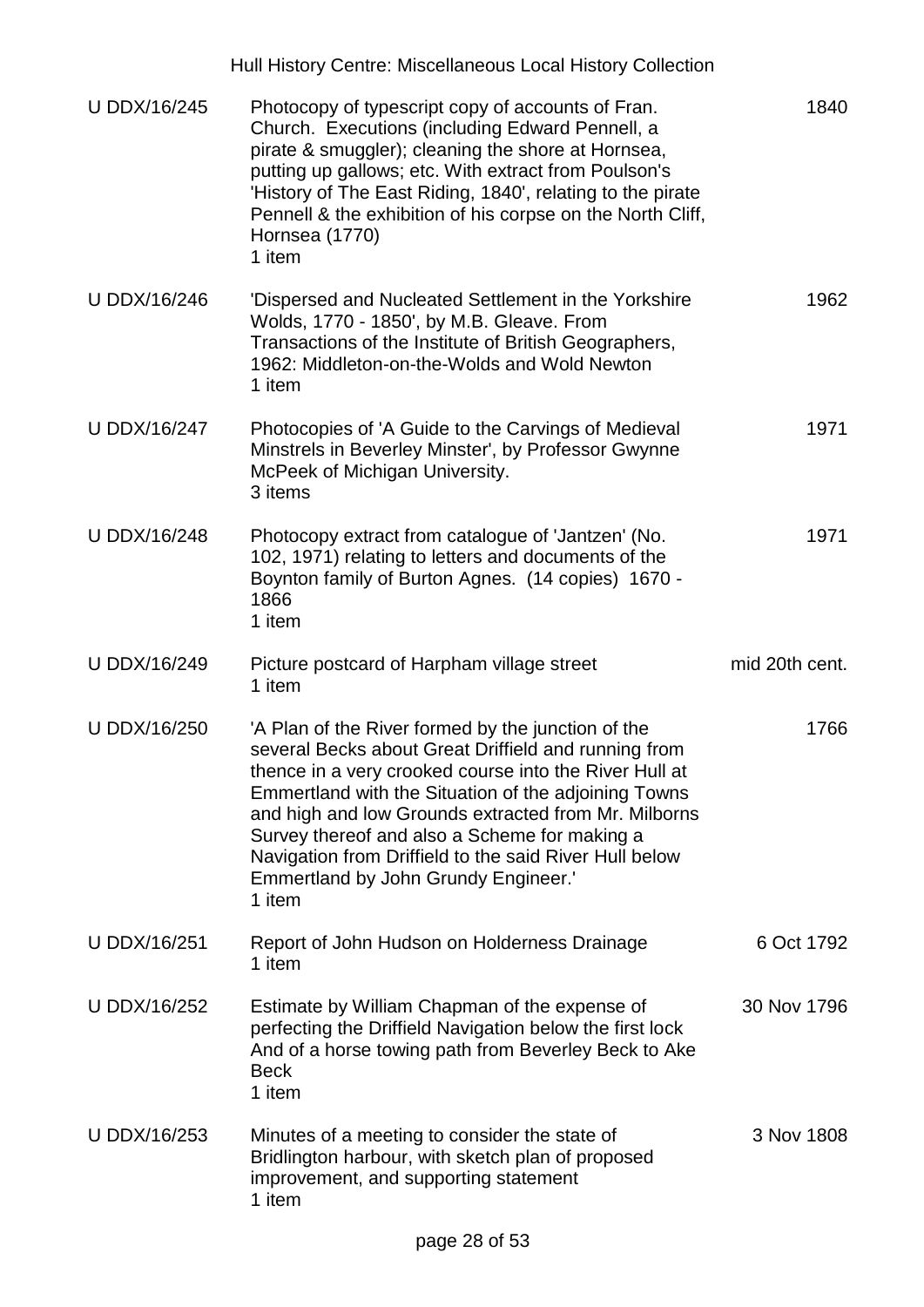|                     | Hull History Centre: Miscellaneous Local History Collection                                                                                                                                                                                                                                                  |                        |
|---------------------|--------------------------------------------------------------------------------------------------------------------------------------------------------------------------------------------------------------------------------------------------------------------------------------------------------------|------------------------|
| <b>U DDX/16/254</b> | Reports of William Chapman on Scarborough Harbour.<br>Plan<br>1 item                                                                                                                                                                                                                                         | Aug 1810 -<br>Aug 1811 |
| U DDX/16/255        | Muston and Yeddingham Drainage Assessment<br>1 item                                                                                                                                                                                                                                                          | 17 Jan 1812            |
| U DDX/16/256        | 'A Plain Statement of Facts relative to Ouse Bridge,<br>York' by S.W. Nicoll<br>1 item                                                                                                                                                                                                                       | 1813                   |
| U DDX/16/257        | Report of John Rennie on Ouse Bridge, York<br>1 item                                                                                                                                                                                                                                                         | 25 Oct 1814            |
| U DDX/16/258        | Annual Report by William Chapman to the<br>Commissioners of Scarborough Piers on the state of<br>the Harbour<br>1 item                                                                                                                                                                                       | 15 Aug 1820            |
| U DDX/16/259        | Plan for a new concert room to be attached to the<br>Assembly Rooms, York<br>1 item                                                                                                                                                                                                                          | 3 Jun 1824             |
| U DDX/16/260        | Case & Opinion of N.C. Tindal, Inner Temple<br>As to powers of Commissioners of Driffield Navigaton<br>to make wharfs at Corpse Landing and Frodingham<br>Bridge, and the inconclusive right of inhabitants of<br>Hutton Cranswick to land goods at the present landing<br>place at Corpse Landing<br>1 item | 11 Jan 1825            |
| U DDX/16/261        | Printed letter to R.P. Braine, Assistant Secretary of the<br><b>Tidal Harbour Commission from Bridlington Harbour</b><br>Commissioners<br>1 item                                                                                                                                                             | 13 Jan 1847            |
| U DDX/16/262        | Poll Book. Beverley<br>1 volume                                                                                                                                                                                                                                                                              | 2 Apr 1784             |
| U DDX/16/263        | Poll Book. Beverley<br>1 volume                                                                                                                                                                                                                                                                              | 5 Jul 1802             |
| <b>U DDX/16/264</b> | Poll Book. Beverley<br>1 volume                                                                                                                                                                                                                                                                              | 31 Jul 1854            |
| U DDX/16/265        | Poll Book. Beverley<br>1 volume                                                                                                                                                                                                                                                                              | 17 Nov 1868            |
| U DDX/16/266        | Beverley Wesleyan Methodist Tract Society. Tract No.<br>1452<br>1 item                                                                                                                                                                                                                                       | 19th cent.             |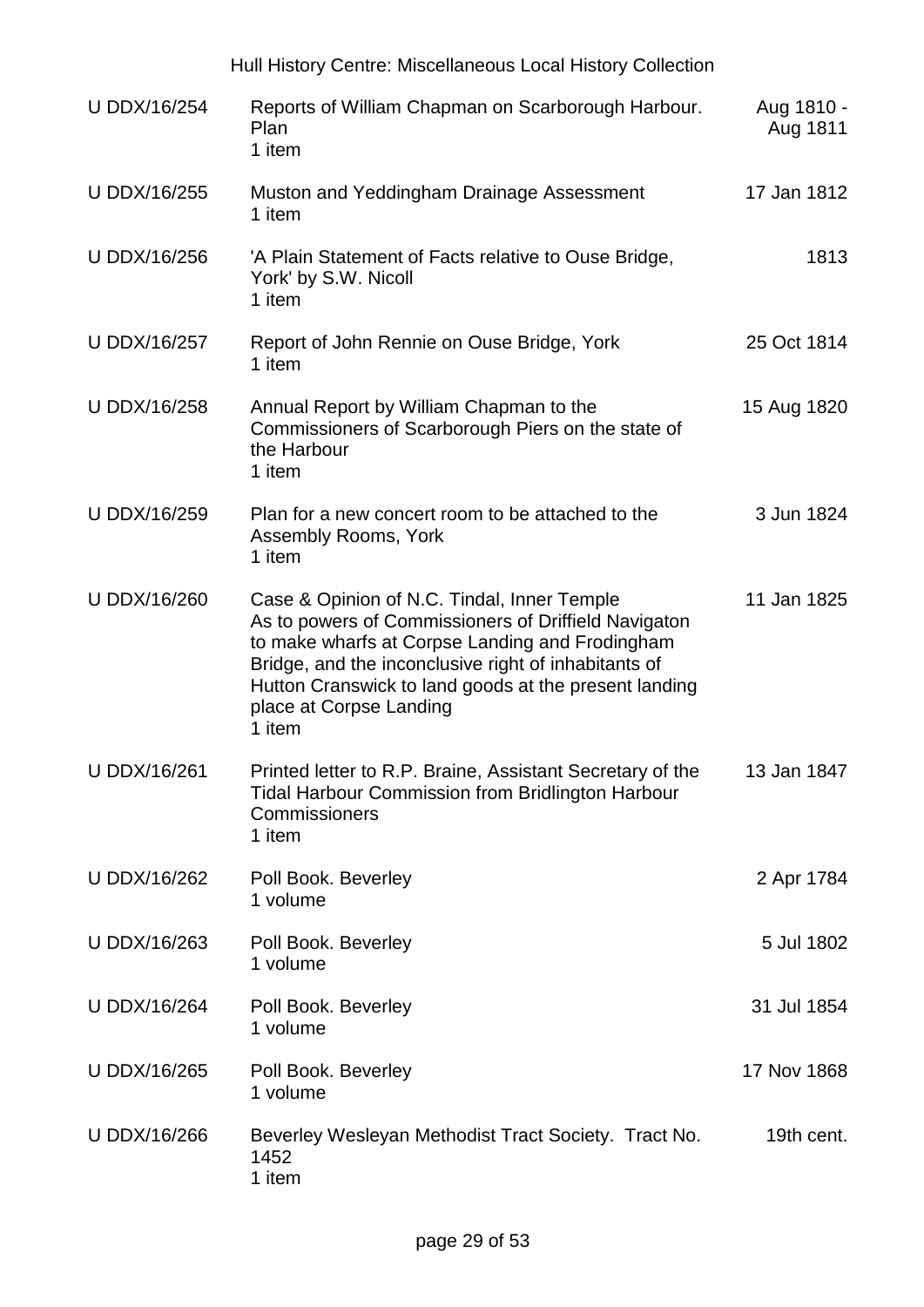|                     | Hull History Centre: Miscellaneous Local History Collection            |             |
|---------------------|------------------------------------------------------------------------|-------------|
| U DDX/16/267        | Beverley Wesleyan Methodist Tract Society. Tract No.<br>1496<br>1 item | 19th cent.  |
| U DDX/16/268        | Beverley Wesleyan Methodist Tract Society. Tract No.<br>1458<br>1 item | 19th cent.  |
| U DDX/16/269        | 'Weldon's Ladies Journal'<br>1 item                                    | Mar 1908    |
| U DDX/16/270        | 'The Sketch'<br>1 item                                                 | 2 Dec 1903  |
| U DDX/16/271        | 'The Sketch'<br>1 item                                                 | 15 Feb 1905 |
| <b>U DDX/16/272</b> | 'The Sketch'<br>1 item                                                 | 8 Nov 1905  |
| U DDX/16/273        | 'The Sketch'<br>1 item                                                 | 5 Apr 1905  |
| U DDX/16/274        | 'The Sketch'<br>1 item                                                 | 12 Apr 1905 |
| U DDX/16/275        | 'The Sketch'<br>1 item                                                 | 3 May 1905  |
| U DDX/16/276        | 'The Sketch'<br>1 item                                                 | 10 May 1905 |
| U DDX/16/277        | 'The Sketch'<br>1 item                                                 | 17 Sep 1913 |
| <b>U DDX/16/278</b> | 'The Tatler'<br>1 item                                                 | 22 Nov 1911 |
| <b>U DDX/16/279</b> | 'The Tatler'<br>1 item                                                 | 17 Sep 1913 |
| U DDX/16/280        | 'The Bystander'<br>1 item                                              | 17 Sep 1913 |
| U DDX/16/281        | 'The Country Life'<br>1 item                                           | 21 Jun 1913 |
| U DDX/16/282        | 'The Motor'<br>1 item                                                  | 1 Feb 1913  |
| U DDX/16/283        | 'The Motor'<br>1 item                                                  | 23 Jan 1913 |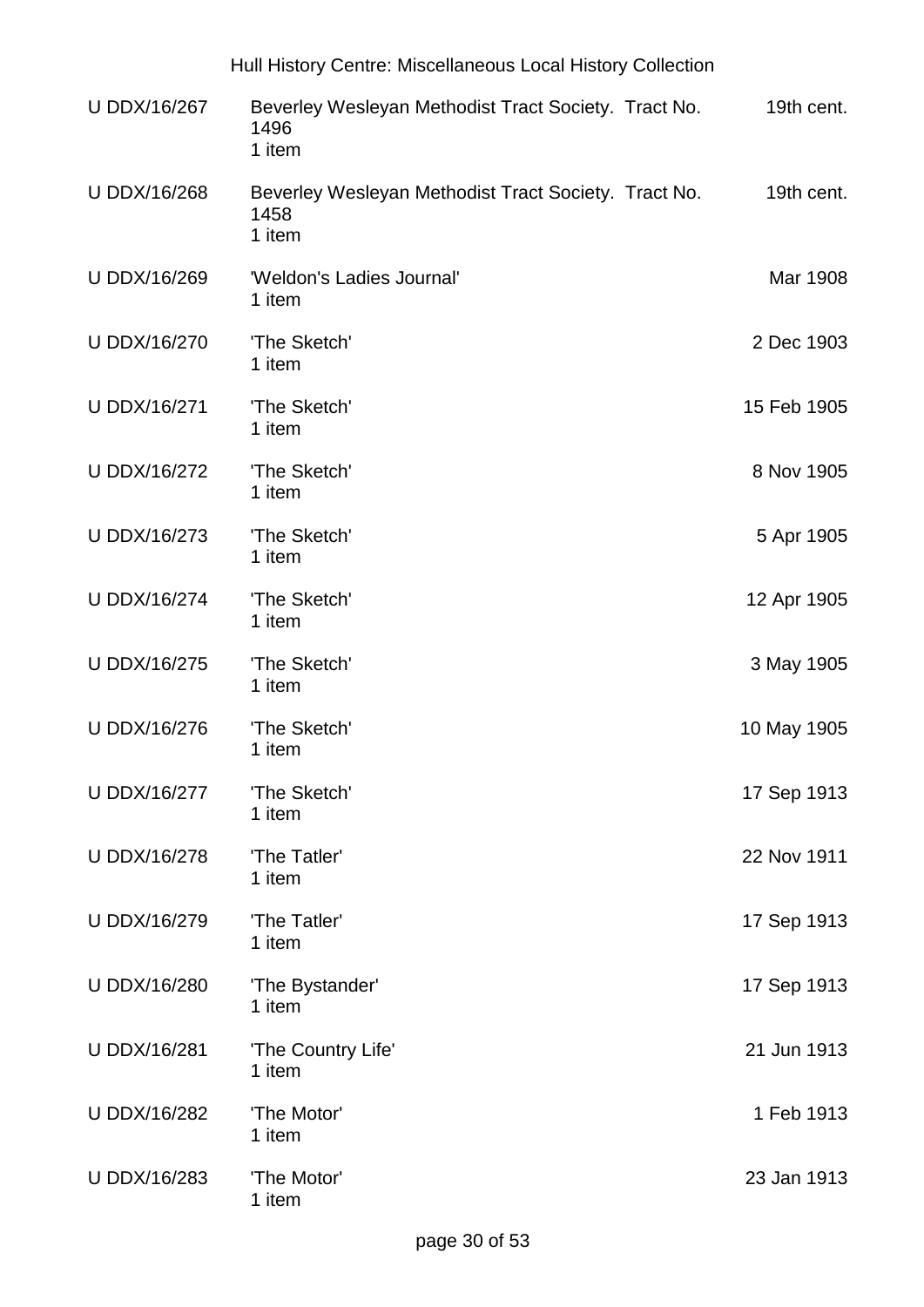| <b>U DDX/16/284</b> | 'Witty's Almanack, Beverley'<br>1 item                                                                         | 1911   |
|---------------------|----------------------------------------------------------------------------------------------------------------|--------|
| U DDX/16/285        | 'Green's Almanack & Diary, Beverley'<br>1 item                                                                 | 1917   |
| <b>U DDX/16/286</b> | 'Green's Almanack & Diary, Beverley'<br>1 item                                                                 | 1918   |
| U DDX/16/287        | 'Green's Almanack & Diary, Beverley'<br>1 item                                                                 | 1928   |
| U DDX/16/288        | 'Green's Almanack & Diary, Beverley'<br>1 item                                                                 | 1933   |
| U DDX/16/289        | 'Green's Almanack & Diary, Beverley'<br>1 item                                                                 | 1935   |
| <b>U DDX/16/290</b> | 'Green's Almanack & Diary, Beverley'<br>1 item                                                                 | 1936   |
| U DDX/16/291        | 'Green's Almanack & Diary, Beverley'<br>1 item                                                                 | 1937   |
| U DDX/16/292        | 'Green's Almanack & Diary, Beverley'<br>1 item                                                                 | 1938   |
| U DDX/16/293        | 'Green's Almanack & Diary, Beverley'<br>1 item                                                                 | 1939   |
| U DDX/16/294        | 'Green's Almanack & Diary, Beverley'<br>1 item                                                                 | 1941   |
| U DDX/16/295        | 'Green's Almanack & Diary, Beverley'<br>1 item                                                                 | 1942   |
| <b>U DDX/16/296</b> | 'Green's Almanack & Diary, Beverley'<br>1 item                                                                 | 1946   |
| U DDX/16/297        | 'Green's Almanack & Diary, Beverley'<br>1 item                                                                 | 1947   |
| <b>U DDX/16/298</b> | 'The Frugal Housewife' (printed cookery book)<br>1 item                                                        | c.1810 |
| U DDX/16/299        | 'A Key to Keith's Treatise on the Globes', by C. Vines<br>1 item                                               | 1820   |
| U DDX/16/300        | 'A letter to the Directors of the Hull Dock Company on<br>the Financial System', by Samuel Lightfoot<br>1 item | 1846   |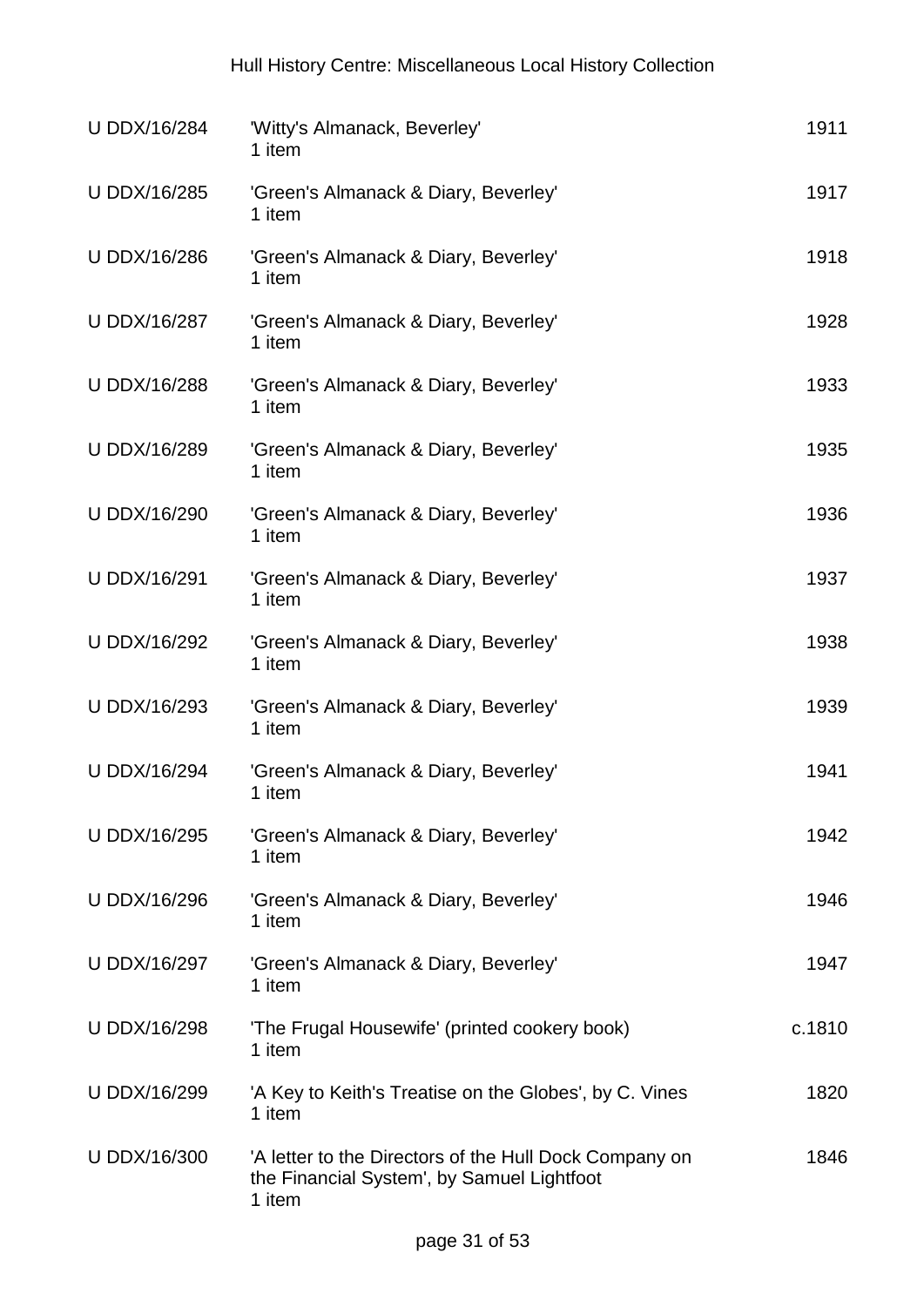| U DDX/16/301        | 'The Financial System of the Hull Dock Company and<br>Suggestions for its Alteration and Improvement<br>considered in two letter', by Samuel Lightfoot<br>1 item      | 1846                        |
|---------------------|-----------------------------------------------------------------------------------------------------------------------------------------------------------------------|-----------------------------|
| U DDX/16/302        | Funeral cards of Hannah Hallenby and Jane, beloved<br>wife of Edward Pallet<br>1 item                                                                                 | 9 Mar 1870 -<br>27 Jun 1882 |
| U DDX/16/303        | Post cards. Views of Bridlington (Market Place and<br>Harbour)<br>1 bundle                                                                                            | c.1905                      |
| <b>U DDX/16/304</b> | Photograph of a steam mill<br>1 item                                                                                                                                  | c.1905                      |
| U DDX/16/305        | <b>Historical Manuscripts Commission Report of</b><br><b>Manuscripts of Beverley Corporation</b><br>1 item                                                            | 1900                        |
| <b>U DDX/16/306</b> | Loveys Footwear Guide, Vol. 31<br>1 item                                                                                                                              | 26 Oct 1911                 |
| U DDX/16/307        | Hull and East Yorkshire Kennell Association Dog Show<br>catalogue<br>1 item                                                                                           | 25 Apr 1912                 |
| U DDX/16/308        | <b>Bridlington Agricultural Society Annual Show catalogue</b><br>1 item                                                                                               | 7 Aug 1912                  |
| U DDX/16/309        | Programme. The Picture Playhouse, Beverley<br>1 item                                                                                                                  | 6 Oct 1913                  |
| U DDX/16/310        | 'The Army of To-day's All right'. Army recruiting<br>pamphlet<br>1 item                                                                                               | 1914                        |
| U DDX/16/311        | 'Soldier's Small Book' (pay-book)<br>1 volume                                                                                                                         | 1914                        |
| U DDX/16/312        | Treatise on the Work and Duties of Town Guards and<br>Special Constables', by J.W. Moore, Chief Constable<br>of Beverley. with 'Notice to Civil Population'<br>1 item | 1 Dec 1914                  |
| U DDX/16/313        | <b>Telephone Directory: Hull District</b><br>1 item                                                                                                                   | Oct 1923                    |
| U DDX/16/314        | <b>Price Lists</b><br>Mikara Pearl Co., December 1924<br>Gale Lister & Co., May 1925                                                                                  | 1924 - 1926                 |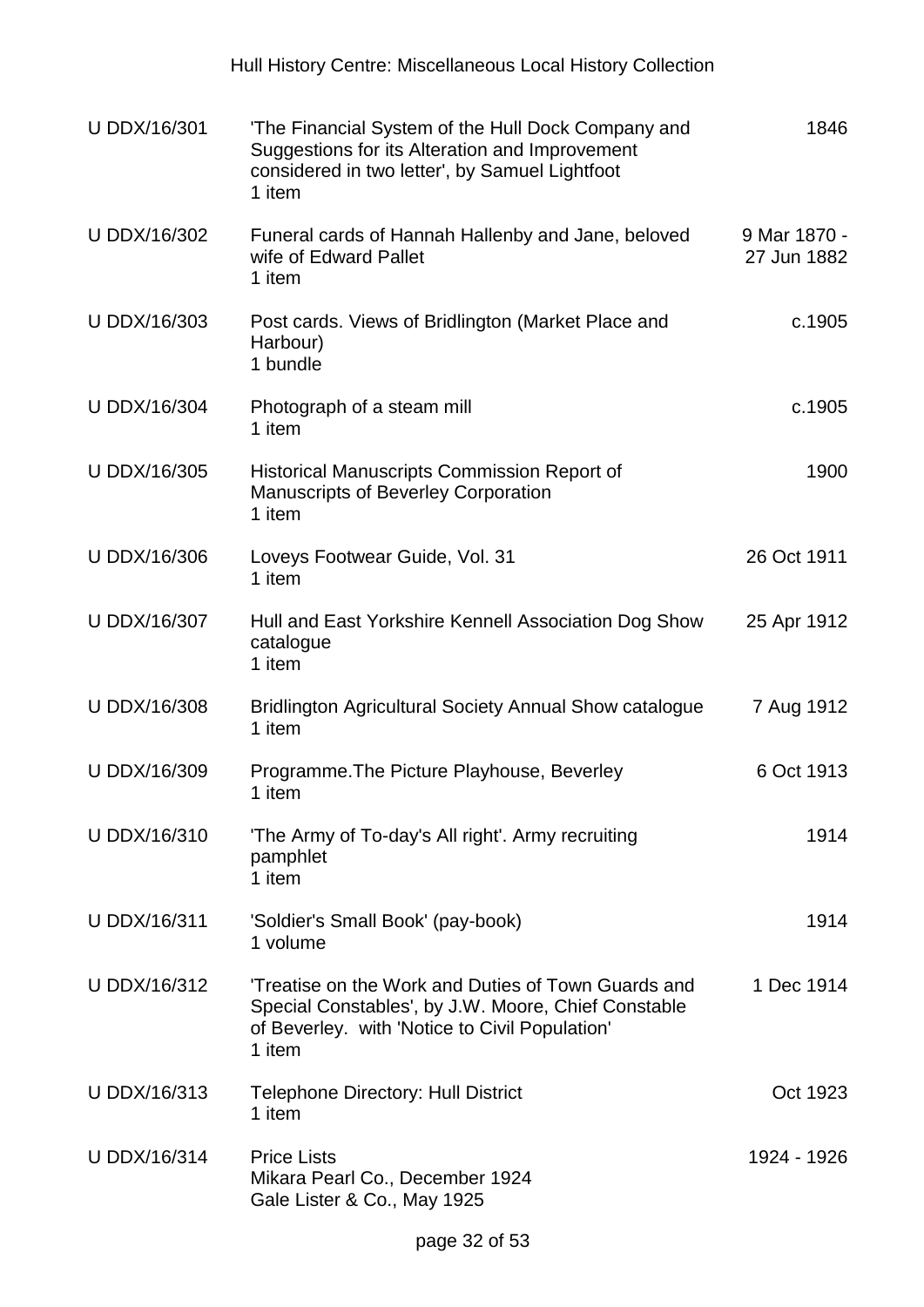|              | Boord & Son, Ltd., May 1926<br>Hill's, 1 July 1926<br>The Riding Wine & Spirit Stores, October 1926<br>Ansteys, Autumn 1926<br>W. Jackson & Son Ltd., December 1926<br>Individuality in Clothes - A.K. Jacobs, 1926<br>Galeries Lafayette Ltd., No Date<br>F. & T. Ross Ltd., No Date<br>Edwin Davis & Co., Ltd., 10 July (No Year)<br>11 items                                                                                                                                                                                                                 |                        |
|--------------|-----------------------------------------------------------------------------------------------------------------------------------------------------------------------------------------------------------------------------------------------------------------------------------------------------------------------------------------------------------------------------------------------------------------------------------------------------------------------------------------------------------------------------------------------------------------|------------------------|
| U DDX/16/315 | <b>Bus Time Tables</b><br>a) Kingston-Hull to Hessle, Cottingham, Beverley,<br>Walkington, Bishop Burton and Hornsea January 1926<br>b) Newington Motor and Engineering Co.- Hull,<br>Beverley and Hornsea, 29 May 1926<br>c) East Yorkshire - Hull, Willerby, Anlaby, Hessle,<br>Brough, Beverley, Driffield, Bridlington, Hornsea and<br>Withernsea, 18 April 1927<br>d) Hayton Motor Service- Beverley, Walkington and<br>Bishop Burton, (Circa 1927)<br>e) Wakefield Motor Services-Hull, Beverley,<br>Walkington and Bishop Burton (Circa 1927)<br>4 items | 1926 - 1927            |
| U DDX/16/316 | Programmes and menus for dinners and dances in Hull<br>Includin Dinner-Visit to Hull of the Duke and Duchess<br>of York to lay the foundation stone of Hull University<br>College (28 April 1928)<br>1 bundle                                                                                                                                                                                                                                                                                                                                                   | 1928 - 1929            |
| U DDX/16/317 | 'The Sketch':<br>22 March; 29 March; 19 April; 7 June; 1 November<br>1 item                                                                                                                                                                                                                                                                                                                                                                                                                                                                                     | 22 Mar - 1<br>Nov 1905 |
| U DDX/16/318 | 'The Sphere'<br>1 item                                                                                                                                                                                                                                                                                                                                                                                                                                                                                                                                          | 5 Nov 1910             |
| U DDX/16/319 | 'The Graphic'<br>1 item                                                                                                                                                                                                                                                                                                                                                                                                                                                                                                                                         | 22 Jul 1911            |
| U DDX/16/320 | 'Beverley Guardian'.<br>5 items                                                                                                                                                                                                                                                                                                                                                                                                                                                                                                                                 | 1911 - 1914            |
| U DDX/16/321 | 'The Illustrated London News'<br>1 item                                                                                                                                                                                                                                                                                                                                                                                                                                                                                                                         | 16 Aug 1913            |
| U DDX/16/322 | 'News of the World'<br>22 items                                                                                                                                                                                                                                                                                                                                                                                                                                                                                                                                 | 1913 - 1914            |
| U DDX/16/323 | 'Daily Mail'<br>15 items                                                                                                                                                                                                                                                                                                                                                                                                                                                                                                                                        | 1913 - 1931            |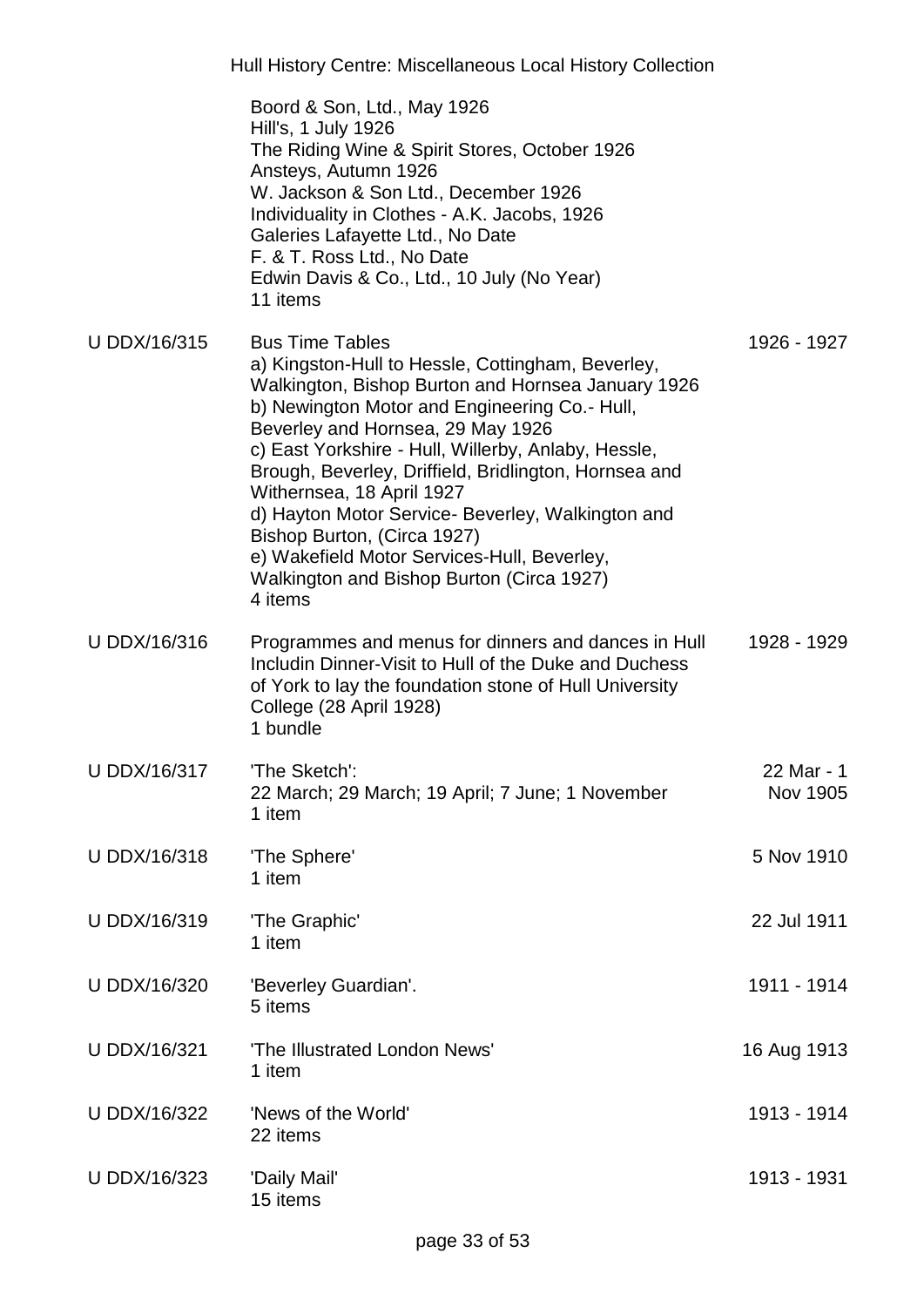| U DDX/16/324 | 'Daily Mirror'.<br>10 items                                                                                                                                                                                               | 1913 - 1931 |
|--------------|---------------------------------------------------------------------------------------------------------------------------------------------------------------------------------------------------------------------------|-------------|
| U DDX/16/325 | 'Daily Sketch'.<br>6 items                                                                                                                                                                                                | 1913 - 1914 |
| U DDX/16/326 | 'The Hull and East Yorkshire Times'.<br>2 items                                                                                                                                                                           | 1913 - 1914 |
| U DDX/16/327 | 'The East Yorkshire Gazette'<br>1 item                                                                                                                                                                                    | 19 Dec 1913 |
| U DDX/16/328 | 'The Yorkshire Post'<br>1 item                                                                                                                                                                                            | 29 Aug 1914 |
| U DDX/16/329 | 'The Illustrated Sporting and Dramatic News'<br>8 items                                                                                                                                                                   | 1916        |
| U DDX/16/330 | 'Hull Daily News'<br>1 item                                                                                                                                                                                               | 27 Sep 1921 |
| U DDX/16/331 | 'Daily Express'.<br>4 items                                                                                                                                                                                               | 1929 - 1931 |
| U DDX/16/332 | 'Daily News and Westminster Gazette'<br>1 item                                                                                                                                                                            | 27 Nov 1929 |
| U DDX/16/333 | 'Daily Express'.<br>4 items                                                                                                                                                                                               | 1931        |
| U DDX/16/334 | 'News Chronicle'.<br>2 items                                                                                                                                                                                              | 1931        |
| U DDX/16/335 | Photocopies of sheets of a Map of Yorkshire by T.<br>Jeffreys, covering the East Riding (ie. Plates 4; 9 -10;<br>$13 - 16$ ; $19 - 20$ )<br>1 bundle                                                                      | 1772        |
| U DDX/16/337 | Offprint. 'The Rabbit Warrens of East Yorkshire in the<br>Eighteenth and Nineteenth Centuries' by A. Harris.<br>(Y.A.J. Vol. XLII, Part 168)<br>1 item                                                                    | 1970        |
| U DDX/16/338 | 'The earliest English chart with soundings' by D. De<br>Boer, Hull and R.A Skelton, Tilford. Offprint from<br>'Imago Mvndi' (XXIII. Amsterdam). Relates to the coast<br>of the East Riding and the River Humber<br>1 item | 1969        |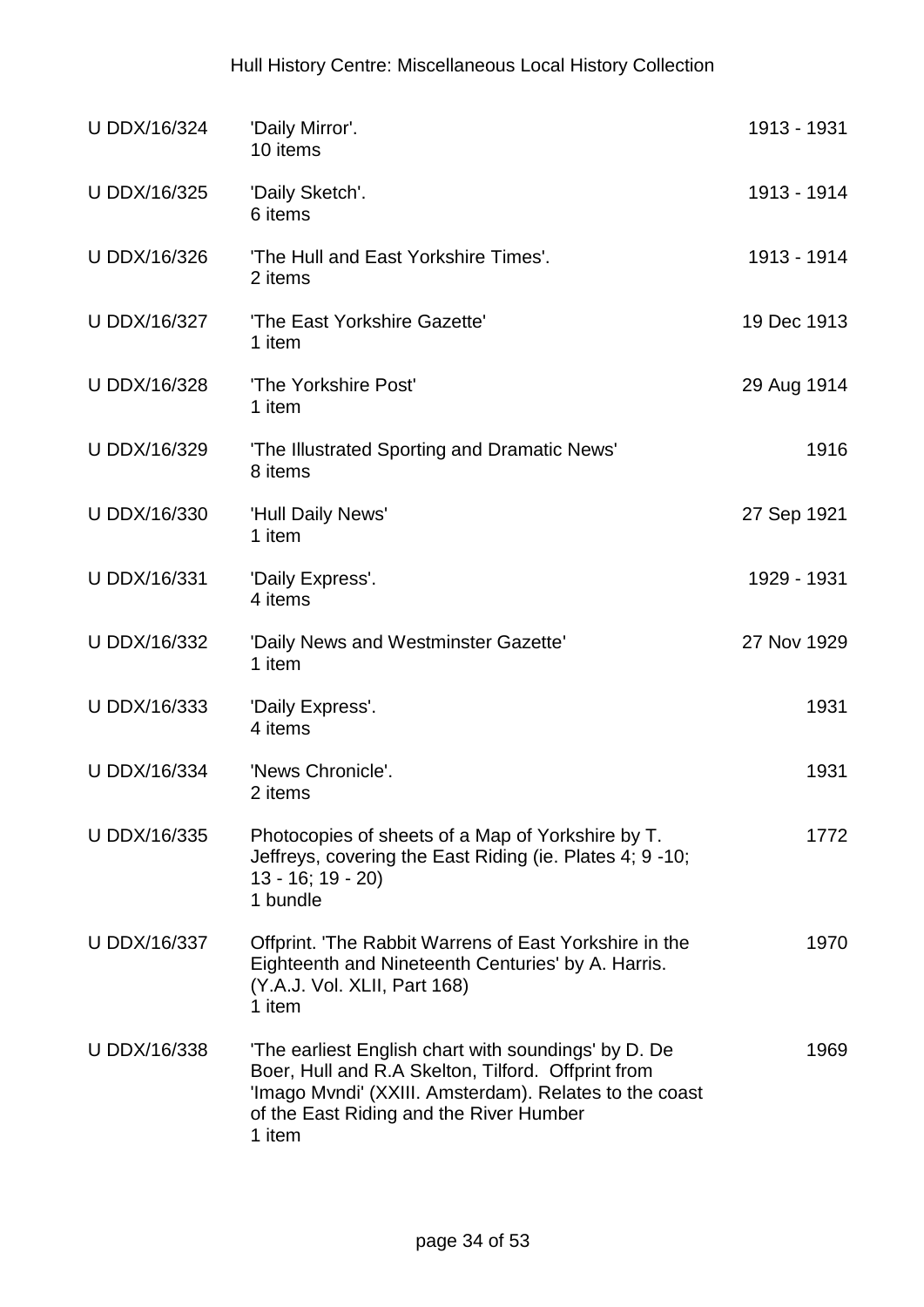|                     | Hull History Centre: Miscellaneous Local History Collection                                                                                                                                                                                                                                                                                                                                |                 |
|---------------------|--------------------------------------------------------------------------------------------------------------------------------------------------------------------------------------------------------------------------------------------------------------------------------------------------------------------------------------------------------------------------------------------|-----------------|
| U DDX/16/339        | Rough plan of foundations. Suggested reconstruction<br>of apsidal - ended building (church?) from the site of<br><b>Haltemprice Priory</b><br>1 item                                                                                                                                                                                                                                       | <b>Jul 1959</b> |
| U DDX/16/340        | Drawing of a section of stone sash bar from the site of<br><b>Haltemprice Priory</b><br>1 item                                                                                                                                                                                                                                                                                             | Jul 1959        |
| <b>U DDX/16/341</b> | Note on scrap-book of Gillyatt Sumner in Hull Central<br>Library: Beverley<br>1 item                                                                                                                                                                                                                                                                                                       | 18th cent.      |
| U DDX/16/342        | Photocopy extract from the catalogue of 'Jantzen' (No.<br>111, 1972) relating to letters and documents of the<br>Boynton family of Burton Agnes.<br>23 items                                                                                                                                                                                                                               | 1619 - 1910     |
| U DDX/16/343        | Photocopies of documents in the possession of E.C.<br>Dunn Esq., The Croft, Burgh, Woodbridge, Suffolk:<br>(a) Pedigree of Raines Family, 1641 - 1886<br>(b) Pedigree of Iveson Family, 1673 - 1779<br>(c) Schedule of Estates of Mr. James Dunn: Patrington<br>and Ottringham: 21 February 1806<br>(d) Notebook. History of the Raines Family by (Rev. F.<br>R. Raines?). 1967<br>4 items | 1641 - 1875     |
| <b>U DDX/16/344</b> | Photocopy. Estate plan and view of the development<br>proposed by the Hornsea Pier Promenade and<br>General Improvement Company, being a supplement<br>presented with the 'Hornsea Gazette'<br>1 item                                                                                                                                                                                      | 24 Mar 1877     |
| U DDX/16/345        | 'Plantations on Mediaeval Rigg and Furr Cultivation<br>Strips. A Study in Scoreby Wood, York East Forest',<br>by T. C. Booth. ('Forestry Commission Forest Record'<br>No. 62)<br>1 item                                                                                                                                                                                                    | 1967            |
| U DDX/16/346        | Photocopy extract from the catalogue of 'Jantzen' (No.<br>113, 1972) relating to letters of the Boynton family of<br>Burton Agnes :-- Barmston, Ulrome<br>1 item                                                                                                                                                                                                                           | 1600 - 1866     |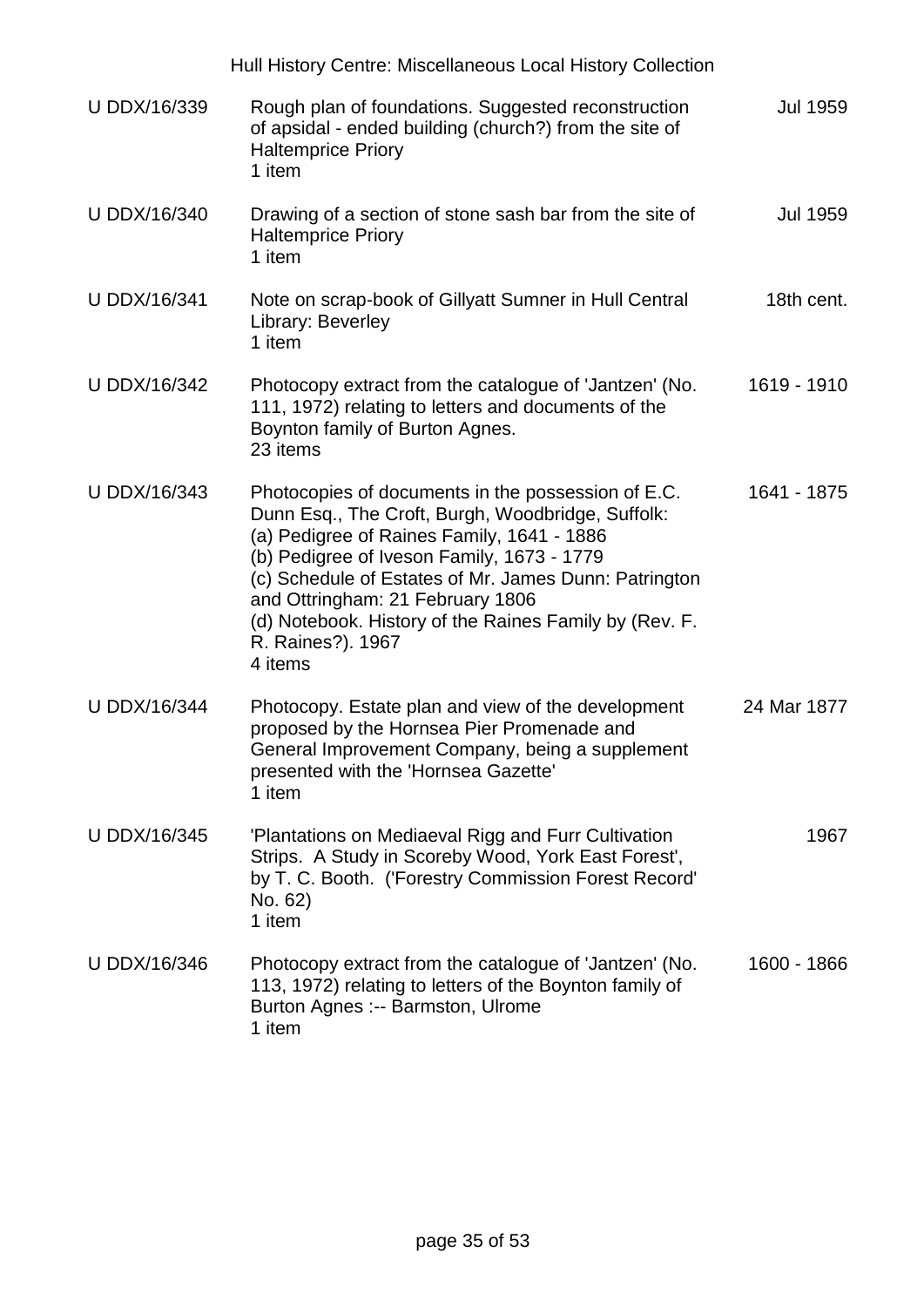| U DDX/16/347        | Photocopy of Demise by Letters Patent: To George<br>Hall for 21 years: for a fine of 028 10s. and at an<br>annual rent of o4. 15s. Crowle Grange, sometime<br>property of Meaux Abbey; with 5 quarters of wheat, 10<br>quarters of 'dredge' (i.e. a mixture of barley and oats)<br>and a rent of 43s. 4d. payable yearly by the farmer of<br>the premises: Reserving great trees, underwoods,<br>wards, marriages, mines and minerals. With<br>Housebote, hedgebote, firebote, ploughbote and<br>cartbote and wood for repair of the premises.<br>Witnessed William, Marquis of Winchester, Treasurer<br>of England. Given at Westminster<br>1 item | 15 Feb 1561 |
|---------------------|-----------------------------------------------------------------------------------------------------------------------------------------------------------------------------------------------------------------------------------------------------------------------------------------------------------------------------------------------------------------------------------------------------------------------------------------------------------------------------------------------------------------------------------------------------------------------------------------------------------------------------------------------------|-------------|
| U DDX/16/348        | Photocopy of thesis 'A Short History of Methodism in<br>Cottingham' by Mrs. Ann Emery<br>1 bundle                                                                                                                                                                                                                                                                                                                                                                                                                                                                                                                                                   | 1970 - 1972 |
| U DDX/16/349        | Photocopy of Beverley Poll Book<br>1 bundle                                                                                                                                                                                                                                                                                                                                                                                                                                                                                                                                                                                                         | 7 Oct 1774  |
| U DDX/16/350        | Photocopy of Beverley Poll Book<br>1 bundle                                                                                                                                                                                                                                                                                                                                                                                                                                                                                                                                                                                                         | 2 Apr 1784  |
| U DDX/16/351        | Sale Particulars of the Routh Estate (2,740 acres)<br>Cottages, 'The Nags Head', Manor and Advowson:<br>With plan and photographs<br>1 item                                                                                                                                                                                                                                                                                                                                                                                                                                                                                                         | 29 Mar 1938 |
| U DDX/16/352        | German edition of Ordnance Survey map of the Hull<br>area. Sheet 33. Scale 1:50000<br>1 item                                                                                                                                                                                                                                                                                                                                                                                                                                                                                                                                                        | 1941        |
| U DDX/16/353        | Photocopy of a photostat of an extract from the Charter<br>Rolls: Grant to William de Stutevill<br>A weekly market in Cottingham on Thursdays<br>1 item                                                                                                                                                                                                                                                                                                                                                                                                                                                                                             | 23 Aug 1199 |
| <b>U DDX/16/354</b> | Photocopy of a photostat of an extract from the Charter<br>Rolls: Grant to William de Stutevill<br>A yearly fair in Cottingham on the vigil of Nativity<br>B.V.M. and 2 days following (i.e. 7 - 9 September)<br>1 item                                                                                                                                                                                                                                                                                                                                                                                                                             | 23 Apr 1200 |
| U DDX/16/355        | Photocopy of a photostat of an extract from the Charter<br><b>Rolls: Grant to Thomas Wake</b><br>A weekly market in Cotyngham on Tuesdays; and 2<br>yearly fairs there on the vigil, day and morrow of the<br>translation of St. Thomas Martyr (i.e. 6 - 8 July) and on<br>the vigil, day and morrow of St. Martin in Winter (i.e. 10<br>- 12 November)<br>1 item                                                                                                                                                                                                                                                                                   | 1318 - 1319 |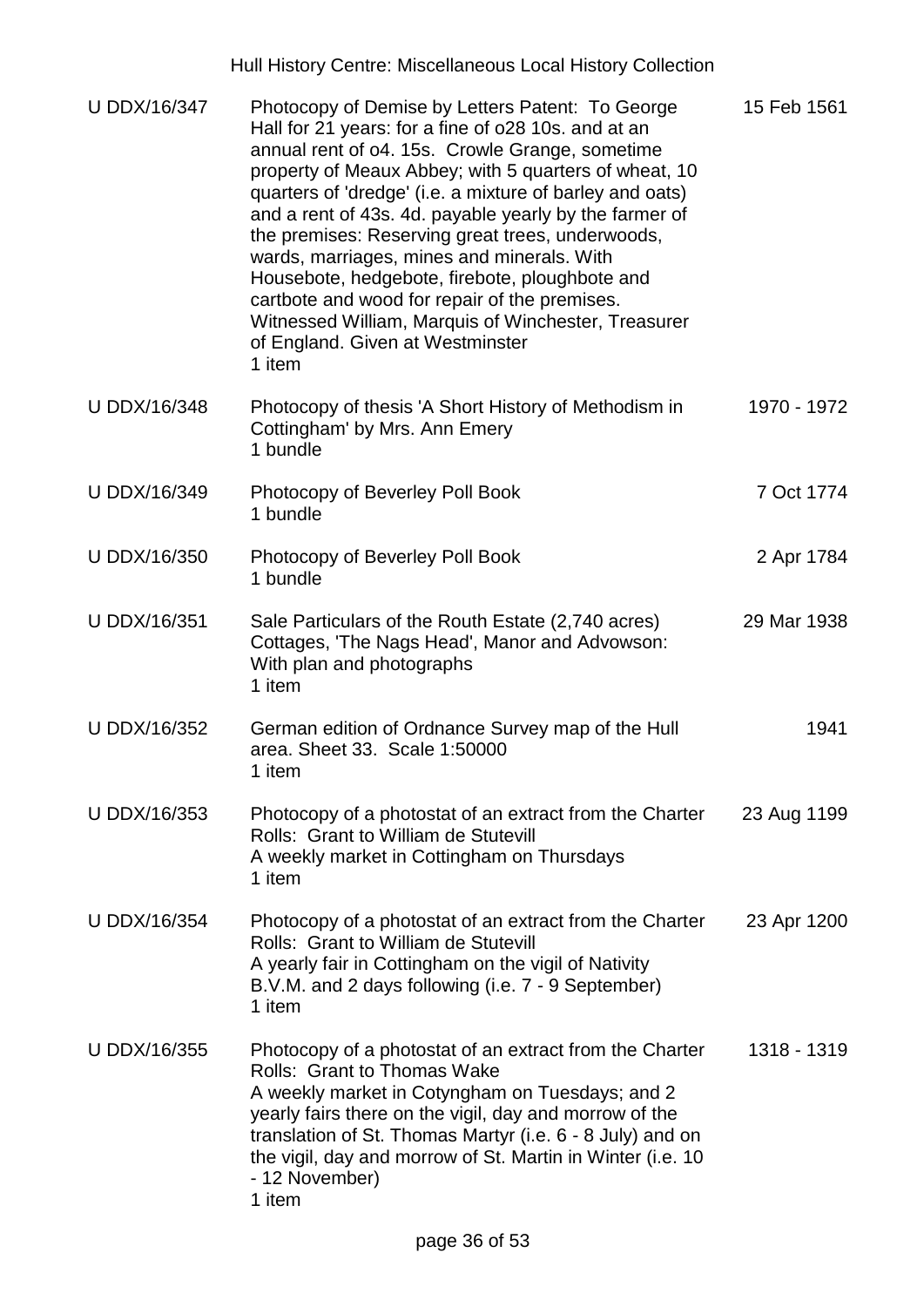|              | Hull History Centre: Miscellaneous Local History Collection                                                                                                                                                                                                                                              |                   |
|--------------|----------------------------------------------------------------------------------------------------------------------------------------------------------------------------------------------------------------------------------------------------------------------------------------------------------|-------------------|
| U DDX/16/356 | Photocopy. Award of Commissioners for inclosure of<br>Hessle, Anlaby and Tranby<br>Henry Legard is not lord of the manor of Anlaby<br>1 item                                                                                                                                                             | 24 May 1793       |
| U DDX/16/357 | Photocopy. Case and Opinion of Geo. Wood, Middle<br>Temple. Removal of the plan from the Hessle Inclosure<br>Award by the Registrar (after its deposit at the East<br>Riding Registry of Deeds) who sent it to Hull to be<br>copied for his private use)<br>1 item                                       | 18 Jan 1797       |
| U DDX/16/358 | Photocopy. Draft letter from H. Legard, Registrar, to<br>(the Commissioners for Inclosure of Hessle)<br>Denying the removal of the plan, as in 16/357<br>1 item                                                                                                                                          | Jan 1797          |
| U DDX/16/359 | 'This Happened Here' programme notes and<br>documents for a series of broadcasts on Radio<br>Humberside. Turnpikes, Inland Waterways, Humber<br>Keel, Selby-Hull Railway, Railways in Grimsby,<br>farming, crime in Hull, Beverley Election of 1868,<br>Education in Lincolnshire, 1835 - 1868<br>1 item | Sep - Dec<br>1972 |
| U DDX/16/360 | Photographs of Cottingham.<br>77 items                                                                                                                                                                                                                                                                   | 1959 - 1961       |
| U DDX/16/361 | Photocopy. Printed minutes of a meeting of the<br>inhabitants of South Cave. Rules and regulations of<br>Nation al School: With lists of subscribers<br>1 bundle                                                                                                                                         | 7 Aug 1817        |
| U DDX/16/362 | Photocopy. Circular letter from William Richardson<br>(candidate at Parish Council election)<br>1 item                                                                                                                                                                                                   | 24 Mar 1896       |
| U DDX/16/363 | Photocopy. Circular letter from Albert Dent, Henry<br>Hornsey, Thomas Moate, George Mosey, Henry<br>Thomas, William Thornham, Moses Topham, Benjamin<br>and Thomas Waudby<br>1 item                                                                                                                      | 1896              |
| U DDX/16/364 | Photocopy. Circular letter to parishioners from T.J.<br>Miller (Vicar of South Cave), W. Glegge (Vicar of<br>Bloomfleet), David Dennis, George Moverley, Kenneth<br>T. MacTurk, William Richardson. Proposed memorial<br>to Samuel Jobson<br>1 item                                                      | 11 Jan 1897       |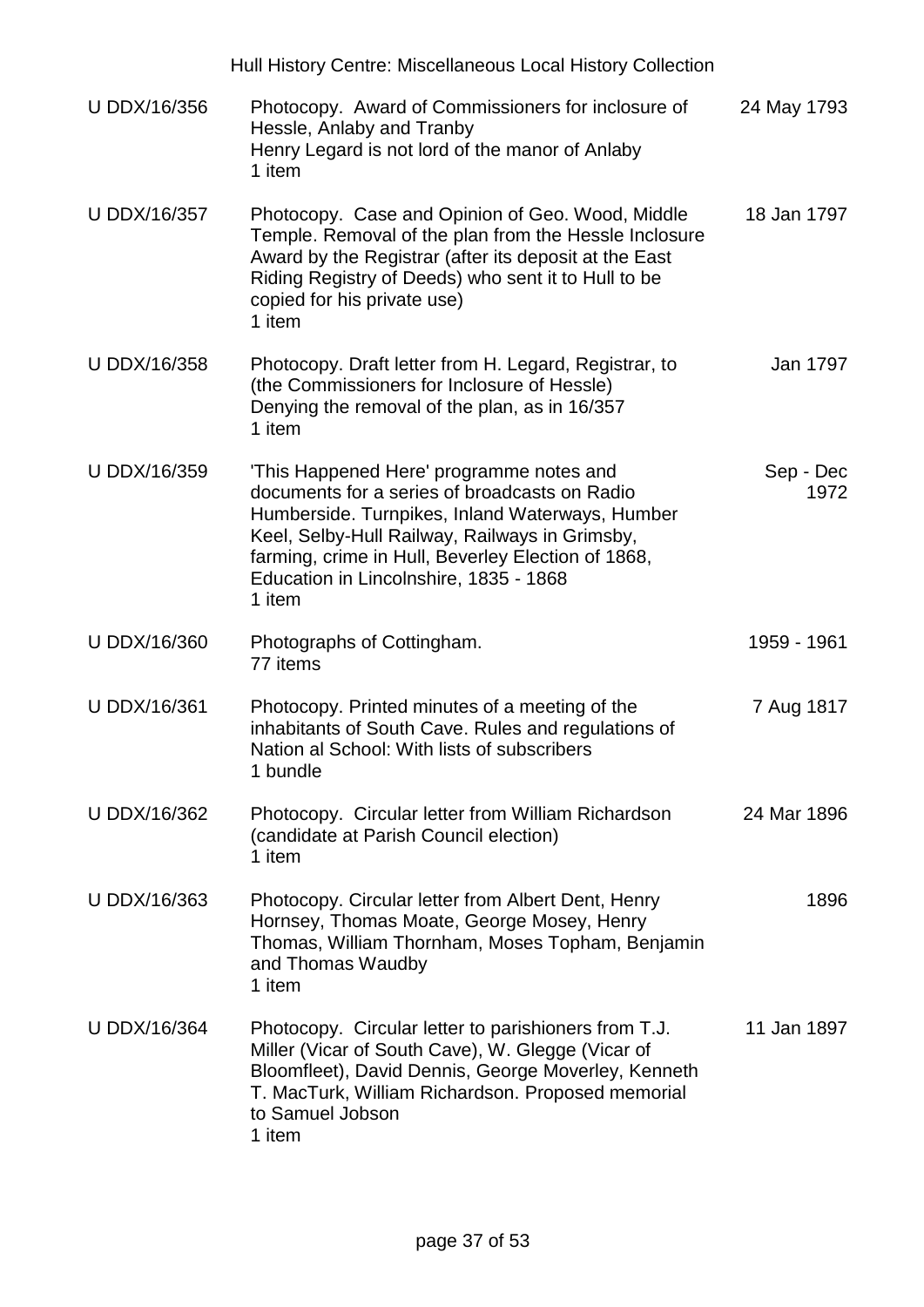|                     | Hull History Centre: Miscellaneous Local History Collection                                                                                                                                                                                                            |                |
|---------------------|------------------------------------------------------------------------------------------------------------------------------------------------------------------------------------------------------------------------------------------------------------------------|----------------|
| U DDX/16/365        | Photocopy. Circular letter from Timothy Barmby, Wm.<br>Barratt, John E. Crowhurst, David and William S.<br>Dennis, Robert Harper, Henry Hine, Wm. H. Jackson,<br>Geo. M. Martin, Geo. Moverley, Robert Taylor<br>(candidates at the Parish Council Election)<br>1 item | 29 Mar 1897    |
| U DDX/16/366        | Photocopy. Programme of Entertainment (satirical) to<br>be given by the Parish Council in the Town Hall<br>1 item                                                                                                                                                      | 26 Dec 1899    |
| U DDX/16/367        | Photocopy. Notice. Managers of Boys Church School<br>to Parents :-- opening of new school<br>1 item                                                                                                                                                                    | 1 Jan 1901     |
| U DDX/16/368        | Photocopy extract from the catalogue of 'Jantzen' (No.<br>119, 1973) relating to letters of the Boynton family of<br>Burton Agnes :-- Barmston. Rudston. Burton Agnes<br>1 item                                                                                        | 1733 - 1861    |
| U DDX/16/369        | Photocopy extract from the catalogue of 'Jantzen' (No.<br>119, 1973) relating to documents of the Boynton<br>Family of Burton Agnes :-- Burton Agnes. Barmston.<br>Haisthorpe. Hull. London<br>1 item                                                                  | 1701 - 1910    |
| U DDX/16/370        | 'Pains laid by the Court Leet Jury': sewers in Hedon<br>1 item                                                                                                                                                                                                         | 29 Sep 1731    |
| <b>U DDX/16/371</b> | Oaths of alderman, mayor, coroner, baliff, jury,<br>common clerk, burgesses and auditors in Hedon, and<br>for 'the circuits', sessions and sheriff's tourn<br>1 bundle                                                                                                 | c.1750         |
| U DDX/16/372        | Printed song, 'The Grimston Hussars', sung by the<br>trumpeters at a dinner to the squadron, on delivering<br>up their arms<br>1 item                                                                                                                                  | 7 Jan 1814     |
| U DDX/16/373        | Deposition of John Johnson, Marton: Marton chapel<br>and bell<br>1 item                                                                                                                                                                                                | 7 Dec 1835     |
| <b>U DDX/16/374</b> | Conditions for letting refreshment rooms and booths,<br>gates and stalls at Beverley Races<br>1 item                                                                                                                                                                   | 23-24 Jun 1886 |
| U DDX/16/375        | Handbill: vacancy for gaoler for Beverley<br>1 item                                                                                                                                                                                                                    | 29 Dec 1814    |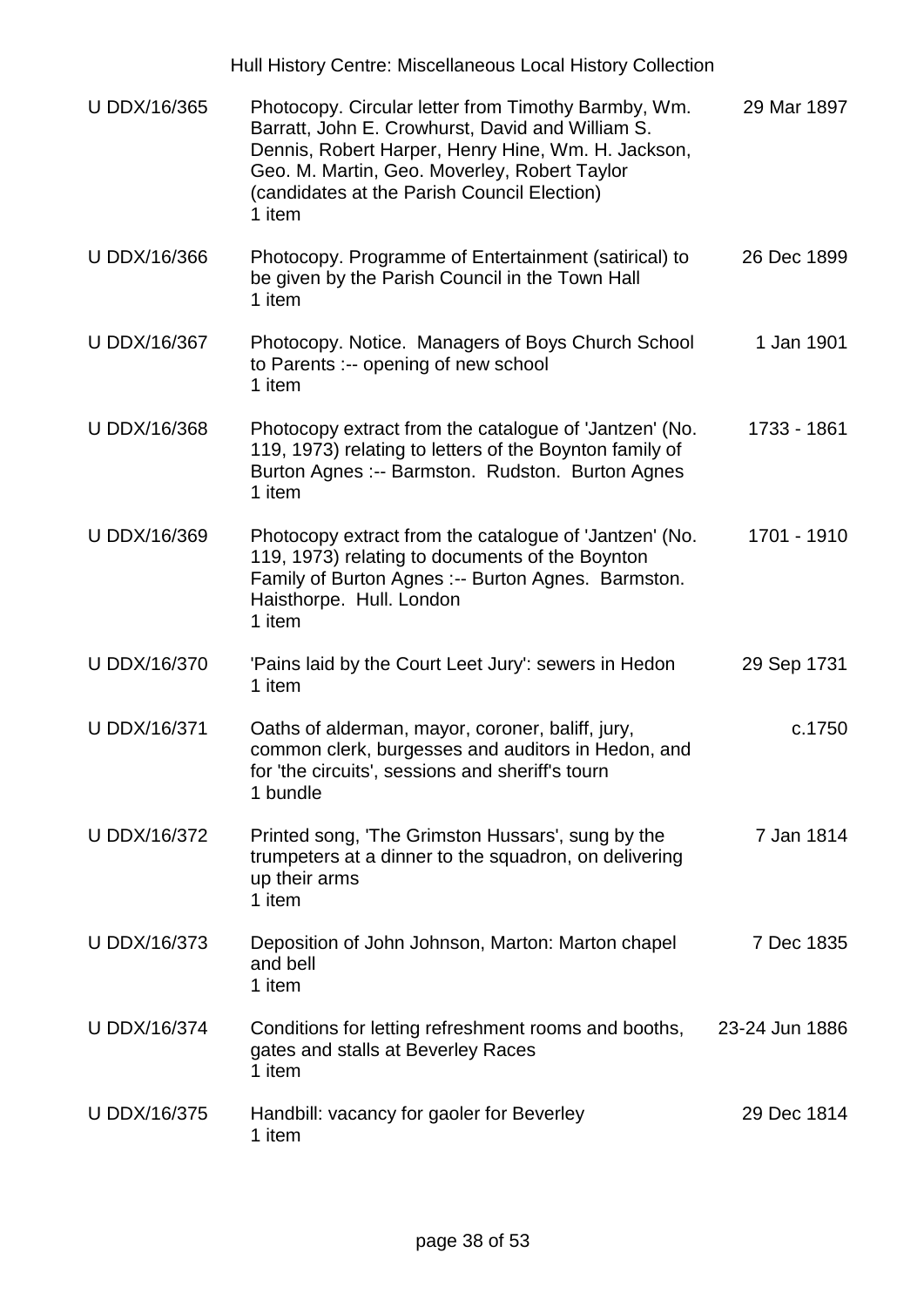|                     | Hull History Centre: Miscellaneous Local History Collection                                                                                                                                                            |                        |
|---------------------|------------------------------------------------------------------------------------------------------------------------------------------------------------------------------------------------------------------------|------------------------|
| U DDX/16/376        | Circular letter: Martin & Scholefield, Hull, to<br>Christopher Megson, Beverley. Friends of Mr.<br>Staniforth approaching those who voted for Mr.<br>Graham at late election<br>1 item                                 | 4 Dec 1818             |
| U DDX/16/377        | Handbill: 10th clause in Corporation Reform Bill (rights<br>of freemen to benefit of common lands and public<br>stock)<br>1 item                                                                                       | 3 Jul 1835             |
| <b>U DDX/16/378</b> | Handbill: 'A Rate-Payer' to municipal, electors of<br>Beverley (election of counsellors)<br>1 item                                                                                                                     | 31 Oct 1838            |
| U DDX/16/379        | Handbill: 'Beverlac' to 'Men of Beverley' (election of<br>counsellors)<br>1 item                                                                                                                                       | 30 Oct 1848            |
| U DDX/16/380        | Beverley Minster National School. Treasurer's<br><b>Accounts and Subscription List</b><br>1 item                                                                                                                       | Aug 1848 -<br>Aug 1849 |
| U DDX/16/381        | The Beverley Observ(e)-a-'Tory and Progressionist<br>Manual' Nos. 1 - 4<br>1 item                                                                                                                                      | 1 Sep - 1 Dec<br>1852  |
| U DDX/16/382        | Photocopy of a 'Summary survey to accompany a plan<br>of the manor of Bentley', by R. Page<br>1 item                                                                                                                   | Jun 1812               |
| U DDX/16/383        | 'Of Whole Heart Cometh Hope' (Centenary memories<br>of the Co-operative Women's Guild)<br>1 item                                                                                                                       | 1983                   |
| <b>U DDX/58/</b>    |                                                                                                                                                                                                                        |                        |
| <b>U DDX/58/1</b>   | Report on the Hull - Selby Railway<br>1 item                                                                                                                                                                           | 28 Jul 1834            |
| <b>U DDX/58/2</b>   | Prospectus of the Hull - Selby Railway<br>1 item                                                                                                                                                                       | 20 Nov 1834            |
| <b>U DDX/58/3</b>   | List of Shareholders of Hull - Selby Railway Co.<br>qualified to be elected as directors, (with votes)<br>1 item                                                                                                       | 31 Aug 1836            |
| <b>U DDX/58/4</b>   | Agreement for Sale: for £900: George Jackson and<br>Charles Henry Phillips both of Hull gents. to the Hull -<br>Selby Railway Co. 440 sq. yards with boatbuilders'<br>shed in South Myton Ward in Hull: Plan<br>1 item | 1 Mar 1837             |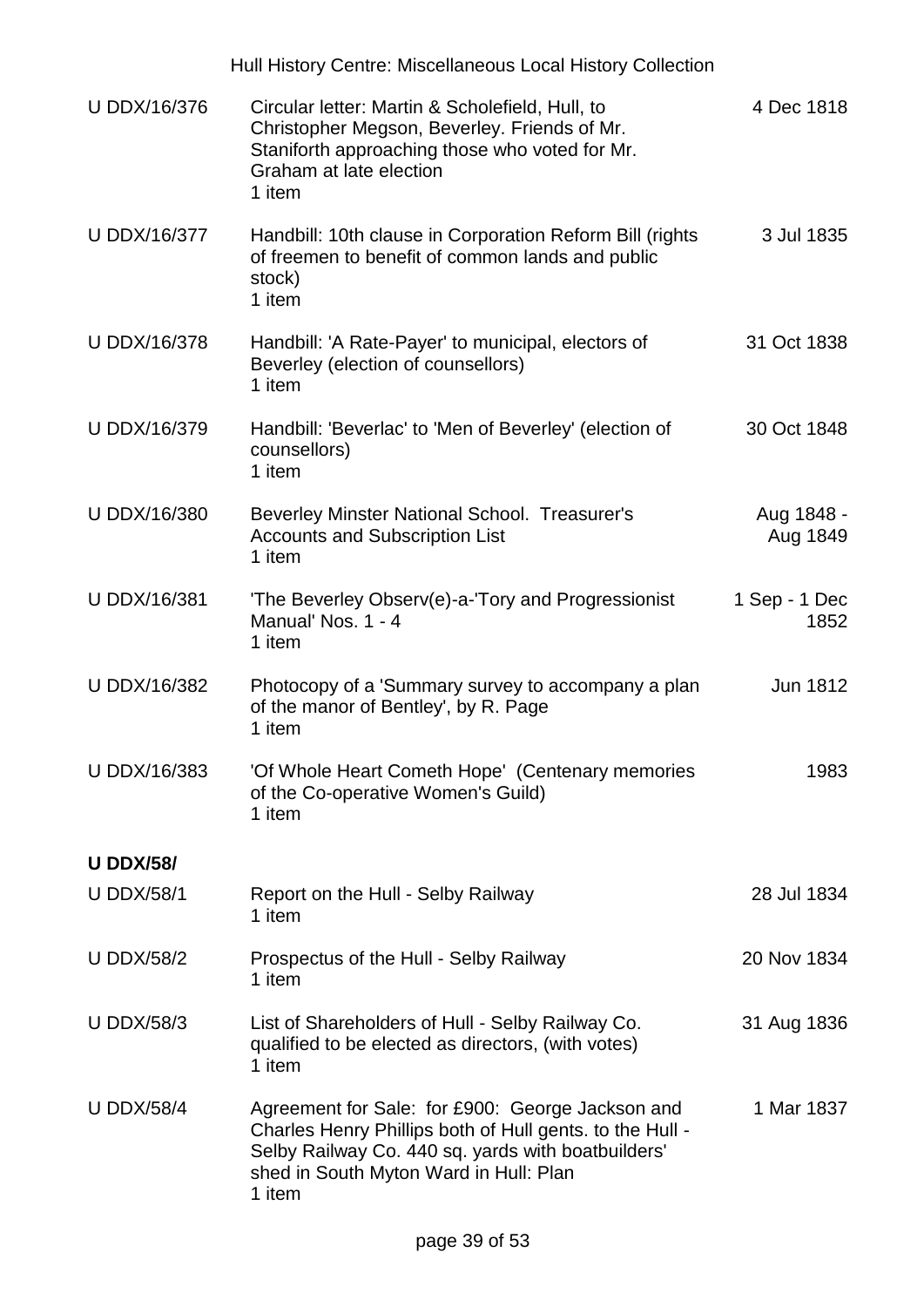|                    | Hull History Centre: Miscellaneous Local History Collection                                                                        |        |
|--------------------|------------------------------------------------------------------------------------------------------------------------------------|--------|
| <b>U DDX/58/5</b>  | Volume: Hull and Lincoln Railway Bill. Minutes of<br>Evidence, Speeches and Proceedings<br>1 volume                                | 1883   |
| <b>U DDX/58/6</b>  | Photocopies of a map of the East Riding, taken from<br>sheets 51/52 and 60/61 of Road Maps by J. Cary<br>5 items                   | c.1794 |
| <b>U DDX/58/7</b>  | 'Map of the East Riding, showing Volunteer Corps<br>Dispositions and Details of Defence Plan 1805', by<br>R.W.S. Norfolk<br>1 item | 1965   |
| <b>U DDX/58/8</b>  | Hull Register of Electors, 1880: East Sculcoates<br>Polling District.<br>3 items                                                   | 1880   |
| <b>U DDX/58/9</b>  | Hull Register of Electors, 1880: Holderness (Parish of<br>Sutton) Polling District.<br>1 item                                      | 1880   |
| <b>U DDX/58/10</b> | Hull Register of Electors, 1880: Holderness (Parish of<br>Drypool) Polling District.<br>1 item                                     | 1880   |
| <b>U DDX/58/11</b> | Hull Register of Electors, 1880: Lowgate Polling<br>District.<br>6 items                                                           | 1880   |
| <b>U DDX/58/12</b> | Hull Register of Electors, 1880: Market Place Polling<br>District.<br>5 items                                                      | 1880   |
| <b>U DDX/58/13</b> | Hull Register of Electors, 1880: Newington Polling<br>District. (2 and a fragment of a Register)<br>3 items                        | 1880   |
| <b>U DDX/58/14</b> | Hull Register of Electors, 1880: North Myton Polling<br>District.<br>4 items                                                       | 1880   |
| <b>U DDX/58/15</b> | Hull Register of Electors, 1880: South Myton Polling<br>District.<br>5 items                                                       | 1880   |
| <b>U DDX/58/16</b> | Hull Register of Electors, 1880: West Sculcoates<br>Polling District.<br>6 itmes                                                   | 1880   |
| <b>U DDX/58/17</b> | Hull Register of Electors, 1880: Non-resident Freemen<br><b>Registers of Electors</b><br>8 items                                   | 1880   |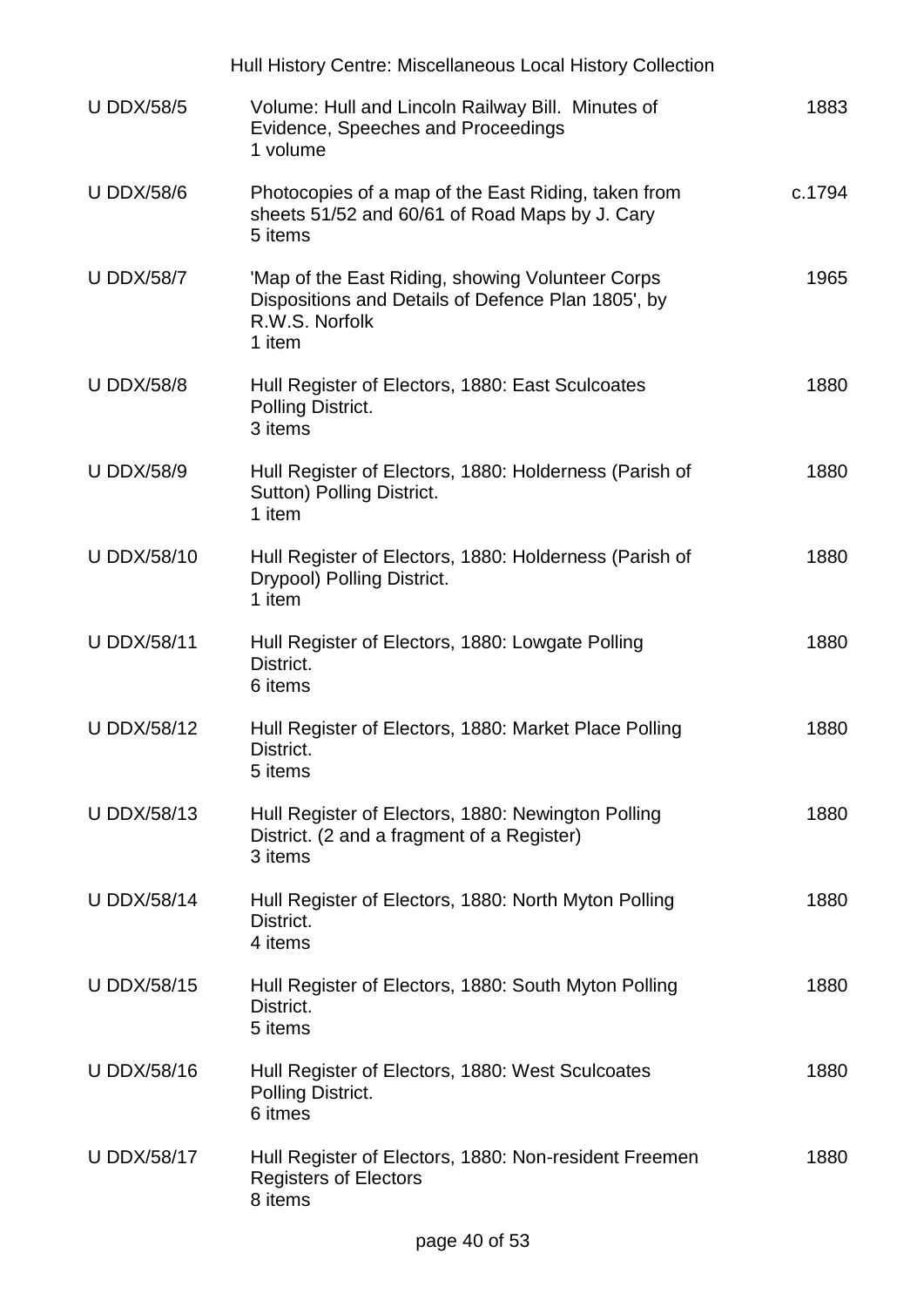## **U DDX/58/30-33 Photocopies of the Hildyard Ledger Books of the Seventeenth Century**

### **Historical Background:**

The origins of the Hildyard family are not certain. Some pedigrees trace the family back to the eleventh century on dubious evidence. It has been suggested that the name Hildyard came from the Saxon Hildegardus and a Robert, son of Hildegard, did hold land at Hedon in the early thirteenth century. However, other writers suggest a link with the name Hilliard at the time of the Norman invasion and still others suggest that the Hildyard family came from Essex in 1370 (Miller, Winestead, pp.74-5; Ross, 'The Hildyards', p.232; Legard, The Legards, p.202).

Norman James Miller, using the originals of the copied material held at DDX/58, constructed a pedigree in 1932; this offers as a first secure start for a family tree, one Robert Hildyard, who married Joanna de Scures and was granted Riston manor by her father in 1275. His son, Robert, was succeeded by Thomas, whose only son, also Robert, died without issue. However, his daughter, Catherine, married her cousin, John Hildyard of Arnald and Normanby and their son, Peter or Piers, carried on the family name. Their son, Robert Hildyard, married (secondly) Isabel Hilton who was one of two heiresses to the Winestead estates of the Hilton family. The Hiltons had owned land at Winestead for 10 generations and the main estates thus came into the hands of the Hildyard family through Isabel with the failure of the male Hilton line (Miller, Winestead, p.82 and pedigree; 'Hildyard, 'Winestead Hall'; Rollit, 'Winestead church', p.176; Ross, 'The Hildyards', p.202).

Isabel Hildyard was left a widow in 1428 and inherited only on her father's death four years later. For the next two decades she lived at the moated medieval manor house at the southern end of Winestead village. Her son, Robert, married first Catherine de la Haye and then Agnes Creyke. He was at the battle of Towton in the early stages of the wars of the roses and some pedigrees assert that he died there in 1461. However, there is evidence to suggest he was involved in several more risings and did not die until 1489. His son, also Robert, was involved in the Lincolnshire risings of 1469-70 and seems to have changed sides. In 1483 he was knighted at the coronation of Richard III. He and his wife, Elizabeth Hastings, had close to 20 children and at least one of their sons was also involved in wars at home and abroad. One of their sons, Peter (Piers) married an heiress, Joan de la See, which brought the manor of Little Coates in Lincolnshire into the Hildyard family. Peter died 1500-1, around the same time as his father. Joan became a professed widow, taking a religious vow not to remarry and therefore protecting her right to control her property (Miller, Winestead, chpt. ix).

Peter and Joan's son, Christopher (b.1490), inherited the estates in the East Riding and Lincolnshire and became sheriff of Lincolnshire. He was in royal service and was knighted in 1532. He was implicated in the risings against catholicism in the north (pilgrimage of grace), but submitted to the king's will and was one of the justices responsible for executing Robert Constable to whom he was related by his second marriage. He left a large family, and his son, Martin, succeeded to the estates when he was slain at the battle of Terrouen circa 1538 (Miller, Winestead, pp.97-107).

Martin Hildyard married Emma Rudston and left several children when he died in 1545. His youngest son, William, became recorder at York; another son, John, set himself up in Ottringham and his second oldest son, Richard, married Jane, sole heiress of her father, Marmaduke Thweng and their eldest son eventually inherited Winestead. Christopher, the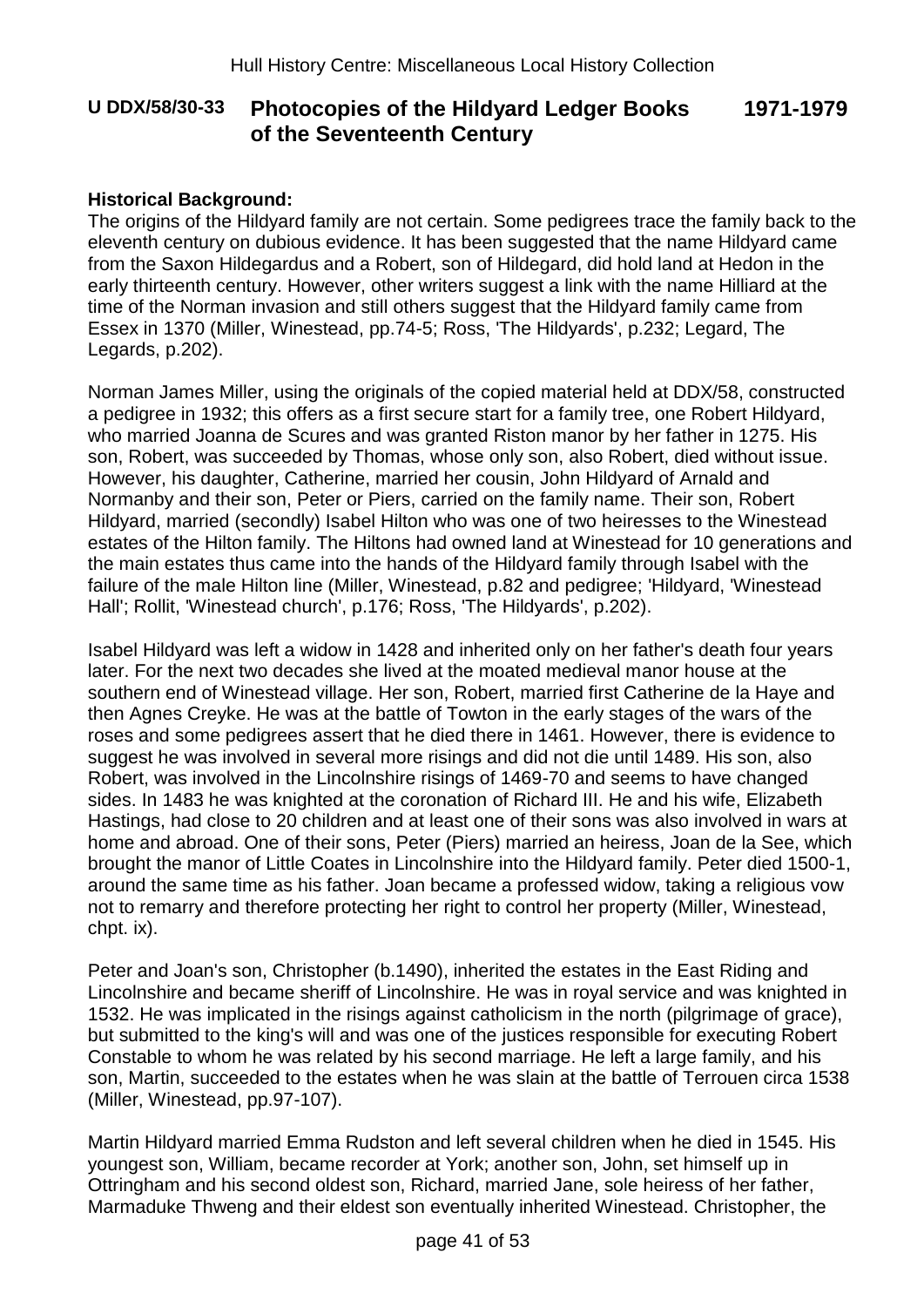oldest son of Martin and Emma Hildyard lost his son in a tragic drowning accident, after which he was moved to demolish the medieval manor house and fill in the offending moat. He rebuilt the family home a mile away (Ross, 'The Hildyards', pp.232, 234; Crouch, 'The Hildyards', p.83; Miller, Winestead, pedigree).

Christopher Hildyard was knighted 1578 and died 1602 when his estates passed to his nephew, also Christopher, who was knighted in 1603. He was returned for parliament over a dozen times between 1588 and 1629 and married Elizabeth Welby, heiress of Henry Welby of Goxhill. He appears to have been an opponent of the forced loan, but died in 1634 before being forced to choose sides during the civil wars. His heirs were not so lucky and three of his sons ended up on the delinquency list. The eldest surviving son, Henry (b.1609), shut Winestead Hall and lived in Hull during the 1640s. Robert (b.1612) was on the privy council of Charles I and commanded Sir Marmaduke Langdale's brigade of horse; he was rewarded for this military service by being created baronet in 1660 by Charles II. Another son, Christopher John, was a major of horse in a royalist army. Only Christopher (b.1615) avoided involvement, managing to pursue his antiquarian interests in York until his death in 1694 (Miller, Winestead, pp. 139-142 & pedigree; Ross, 'The Hildyards', pp.235, 237; Crouch, 'The Hildyards', p.83; Legard, The Legards, p.202).

Henry Hildyard's younger son, Philip (who became chamberlain of the exchequer), inherited the Goxhill estates and these passed down through his heirs. His older son, also Henry (b.circa 1636), inherited Winestead on his father's death in 1674, but after embracing catholicism under James II he was forced to flee to France, eventually having to sell his inheritance from abroad. He died abroad in 1705, leaving behind six sons by his first wife, one son and five daughters by his second wife and a further eight children by a 'pretended wife'. The beneficiary of Henry Hildyard's misfortune and over-extended lifestyle was his uncle, Sir Robert Hildyard, who bought Winestead so that it then passed down through his heirs (Crouch, 'The Hildyards', p.84; Ross, 'The Hildyards', p.235; Miller, Winestead, p.152).

 Robert Hildyard was fairly wealthy, having first married Jane Constable, sole heiress of Christopher Constable of Hatfield. By his second wife, Ann Thackray, he had two sons, Christopher and Robert. Ann Thackray predeceased her husband in 1679 and in 1685 Sir Robert and both of his sons died. Both sons left children; Christopher's oldest son, Robert (b.1671), became second baronet and inherited Winestead. He was MP for Hedon; he was also responsible for demolishing the late Elizabethan house and building Winestead Hall in the 1720s. He died unmarried in 1729 and was succeeded by his nephew, also Robert (b.1716) (Hildyard, 'Winestead Hall'; Miller, Winestead, p.158; Crouch, 'The Hildyards', p.84; Ross, 'The Hildyards', p.233).

Robert Hildyard, 3rd baronet, came into the estates when only 13 and later married Mary Catherine D'Arcy. He completed his uncle's work on the hall and got John Carr of York to build the stable block in 1762, with the help of his wife's legacy, and lived there for over half a century. He died in 1781 and was succeeded both to the baronetcy and the lands by his son, Robert D'Arcy Hildyard, who proposed William Wilberforce as parliamentary candidate in 1807 and then accidentally counted him out at the hustings. He was high sheriff of Yorkshire for a while and died without issue in 1814 when the title became extinct (Miller, Winestead, pp.158-9; Legard, The Legards, p.203; Crouch, 'The Hildyards', p.84).

The Winestead estates now passed to his niece, Anne Catherine Whyte, daughter of his sister Catherine Hildyard and her husband James Whyte. Anne Catherine Whyte married Colonel Thomas Blackborne Thoroton and he assumed the name Hildyard to satisfy the terms of her uncle's will. He brought to the marriage considerable estates at Flintham in Nottinghamshire and in 1829 they were able to buy the hall built by Henry Maister in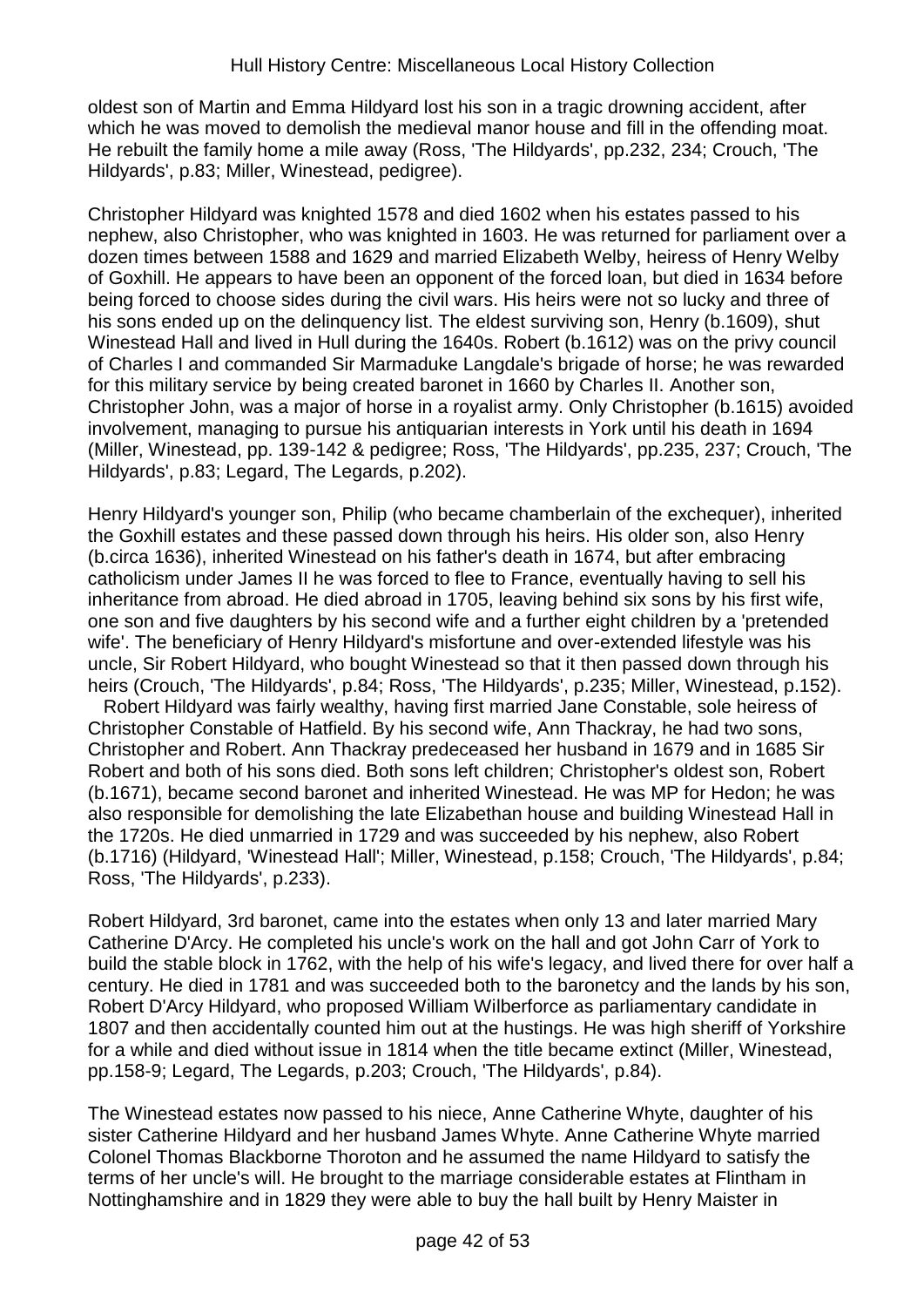Winestead. This second house, known as the White Hall to distinguish it from the red brick of the Hildyard family home, had been built in 1815 and stood on the site of the original houses of the Hildyard family prior to 1597 (the land had been sold to the Maisters in 1677). The purchase cost £120,000. The heirs of Anne Catherine Whyte and Thomas Thoroton continued to live in Winestead and Evelyn Hildyard was the last of her family to reside at the Red Hall.

In the early twentieth century the hall was owned by the Reckitt family and then in 1920 it became the property of the Horsley family who owned a timber company and felled all the trees. The hall was then sold to the council who pulled it down in 1936. One person who witnessed the destruction was Rupert Alec-Smith, whose father and grandfather had a share in Horsley Smith and Co; he was so disturbed by the loss of such a fine Georgian house that he salvaged one of the fireplaces and founded the Georgian Society for East Yorkshire, devoting himself from that time to the protection of the East Riding's Georgian heritage. The secretary of the society was a member of the Hildyard family and the Maister White Hall remains in the Hildyard family (Miller, Winestead, pp.159-60; Ross, 'The Hildyards', p.233; Legard, The Legards, p.205; Miller, Winestead, p.vi & pedigree).

### **Description:**

The archival material at DDX/58/30-33 comprises 4 folders of photocopied sheets purchased on 13 April 1971 and 23 August 1979 from R W S Norfolk. DDX/58/30 is a very full photocopy of the 'Hildyard Leager Book' of the seventeenth century, the original of which was used by Norman James Miller to write Winestead and its lords (1932) and which is not in a public repository. The book contains pedigrees of the Tyson, Preston, Scures, Hilton and Meaux families as well as armorial and biographical notes on the Hildyard family of Winestead. It includes transcripts of title deeds for places in the East Riding, including Hedon, Garton, Ottringham, Howden, Beverley, Winestead, Patrington, as well as Normanby and half a dozen other villages in Lincolnshire (13th to the 17th centuries). Photocopies of a similar seventeenth-century volume make up the contents of DDX/58/31, including extensive biographical notes on members of the Hildyard family and observations of a solar eclipse in Rome in 1654. DDX/58/32 comprises photocopies of summaries of deeds relating to the Hildyard family and DDX/58/33 contains photocopies of transcripts of letters to Sir Robert Hildyard from Robert and Christopher Hildyard dated 4-9 February 1727.

### **Extent:** 4 files

**Related material:** U DX/95/19; U DAS/29/8; U DRA/1; U DDCV/95; U DDSY/4/5-6, 8-10, 39, 57, 78, 145-149, 158, 161-162, 164-168, 211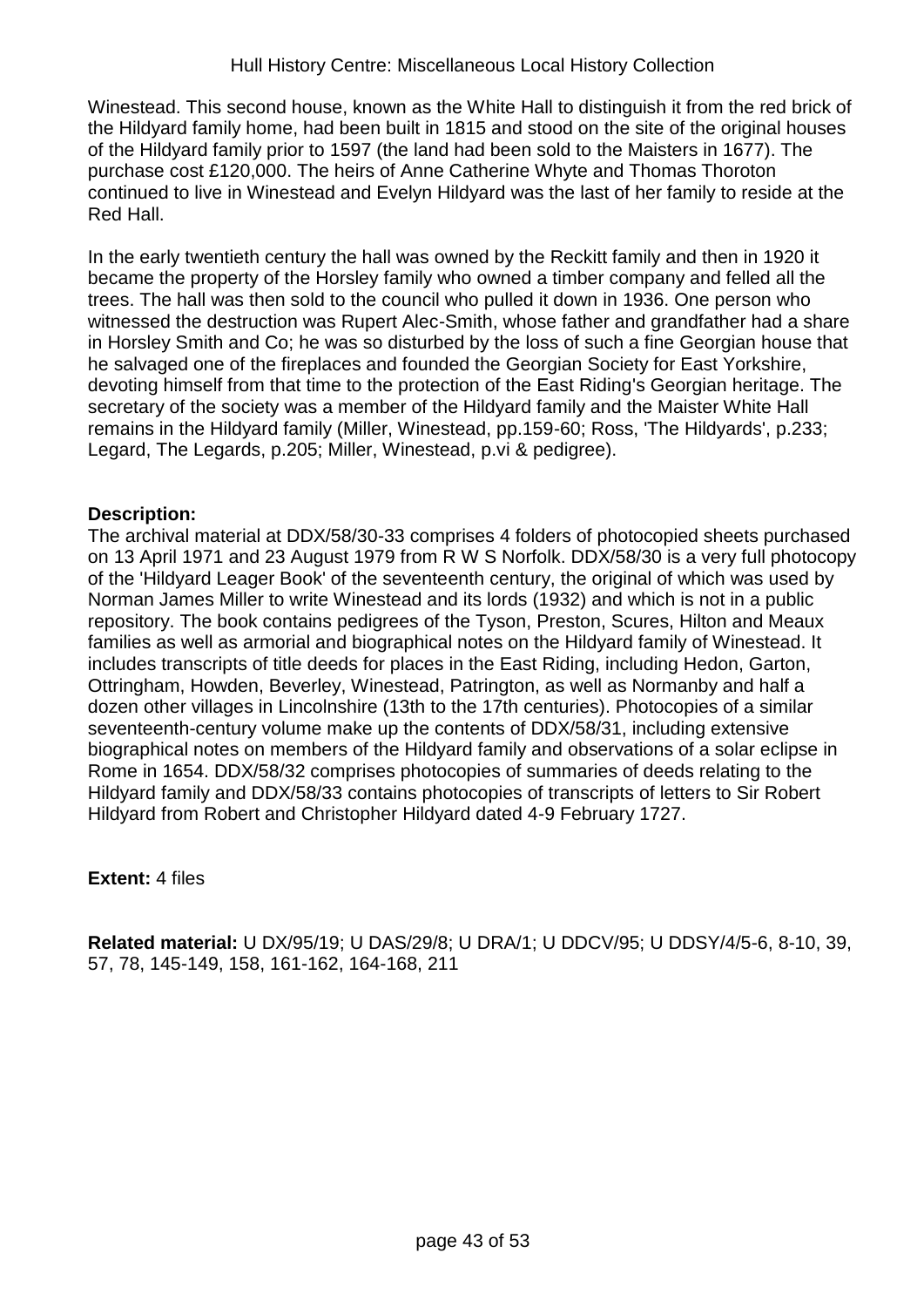|                    | Hull History Centre: Miscellaneous Local History Collection                                                                                                                                                                                                                                                                                                                                                                                                                                                                                                                                                                                                                                                                                                                                                                                                                                                                                                                                                                                                                                                                                                                       |             |
|--------------------|-----------------------------------------------------------------------------------------------------------------------------------------------------------------------------------------------------------------------------------------------------------------------------------------------------------------------------------------------------------------------------------------------------------------------------------------------------------------------------------------------------------------------------------------------------------------------------------------------------------------------------------------------------------------------------------------------------------------------------------------------------------------------------------------------------------------------------------------------------------------------------------------------------------------------------------------------------------------------------------------------------------------------------------------------------------------------------------------------------------------------------------------------------------------------------------|-------------|
| <b>U DDX/58/30</b> | Photocopy of the Hildyard Ledger Book containing:<br>(a) Pedigrees: Tyson, Preston, Scures, Hilton, Meaux<br>(b) Essay on the history of England from the earliest<br>times to the Conquest, seals, heraldry, the Hildyard<br>family mottoes and apothegms, etc.<br>(c) Notes on the arms of the Hildyards<br>(d) Biographical notes on members of the Hildyard<br>family, with transcripts of supporting deeds relating to:<br>Long Riston, Cowden Parva, Sutton, Arnold,<br>Summergangs, Southcoates, Drypool, Hedon, Preston,<br>Rowton, North Skirlaugh, Garton, Hayton, Ottringham,<br>Marsh, Bubwith, Harlthorpe, Spaldington, Holme-on-<br>the-Wolds, Willitoft, Howden, Beverley, Winestead,<br>Patrington, Ulrome, Mappleton, Rolston, Harpham,<br>Lelley, Wyton, Fitling, Catwick, Gembling, Lissett,<br>Wilsthorpe, Hilderthorpe. Hornsea Burton, Holmpton,<br>Goxhill, Helperthorpe, Weaverthorpe and Kirkburn.<br>Also to Fenwick, Skelbrooke, Smeaton, Trumfleet,<br>Campsall, Bramwith, Norton & Adwick (West Riding);<br>and to Normanby, Thealby, Toft, Newton, Glentworth,<br>Blyborough & Little Coates (Lincolnshire). (13th - 17th<br>Centuries)<br>1 bundle | c.1650      |
| <b>U DDX/58/31</b> | Photocopy of a Ledger Book.<br>Contains:<br>(a) Observations of a solar eclipse in Rome. 12 August<br>1654<br>(b) Biographical notes on members of the Hildyard<br>family, with transcripts of supporting deeds relating to:<br>Riston, Colden Parva, Sutton, Arnold, Summergangs,<br>Southcoates, Drypool, North Skirlaugh, Hedon,<br>Preston. (13th - 14th Centuries)<br>1 bundle                                                                                                                                                                                                                                                                                                                                                                                                                                                                                                                                                                                                                                                                                                                                                                                               | c.1650      |
| <b>U DDX/58/32</b> | Photocopy. Summaries of deeds relating to members<br>of the Hildyard family<br>Wawne, Riston, Cowden Parva, Sutton in Holderness,<br>Tunstall, Fitling, Skipsea, Brough, Southcoates,<br>Drypool, Arnold, North Skirlaugh, Hedon, Preston,<br>'Rauten' (Rowton), Garton in Holderness, Scalby,<br>Ottringham Marsh, Winestead, Patrington, Wyton,<br>Catwick, Thorpe, Anlaby, Ulrome, Hornsea Burton and<br>Goxhill. Normanby, Thealby, Toft next Newton,<br>Glentworth and Blyborough, Co. Lincolnshire<br>1 bundle                                                                                                                                                                                                                                                                                                                                                                                                                                                                                                                                                                                                                                                              | 1236 - 1577 |
| <b>U DDX/58/33</b> | Photocopy. Transcripts of letters to Sir Robert Hildyard<br>from Robert Hildyard (2) and Christopher Hildyard. 4 -<br>9 Feb 1727. With Miscellaneous notes on the family.<br>(Late 19th century)<br>1 bundle                                                                                                                                                                                                                                                                                                                                                                                                                                                                                                                                                                                                                                                                                                                                                                                                                                                                                                                                                                      | Feb 1727    |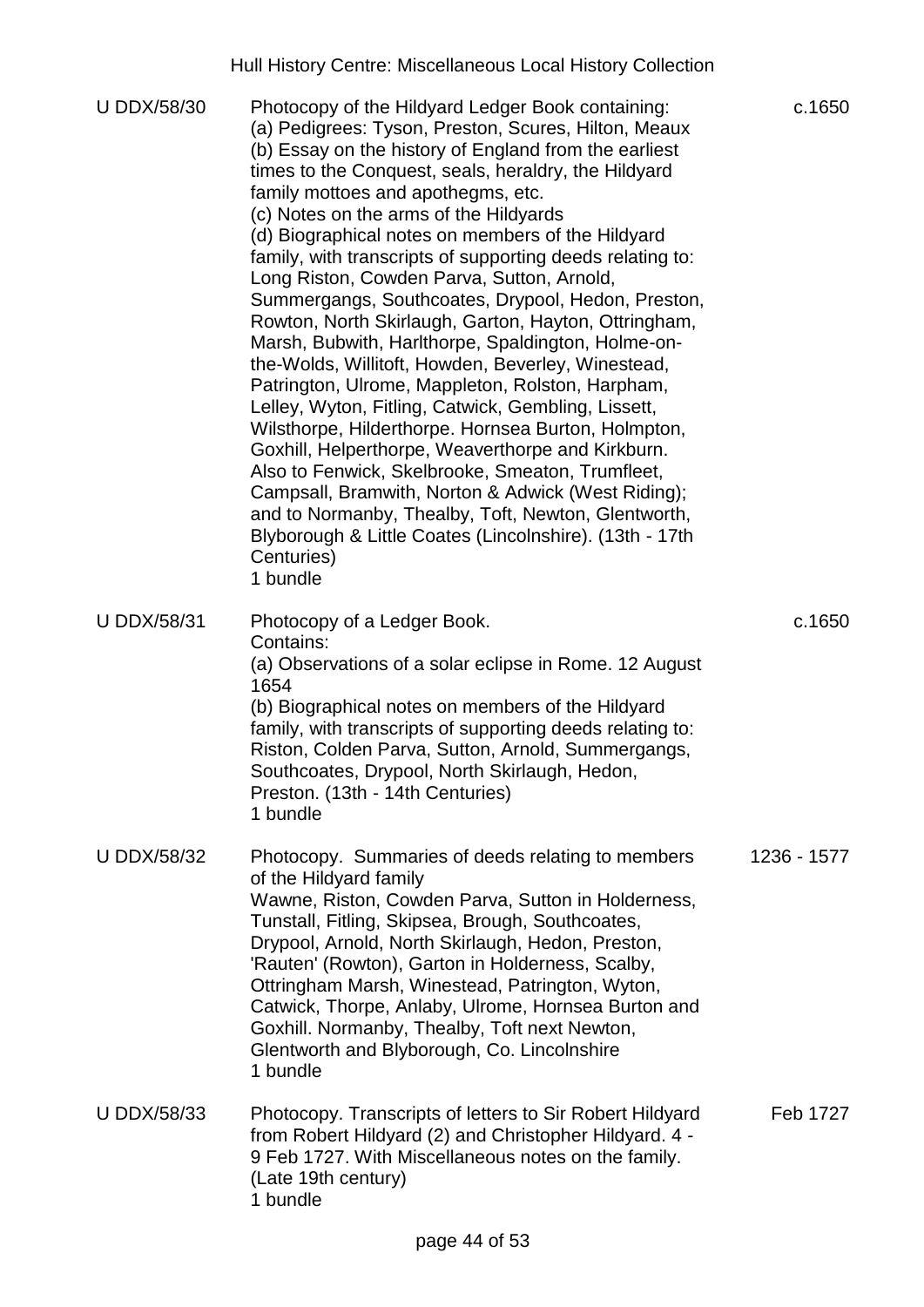#### **U DDX/60**

U DDX/60 Papers of the Courtney family of Beverley deposited by Sir Christopher Courtney The most substantial material relates to John Courtney (1734-1806) and his son, the Reverend John Courtney (1769-1845). The bulk of the material for the former is at DDX/60/1-7 and comprises four journals ('Diary of Occurrences etc') for the years 1759-1767 and 1788- 1805, a letter book 1787-1791, a book of rentals 1796- 1806 and the household account book kept in the final two years of his life. The bulk of material for his son is at DDX/60/8-15 and solely comprises correspondence about the rentals and tenancy agreements on his properties in Beverley and other places. DDX/60/16 is the correspondence of his lawyer with his widow just after his death. Between DDX/60/17 and DDX/60/49 there are miscellaneous papers which include the wills of Richard Kirkby (1590), George Wilkinson (1616) and James Hall (1641), as well as a number of seventeenth-century sales and settlements, especially in Hessle, of the Baxter, Clarke and Hall families. Eighteenth century documents largely relate to the land ownership of John Courtney's grandmother, Elizabeth Nelson, and his mother's family, the Featherstones, all of Beverley. He inherited property from his uncle, aunt, mother and grandmother and a copy of a settlement (1764) relating to this considerable inheritance is at DDX/60/47. There is also an 1801 plan of his estate at DDX/60/38 and a plan of the lands belonging to his son in 1813 at DDX/60/42. DDX/60/50 is a bundle of letters dated 1769-1828; these are addressed to the older John Courtney, his wife, Mary Smelt (d.1805) and to the Reverend John Courtney. They come from the Smelts and Franklands (including Thomas Frankland, 6th baronet, MP and botanist), all members of Mary Smelt's family. They contain much family news, though letters from Major William Smelt (later General) and Lieutenant Leonard Smelt are very informative on the Canadian War of 1812 (he is very critical of the conduct of the army) and of a dangerous voyage to India in 1814 respectively. This bundle of letters contains biographical notes by Sir Christopher Courtney about the correspondents represented and family members mentioned in the letters. 351 items

U DDX/60/1 Diary of John Courtney of Beverley 1 item

1759 - 1762

1578 - 1972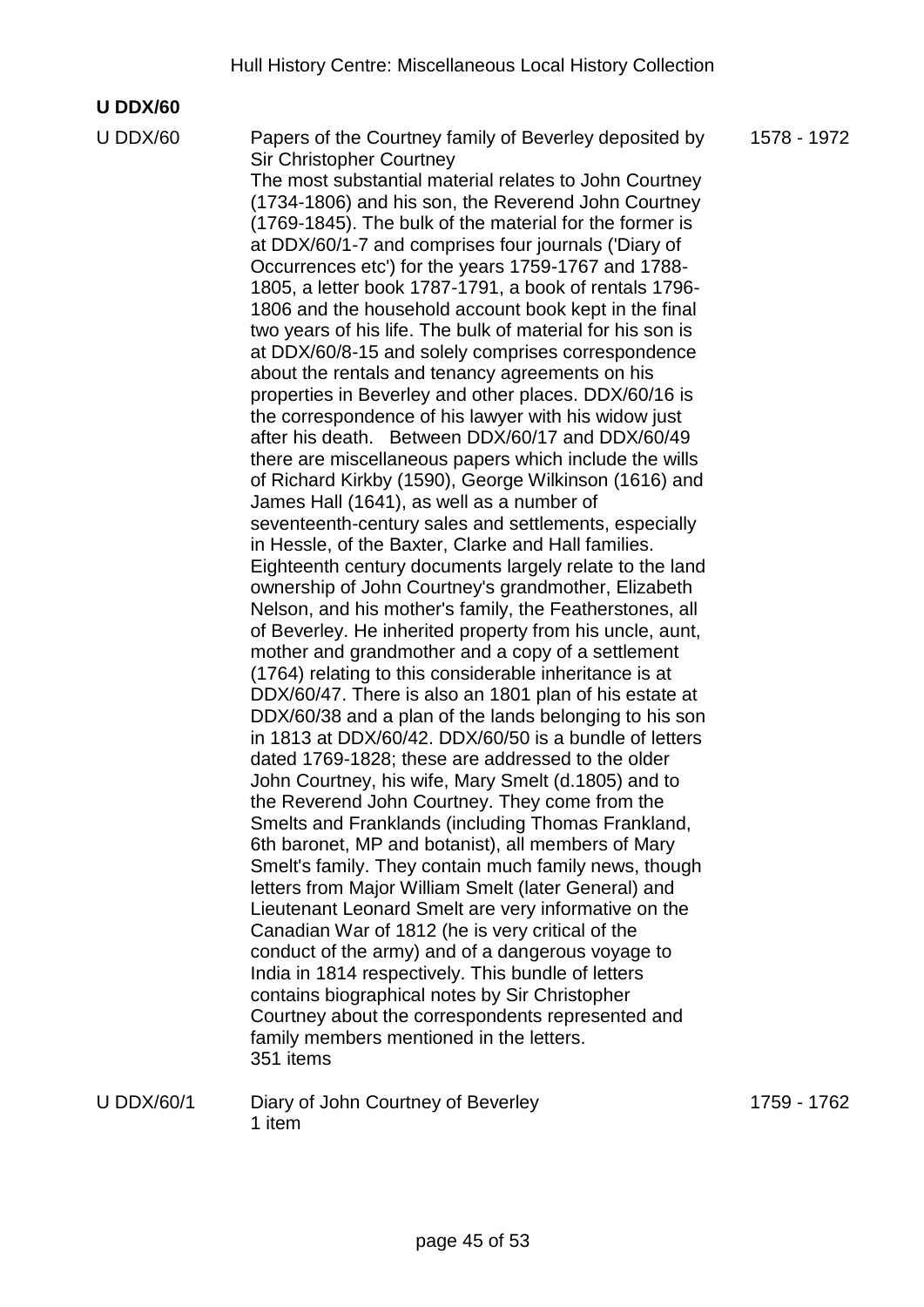|                    | Hull History Centre: Miscellaneous Local History Collection                                                                                                                                                                                                                  |                              |
|--------------------|------------------------------------------------------------------------------------------------------------------------------------------------------------------------------------------------------------------------------------------------------------------------------|------------------------------|
| <b>U DDX/60/2</b>  | Diary of John Courtney of Beverley<br>1 item                                                                                                                                                                                                                                 | 1763 - 1767                  |
| <b>U DDX/60/3</b>  | Diary of John Courtney of Beverley<br>1 item                                                                                                                                                                                                                                 | 1788 - 1797                  |
| <b>U DDX/60/4</b>  | Diary of John Courtney of Beverley<br>1 item                                                                                                                                                                                                                                 | 1798 - 1805                  |
| <b>U DDX/60/5</b>  | Letter Book of John Courtney of Beverley<br>1 item                                                                                                                                                                                                                           | 26 Jun 1787 -<br>26 Jan 1791 |
| <b>U DDX/60/6</b>  | Rental of John Courtney's property<br>Anlaby, Beverley (closes in Newbegin, Norwood,<br>Swinemoor Lane, Butt Lane and Riding Field; house in<br>North Bar Without; 'The Valiant Soldier' in Norwood'),<br>Hessle, Hull Bridge, Stork, Tickton, Weel,<br>Woodmansey<br>1 item | 1796 - 1806                  |
| <b>U DDX/60/7</b>  | Account book of John Courtney of Beverley<br>1 volume                                                                                                                                                                                                                        | 1804 - 1806                  |
| <b>U DDX/60/8</b>  | Letters and Accounts to the Reverend John Courtney,<br>Sanderstead, Near Croydon, Surrey, from his land<br>agent, William Bromfield Briggs, Beverley.<br>12 items                                                                                                            | Mar 1806 -<br>Jan 1812       |
| <b>U DDX/60/9</b>  | Letters and Accounts to the Reverend John Courtney,<br>Sanderstead, Near Croydon, Surrey, from his land<br>agent, John Lee, Beverley.<br>86 items                                                                                                                            | May 1812 -<br>Dec 1823       |
| <b>U DDX/60/10</b> | Letters and Accounts to the Reverend John Courtney,<br>Sanderstead, Near Croydon, Surrey, from his land<br>agent, John Lee, Beverley.<br>108 items                                                                                                                           | Feb $1824 -$<br>Mar 1843     |
| <b>U DDX/60/11</b> | Letters and Accounts to the Reverend John Courtney,<br>Sanderstead, Near Croydon, Surrey, from his land<br>agent, Thomas Lee, Beverley, (brother of John Lee as<br>60/9?<br>8 items                                                                                          | Feb $1834 -$<br>Jan 1840     |
| <b>U DDX/60/12</b> | Letters and Accounts to the Reverend John Courtney,<br>Sanderstead, Near Croydon, Surrey, from his land<br>agent, John Charles Lee, Beverley.<br>8 items                                                                                                                     | Feb 1809 -<br>Apr 1817       |
| <b>U DDX/60/13</b> | Letters to the Reverend John Courtney, from his<br>lawyer, John Lockwood, Beverley.<br>23 items                                                                                                                                                                              | Feb 1809 -<br>Apr 1817       |
|                    |                                                                                                                                                                                                                                                                              |                              |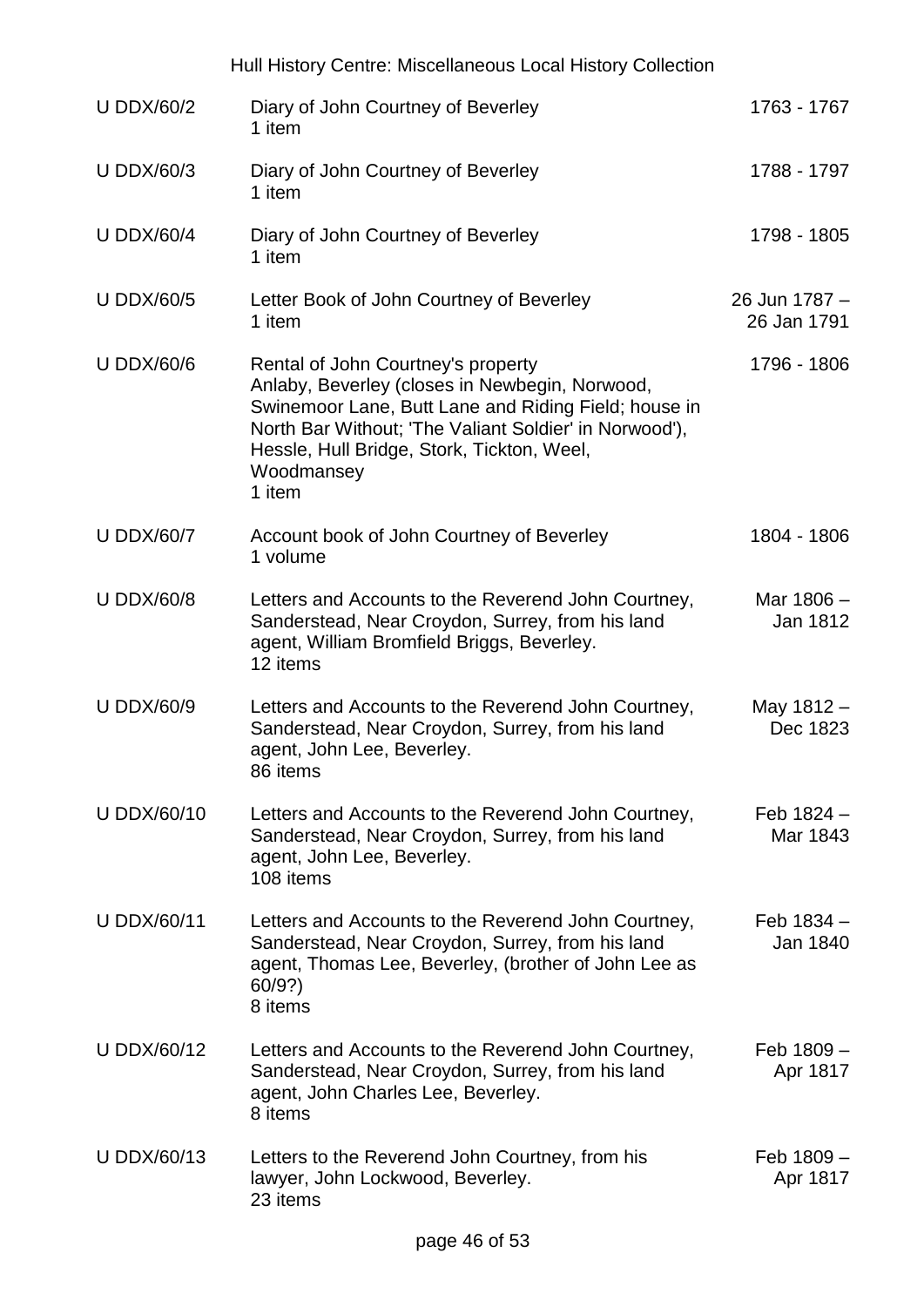Hull History Centre: Miscellaneous Local History Collection U DDX/60/14 Letters to the Reverend John Courtney, from his lawyer, Henry John Shepherd, Beverley 1 bundle Oct 1809 – Jan 1845 U DDX/60/15 Letters to the Reverend John Courtney from his curate at Goxhill, Reverend Christopher Forge, Mappleton 20 items Aug 1824 – Feb 1834 U DDX/60/16 Letters from Henry John Shepherd to the widow of the Reverend John Courtney 6 items May 1845 – Mar 1846 U DDX/60/17 Will of Richard Kirkebye of Hessell, Labourer. To be buried in Hessle churchyard. 6d each to son George Wilkinson and his wife; residue to son William Kirkebie. Witnesses Robert Mawer, William Hudson, William Brewster, John Leppington. Probate 16 May 1590 1 item 24 Oct 1589 U DDX/60/18 Will of George Wilkinson of Hessle, Labourer. To be buried in Hessle churchyard. 23s. 4d. to Isabell Beelbie, who is excr. Witnesses James and Christopher Brocklebanke, William Langdale. Probate 2 October 1616 1 item 16 Jul 1616 U DDX/60/19 Assignment: Alice Baxter of Hessell widow to John Story of Hessell labourer Cottage in Hessle, sometime property of her late husband John Baxter of Hessell labourer: Descent of property recited. Reserving a room in which she lives, half the garth and helm standing in the garth. Witn. Willm. Greene, Willm. Scryvin, Wm. Watson, Ric. Smalwood 1 item 4 Feb 1622 U DDX/60/20 Assignment: John Clarke of Hessle labourer to Mychaell Bursey. Cottage in Hessle sometime property of Haltemprice Priory: Descent of property recited. Witn. Willm. Acie, Henry Todd, William Ken (yon?) clerk 1 item 23 Jun 1623 U DDX/60/21 Bargain and Sale for o13: Frauncis Topham, haberdasher, to John Hall, labourer, both of Hessell Cottage in Southgate (as 60/19): Witn. Wm. Greene, Ric. Smalwood. Endorsement of livery of seisin. Witnessed Ric. Smalwood, Edward Topham, Wm. Greene, James Brockilbanke, William Carver, Thomas Greene, John Rowand. 28 November 1627 1 item 28 Nov 1627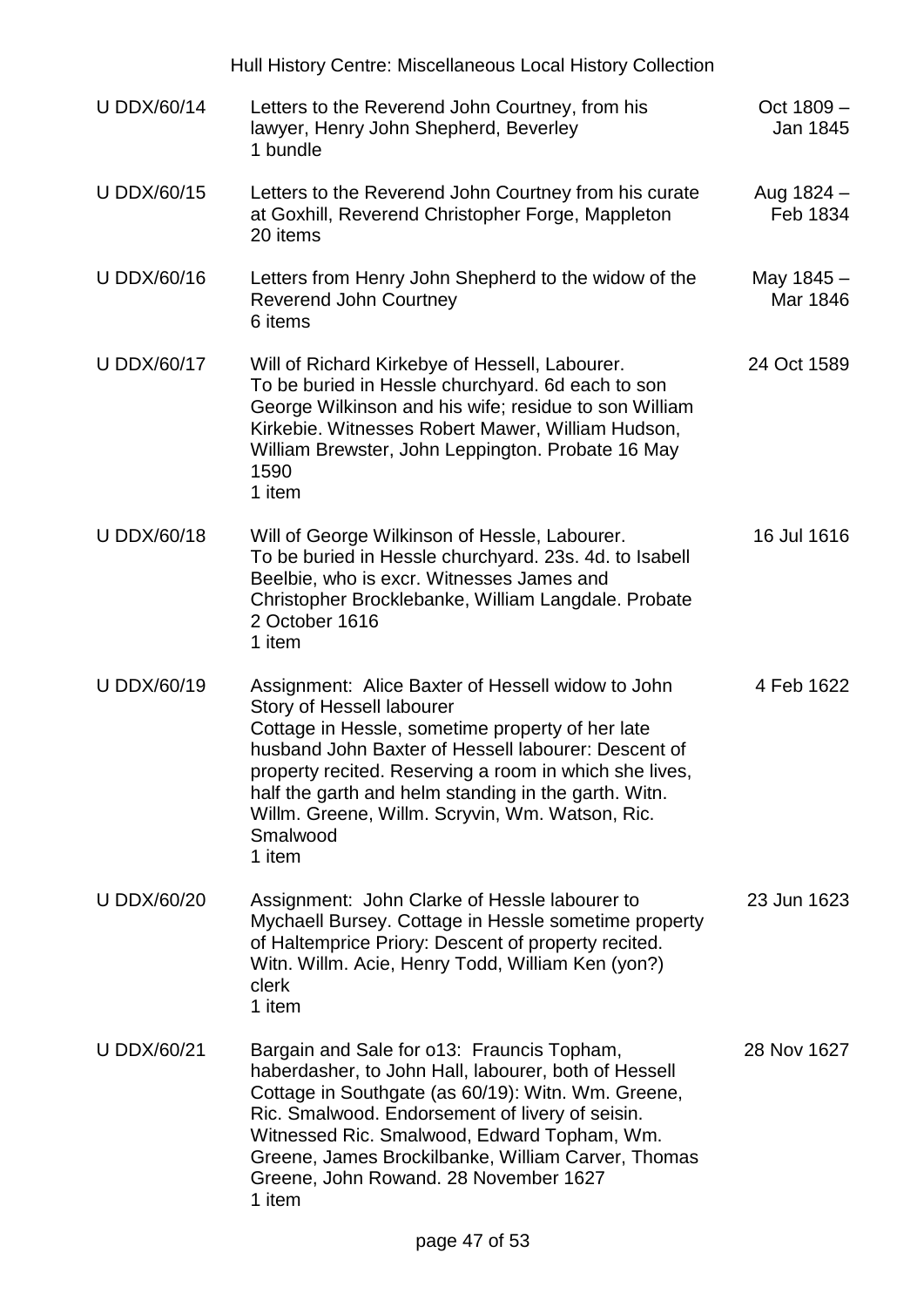|                    | Hull History Centre: Miscellaneous Local History Collection                                                                                                                                                                                                                                                                                                                                                                                                                                                                                                                                                                                                                                                                                                                |             |
|--------------------|----------------------------------------------------------------------------------------------------------------------------------------------------------------------------------------------------------------------------------------------------------------------------------------------------------------------------------------------------------------------------------------------------------------------------------------------------------------------------------------------------------------------------------------------------------------------------------------------------------------------------------------------------------------------------------------------------------------------------------------------------------------------------|-------------|
| <b>U DDX/60/22</b> | Bargain and Sale: John Hall senr. labourer and his<br>son John to another son James, weaver, all of Hessill<br>Cottage as DDX/60/21: Witn. John Storie, Peter<br>Michell, Robert Greene, Henry Bell, Tho. Michell,<br>William Carver. Endorsement of livery of seisin. Witn.<br>John Storie, Peter Michell, Robert Greene, Henry Bell,<br>Tho. Michell, William Carver, Christopher Flugill, Willm.<br>Gregson. 23 July 1632<br>1 item                                                                                                                                                                                                                                                                                                                                     | 20 Jul 1632 |
| <b>U DDX/60/23</b> | Bond for performance of convenants of<br><b>U DDX/60/22</b><br>1 item                                                                                                                                                                                                                                                                                                                                                                                                                                                                                                                                                                                                                                                                                                      | 20 Jul 1632 |
| <b>U DDX/60/24</b> | Receipt and Quitclaim: John Hardie of Barrow, Co.<br>Lincs., grassman, and his intended wife Elizabeth Hall,<br>to her father James Hall of Hessill webster. £10. 14.<br>8d. being her filial portion: Witness Lowrance Gibson,<br>Wm. Greene<br>1 item                                                                                                                                                                                                                                                                                                                                                                                                                                                                                                                    | 28 Apr 1642 |
| <b>U DDX/60/25</b> | Will of James Hall of Hessle, grassman.<br>To be buried in Hessle churchyard. Wife Jane to have<br>South part, or parlour of house in which he lives, with<br>1/3 part of garth and helm standing in it, for her life,<br>with remainder to daughter Barbara, then to son<br>William if she dies childless. Residue of house, garth<br>and helm to son William (subject to 20s. each to son-<br>in-law John Hardie and Barbara) with remainder to his<br>daughter Anne, if he die without sons. 1s. to two<br>children of son Thomas. Loom and gear of trade to son<br>William. Apparel to be equally divided between John<br>Hall and William. Residue to Barbara, who is exer.<br>Witn. John Storey. Tho. Mighell, Martine Tomson.<br>Probate 16 December 1651<br>1 item | 23 Sep 1651 |
| <b>U DDX/60/26</b> | Account of lands at Tickton, granted by Michael<br>Warton esq. lord of the manor of Beverley Water<br>Towns and impropriator, under rents in lieu of tithes.<br>(Extracted circa 1792)<br>1 item                                                                                                                                                                                                                                                                                                                                                                                                                                                                                                                                                                           | 1665        |
| <b>U DDX/60/27</b> | Bargain and Sale for £13. 10. 9d.: Jane Hall spinster<br>to Bryan Stockdale grassman both of Hessle<br>Moiety of cottage on the East side of Southgate (as<br>DDX/60/21): Witness Anthony Brough, Timothy<br>Fishwicke, George Shepard. Endorsement of livery of<br>seisin. Witnesses Anthony Brough, Timothy Fishwicke,<br>George Shepard, James Woodcroft. 31 October 1715<br>1 item                                                                                                                                                                                                                                                                                                                                                                                     | 31 Oct 1715 |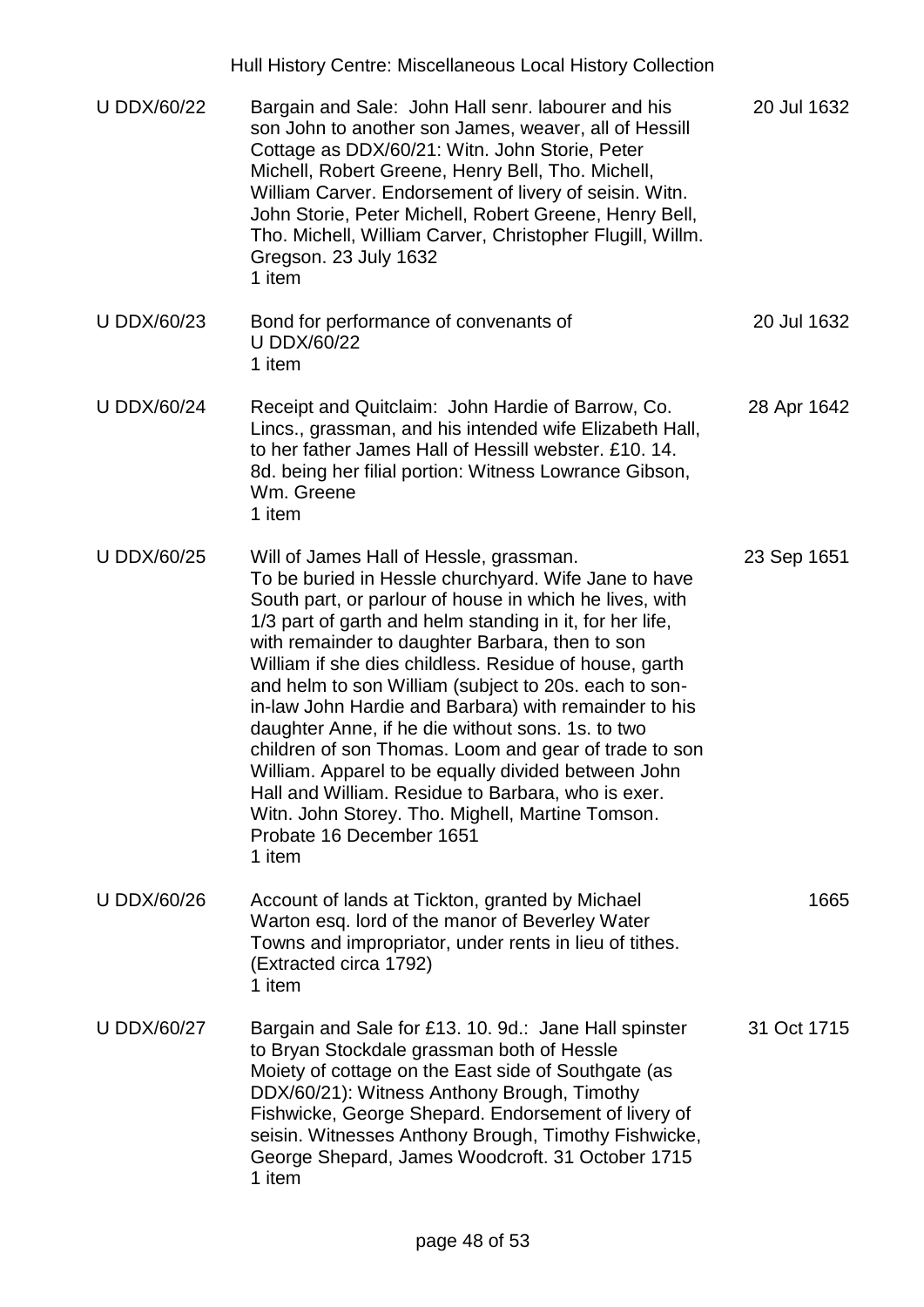|                    | Hull History Centre: Miscellaneous Local History Collection                                                                                                                                                                                                                                           |                    |
|--------------------|-------------------------------------------------------------------------------------------------------------------------------------------------------------------------------------------------------------------------------------------------------------------------------------------------------|--------------------|
| <b>U DDX/60/28</b> | Memorial of 60/27 for registration at Deeds Registry,<br><b>Beverley</b><br>1 item                                                                                                                                                                                                                    | 1715               |
| <b>U DDX/60/29</b> | Bond for performance of covenants of 60/27<br>1 item                                                                                                                                                                                                                                                  | 31 Oct 1715        |
| <b>U DDX/60/30</b> | Diagramatic plan of land at Storkhill, Beverley<br>1 plan                                                                                                                                                                                                                                             | 18th cent.         |
| <b>U DDX/60/31</b> | Agreement between John Beecroft of Anlaby Shepherd<br>and Elizabeth Nelson widow: for sale to her of a<br>messuage in Anlaby for £63. Witnesses Maria and<br>Elizabeth Watson, Wm. Nicholson<br>1 item                                                                                                | 11 Feb 1758        |
| <b>U DDX/60/32</b> | Bargain and Sale for £48: Brian Stockdale of Hessle<br>grassman to Elizabeth Nelson of Beverley widow.<br>Moiety of cottage in Hessle (as described in 60/27):<br>Witnesses William Nicholson, Rich. Tong<br>1 item                                                                                   | 30 Nov 1758        |
| <b>U DDX/60/33</b> | Lease and Release: for £20: William Twedale labourer<br>and wife Martha and George Gibson and wife Jane, all<br>of Hessle, to Ralph Featherstone of Beverley gent.<br>Other moiety of cottage in Hessle (as described in U<br>DDX/60/21 and U DDX/60/27): Witn. Mar. Wadman, J.<br>Meadley<br>2 items | 9 - 10 Jun<br>1760 |
| <b>U DDX/60/34</b> | Final Concord for £60: Stephen Barmston and Ralph<br>Featherstone plaintiffs and Thomas Thorold and wife<br>Judith, William Twedale and wife Martha. George<br>Gibson and wife Jane enforceants<br>Messuage and moiety of a cottage in Hull and Hessle<br>1 item                                      | 20 Jan 1762        |
| <b>U DDX/60/35</b> | Rough Plan of Storkhill<br>1 plan                                                                                                                                                                                                                                                                     | 18th cent.         |
| <b>U DDX/60/36</b> | List of Allotments made in Tickton Carr<br>1 item                                                                                                                                                                                                                                                     | 1791               |
| <b>U DDX/60/37</b> | Notice of Sale: tithes in Weel, Thearne and Tickton<br>1 plan                                                                                                                                                                                                                                         | post 1791          |
| U DDX/60/38        | Plan of estate of John Courtney at Beverley, Stork and<br>Sandholme, by S. Dickinson<br>1 item                                                                                                                                                                                                        | 1801               |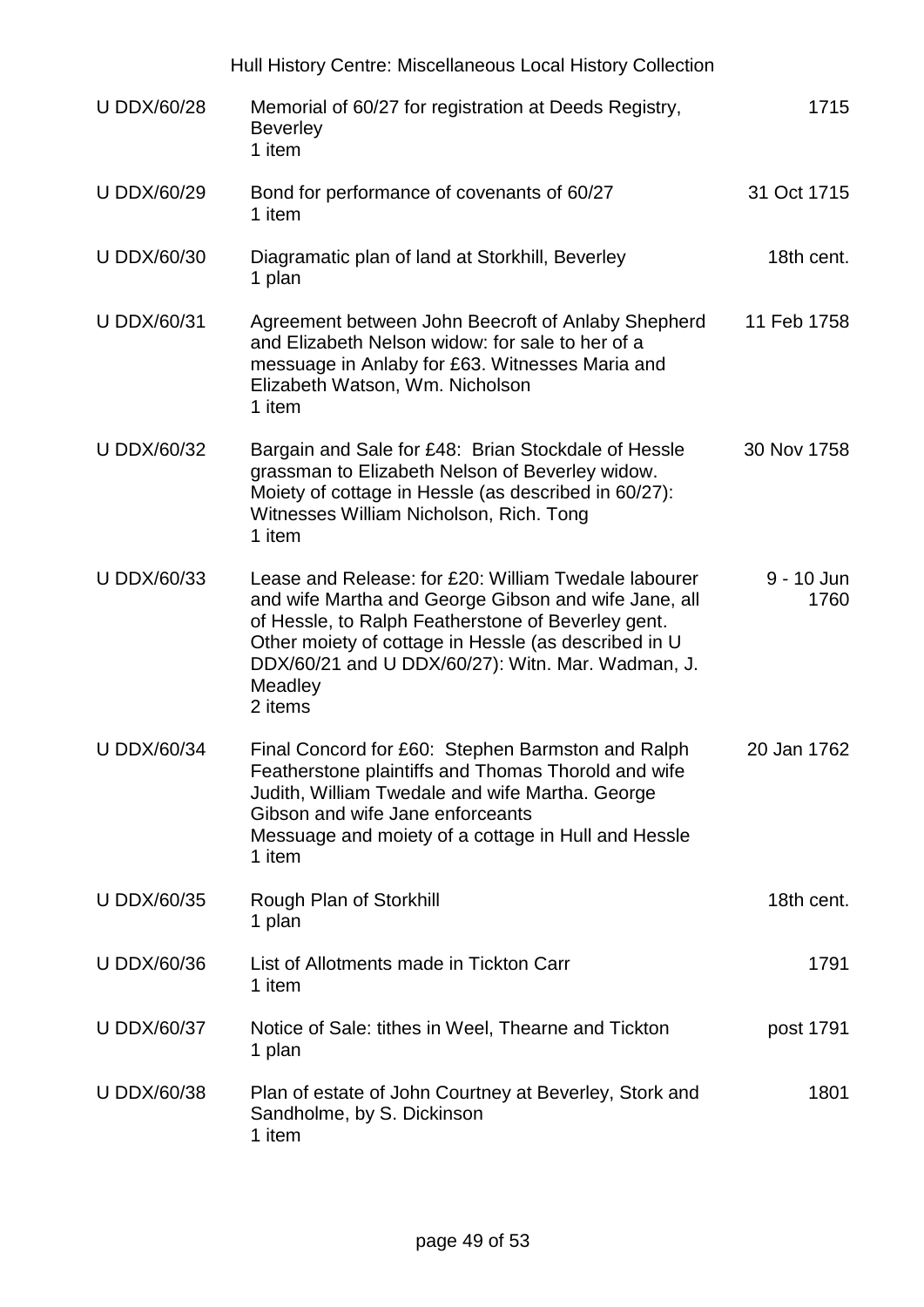|                    | Hull History Centre: Miscellaneous Local History Collection                                                                                                                                                                                                                                                                                                                                                                                                                                                                                                                                                         |              |
|--------------------|---------------------------------------------------------------------------------------------------------------------------------------------------------------------------------------------------------------------------------------------------------------------------------------------------------------------------------------------------------------------------------------------------------------------------------------------------------------------------------------------------------------------------------------------------------------------------------------------------------------------|--------------|
| <b>U DDX/60/39</b> | Advertisement for British wines, made by Thomas<br>Saunderson jnr. at the Wine Manufactory, Boardley<br><b>Street Hull</b><br>1 item                                                                                                                                                                                                                                                                                                                                                                                                                                                                                | 1 Jun 1804   |
| <b>U DDX/60/40</b> | Report of William Chapman on Beverley and Barmston<br>Drainage<br>1 item                                                                                                                                                                                                                                                                                                                                                                                                                                                                                                                                            | May 1809     |
| <b>U DDX/60/41</b> | Report of Committee to examine the accounts of<br>Beverley and Bramston Drainage Commissioners<br>1 item                                                                                                                                                                                                                                                                                                                                                                                                                                                                                                            | 25 Jun 1812  |
| <b>U DDX/60/42</b> | Plan of lands at Beverley (Newbegin Lane), property of<br>Rev. John Courtney, by R. Page<br>1 item                                                                                                                                                                                                                                                                                                                                                                                                                                                                                                                  | Mar 1813     |
| <b>U DDX/60/43</b> | Sale Bill: closes at Beverley (Hull Bridge Rd., and<br><b>Riding Fields)</b><br>1 item                                                                                                                                                                                                                                                                                                                                                                                                                                                                                                                              | 23 Oct 1813  |
| <b>U DDX/60/44</b> | Sale Bill: closes at Beverley (Butt Lane, Hull Bridge<br>Rd., and Riding Fields).<br>4 items                                                                                                                                                                                                                                                                                                                                                                                                                                                                                                                        | 24 Nov 1813  |
| <b>U DDX/60/45</b> | Notice to Henry Courtney: assessment on lands at<br>Weel for Holderness Drainage<br>1 item                                                                                                                                                                                                                                                                                                                                                                                                                                                                                                                          | 24 Jan 1838  |
| <b>U DDX/60/46</b> | Bargain and Sale: Richard Franckland of York to<br>William Franckland and Robert Hebburne both of<br>Beverley, all gents.<br>Capital messuage called Weill Hall alias Weill Hall<br>Garth with all appurtenances and "all that parcell or<br>porcon of ground of severall fishinges like a carr called<br>Topclife Parke" in Weile: With benefit of covenants in<br>deed from Richard Taileford to Richard Franckland (19)<br>Apr 1575) relating to a Bargain and Sale of the<br>premises to Richard Taileford from Richard Topcliffe<br>(12 Dec 1573). Witnessed Thomas Franckland and<br>Marmaduke Todd<br>1 item | 25 Feb 1578  |
| <b>U DDX/60/47</b> | Copy. Settlement by Lease and Release<br>(i) Elizabeth Courtney widow<br>(ii) Margaret Featherston spinster (sisters and co-heirs<br>of Ralph Featherston gent. deceased)<br>(iii) Mary Truby widow and<br>(iv) John Courtney esq., son and heir of Elizabeth<br>Courtney, all of Beverley<br>Further to Will of Ralph Featherstone dated 26                                                                                                                                                                                                                                                                        | 6-7 May 1764 |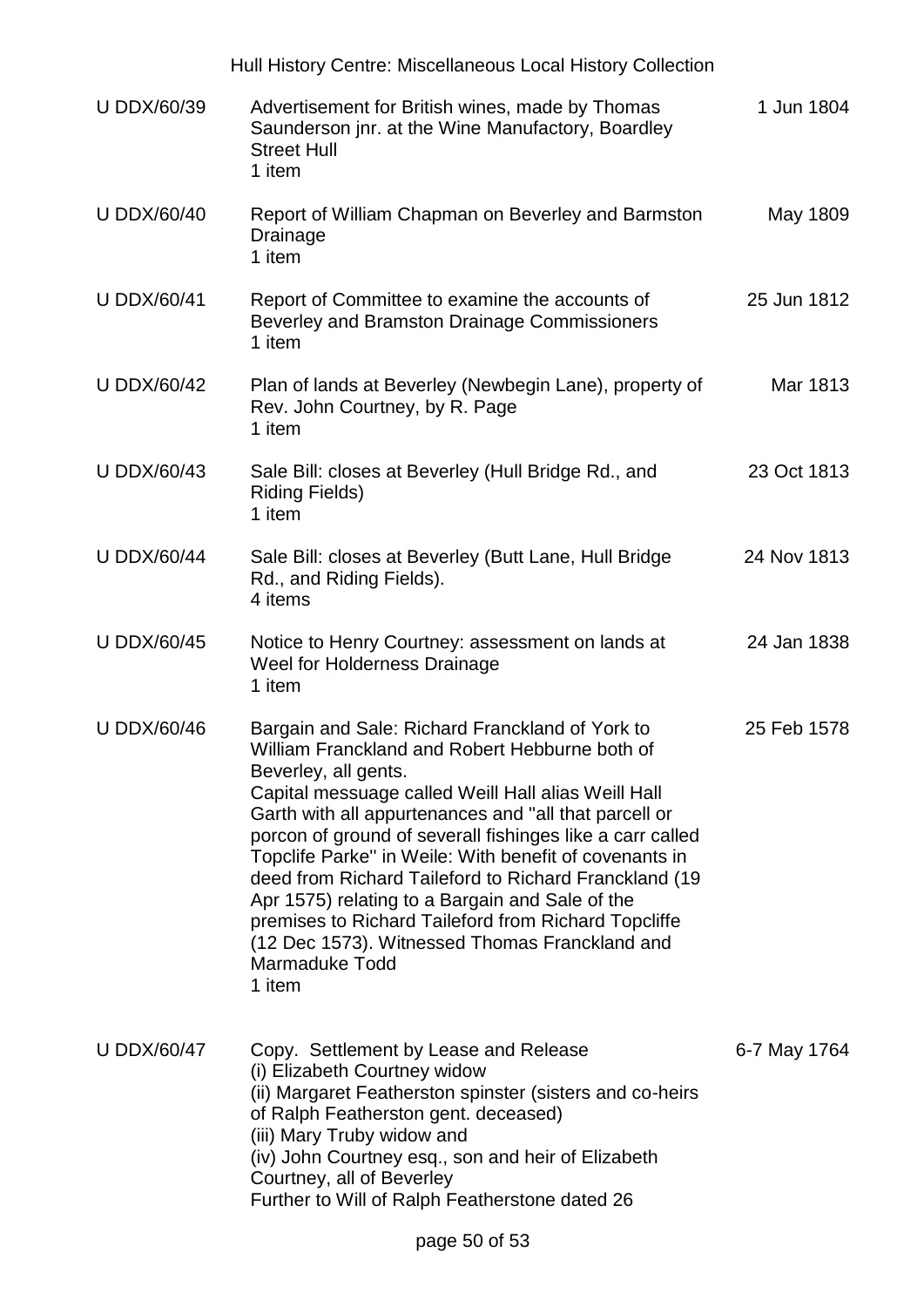| <b>U DDX/60/47</b><br>cont | December 1752 and a Codicil of 9 February 1756:<br>messuage and kiln in Within North Bar, Beverley. 1 1/2<br>acres with the mill thereon; adbiacent parcel (44 yrds. x<br>160 yrds.); and 1 r acres with tenements thereon, all in<br>Somergams, par. Drypool. 4 closes (10 acres);<br>cottage, adjoining close, one free common in<br>Somergangs; 4 gates in pasture called Armstrong; and<br>close (4 acres) abutting on the Gyme, all in Sudcoates.<br>3 closes (12 acres) on the South side of Beverley - Hull<br>Bridge Road; 2 Half Mile Tree Closes (8 acres); 4<br>closes near Grovehill; close near Speak Dyke (6<br>acres); closes called the Low Fryers (4 acres 2r.); and<br>the High Fryers; 2 Butt Lane Closes (20 acres);<br>Wincrop near Holme Church (6 acres) 2 Swinemoor<br>Closes; 2 closes near Norwood Mill; and 2 closes near<br>Swinemoor Lane, all in Beverley. Cottage on East side<br>of Southgate in Hessle. Messuage at Anlaby. Close<br>called Little Mantam at Storke, parish St. John,<br>Beverley: Witnessed Cor. Cayley, Abraham Holdby<br>2 items | 6-7 May 1764  |
|----------------------------|--------------------------------------------------------------------------------------------------------------------------------------------------------------------------------------------------------------------------------------------------------------------------------------------------------------------------------------------------------------------------------------------------------------------------------------------------------------------------------------------------------------------------------------------------------------------------------------------------------------------------------------------------------------------------------------------------------------------------------------------------------------------------------------------------------------------------------------------------------------------------------------------------------------------------------------------------------------------------------------------------------------------------------------------------------------------------------------|---------------|
| <b>U DDX/60/48</b>         | Copy. Lease for 3 years at 0469 rent: Rev. John<br>Courtney of Sanderstead, Co. Surrey to John Wilson of<br>Eske yeoman. Farm at Storkhill with 32 cattlegates on<br>Swinemoor in Beverley<br>1 item                                                                                                                                                                                                                                                                                                                                                                                                                                                                                                                                                                                                                                                                                                                                                                                                                                                                                 | 20 Jan 1809   |
| <b>U DDX/60/49</b>         | Draft case submitted by Rev. John Courtney to an<br>arbitrator in a dispute between him and Lord<br>Yarborough. Over fines payable in the manor of<br>Beverley Water Towns in respect of Copyhold lands of<br>John Courtney in Stork, Hull Bridge and Sandholm<br>1 item                                                                                                                                                                                                                                                                                                                                                                                                                                                                                                                                                                                                                                                                                                                                                                                                             | c.1813        |
| <b>U DDX/60/50</b>         | A bundle of letters<br>(a) Leonard Smelt, Bedale to John Courtney, Beverley:<br>encloses a bill for £20: Sale of leases. Payment of Mrs.<br>C's fortune. 13 October 1769<br>(b) Leonard Smelt, London to John Courtney,<br>Beverley: family news. 16 May 1771<br>(c) Elizabeth Cayley, Hull to John Courtney, Beverley:<br>family news. 1 October 1780<br>(d) Sir Thomas Frankland, Thirsk to John Courtney,<br>Beverley. Also his wife, Lady Dorothy, to her sister,<br>Mrs. Mary Courtney: a purchase of Kirk Deighton<br>living. Family news and gossip. Social life in Thirsk. 14<br>October 1790<br>(e) Sir Thomas Frankland, Thirkleby, to Rev. John<br>Courtney: distress following son's illness (death?).<br>Proposes going abroad. 5 August 1801<br>(f) Mrs. Ann Jessie Cholmley, 61 Wimpole Street, to<br>Mrs. Mary Courtney, Beverley: family news. 17                                                                                                                                                                                                                   | $1769 - 1806$ |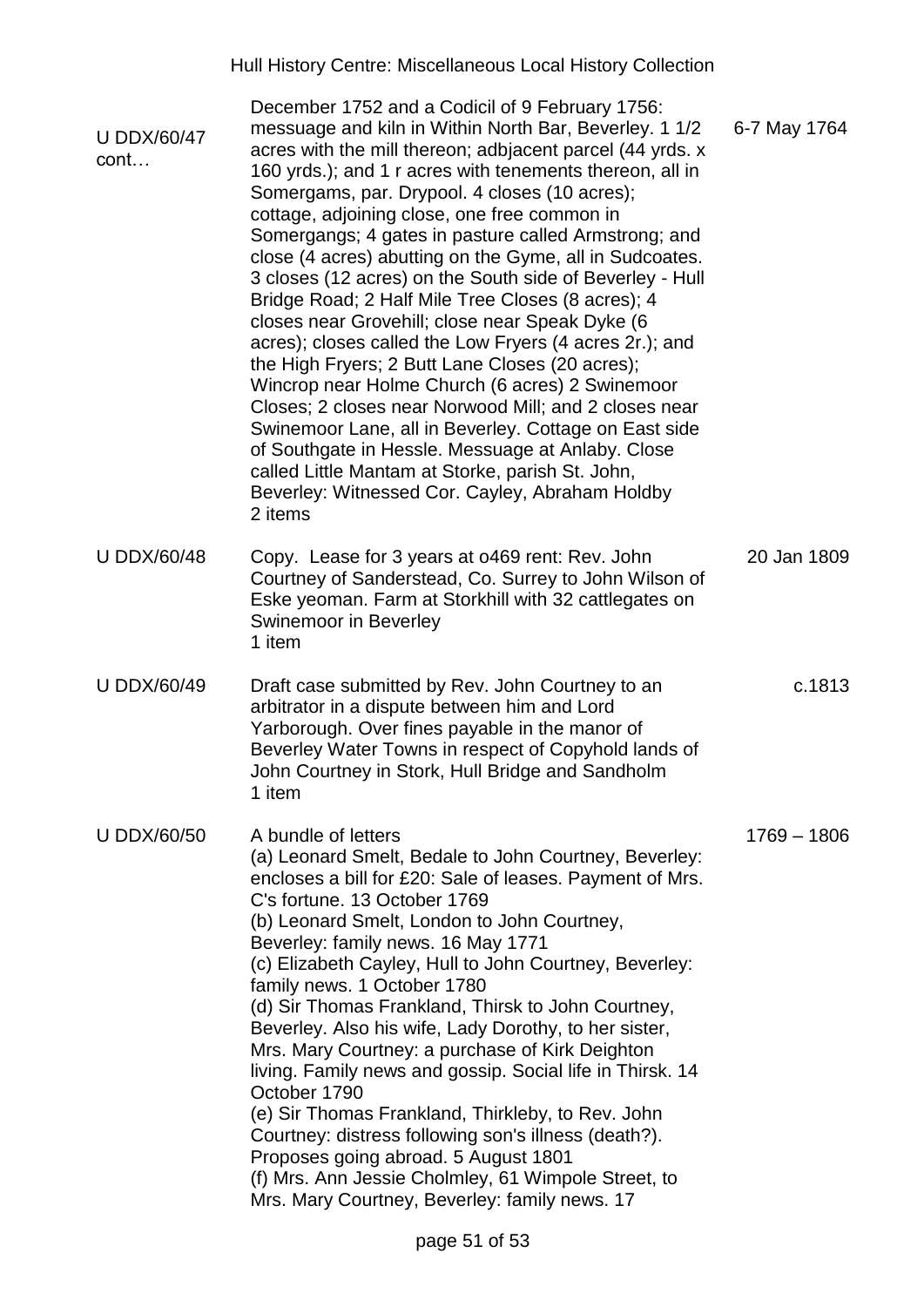| U DDX/60/50 | November 1805<br>(g) Mrs. Dorothy Goulton (Barton?) to Mrs. Mary                                        | $1769 - 1806$ |
|-------------|---------------------------------------------------------------------------------------------------------|---------------|
| cont        | Courtney: family news. 8 December 1805                                                                  |               |
|             | (h) Mrs. Ann Jessie Kitchingman, Carlton, to Mrs. Mary                                                  |               |
|             | Courtney: thanks for present of sliver forks. Death of                                                  |               |
|             | Rev. Pierson (of Coxwold?). Family news. 10                                                             |               |
|             | December 1805                                                                                           |               |
|             | (j) Elizabeth Smelt, York, to Mrs. Mary Courtney: family                                                |               |
|             | news. 12 December 1805                                                                                  |               |
|             | (k) Mrs. Margaret Smelt, Gedling, to Mrs. Mary                                                          |               |
|             | Courtney (her sister): family news. 17 December 1805                                                    |               |
|             | (I) Lady Dorothy Frankland, Thirkleby, to Mrs. Mary                                                     |               |
|             | Courtney: family news; Sir James Pennyman (6th                                                          |               |
|             | Baronet) and his daughters. 18 Dec 1805                                                                 |               |
|             | (m) Lady Dorothy Frankland, Dover Street, to her                                                        |               |
|             | nephew, Rev. John Courtney, Sanderstead, Croydon:                                                       |               |
|             | board wages for servants; his new neighbours Mr.                                                        |               |
|             | Hatsell and Mrs. Barton. 19 May 1806                                                                    |               |
|             | (n) Lt. Col. Cornelius Smelt, Castle Rushen, Isle of                                                    |               |
|             | Man (Lt. Governor of I.O.M.) to Rev. John Courtney,                                                     |               |
|             | Beverley: has received a mourning ring, a legacy from                                                   |               |
|             | John Courtney father of Rev. John Courtney. His son                                                     |               |
|             | Leonard in trouble at Harrow ('impertinence to his                                                      |               |
|             | Dame') along with Lord Euston's son. Advice on                                                          |               |
|             | marriage. 4 July 1806                                                                                   |               |
|             | (o) Mrs. Margaret Smelt, Gedling to [same]: marriage                                                    |               |
|             | of her son Philip. 5 November 1806                                                                      |               |
|             | (p) Sir Thomas Frankland to same, Sanderstead:                                                          |               |
|             | encloses letter (missing) about the living of Kirkby                                                    |               |
|             | Knowle from Mr. Serjeantson. 4 November 1806                                                            |               |
|             | (q) Copy. Major William Smelt, Quebec, to his sisters:                                                  |               |
|             | Canada most beautiful, but has nothing else to                                                          |               |
|             | recommend it. Everything dear. Women 'eminently                                                         |               |
|             | ugly'. Winters hard, and snowshoes needed. Houses                                                       |               |
|             | infested with rats and bugs and, being wooden, there                                                    |               |
|             | are many fires. War with 'Yankies' has broken pout -                                                    |               |
|             | 'we have a parcel of old fogies of Generals here'.                                                      |               |
|             | Hopes Government will send some young able ones.                                                        |               |
|             | Extraordinary that almost all Heads of Department's                                                     |               |
|             | and Staff in Canada are Americans. 3 August 1812<br>Later: Commanding a flank battalion on the advanced |               |
|             | posts. Yankees 20 miles away, but not 'disposed to let                                                  |               |
|             | us have the opportunity of giving them a good                                                           |               |
|             | threshing'. Hopes for an offensive in the Spring. Asks                                                  |               |
|             | for fishing rods for salmon and trout. Excellent                                                        |               |
|             | woodcock shooting. Hears Sir. J Warren has arrived at                                                   |               |
|             | Halifax with 5 sail of the line and 10 frigates 'if so                                                  |               |
|             | Jonathan will begin to open his Eyes and make                                                           |               |
|             | proposals for peace. I hope however Government will                                                     |               |
|             | give him a good licking first for his insolence Their                                                   |               |
|             | Army deserts faster than they can recruit and are most                                                  |               |